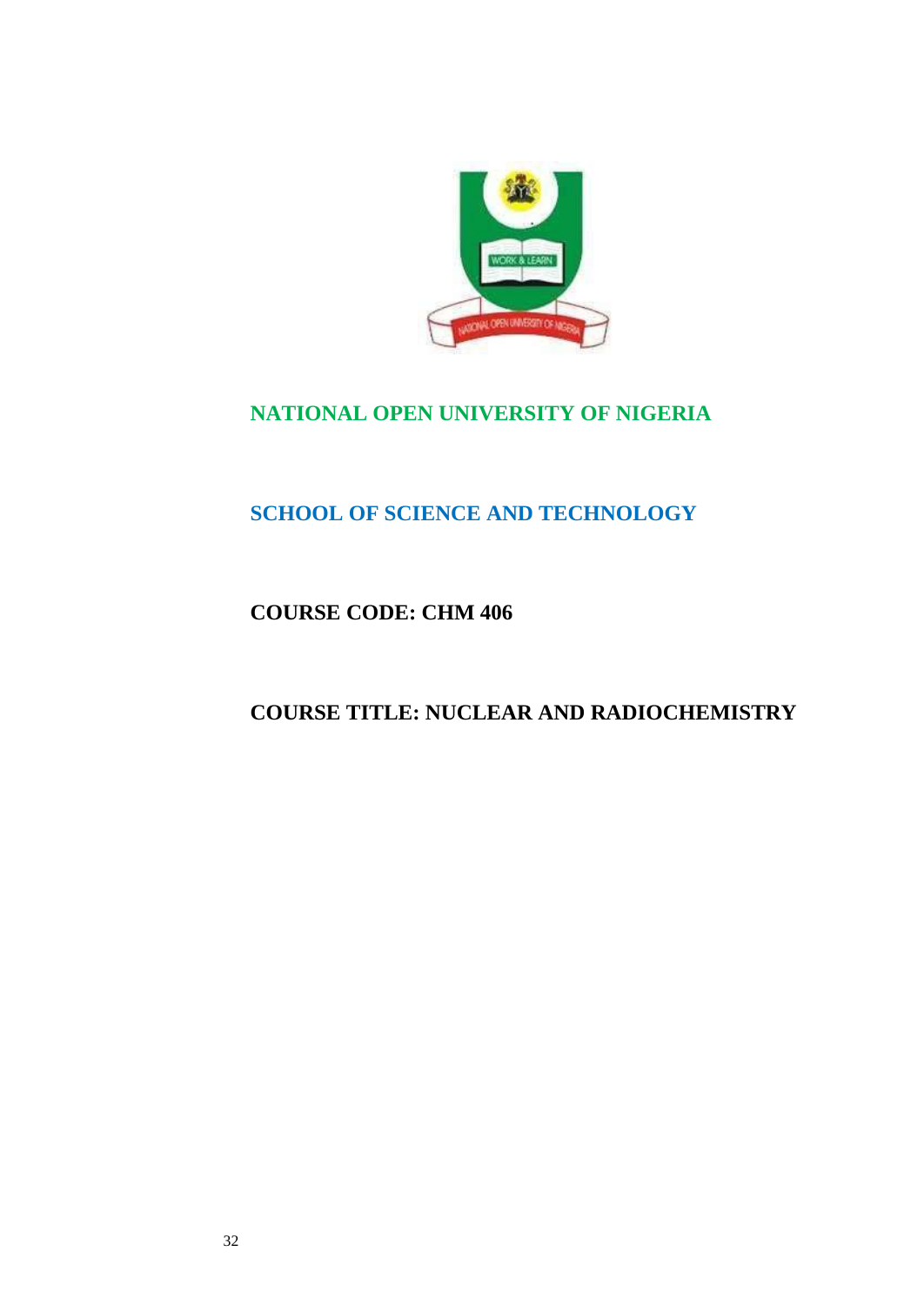# **COURSE GUIDE**

# **CHM 406 NUCLEAR AND RADIOCHEMISTRY**

**Course Team** Dr. A. A. Kasali and A. O. Majolagbe (Course Writers/Developers) – Lagos State University, Ojo Dr. (Mrs.) Tolu Fasina (Course Editor) – UNILAG Dr. Abimbola Ogunsipe (Course Coordinator/Programme Leader) – NOUN

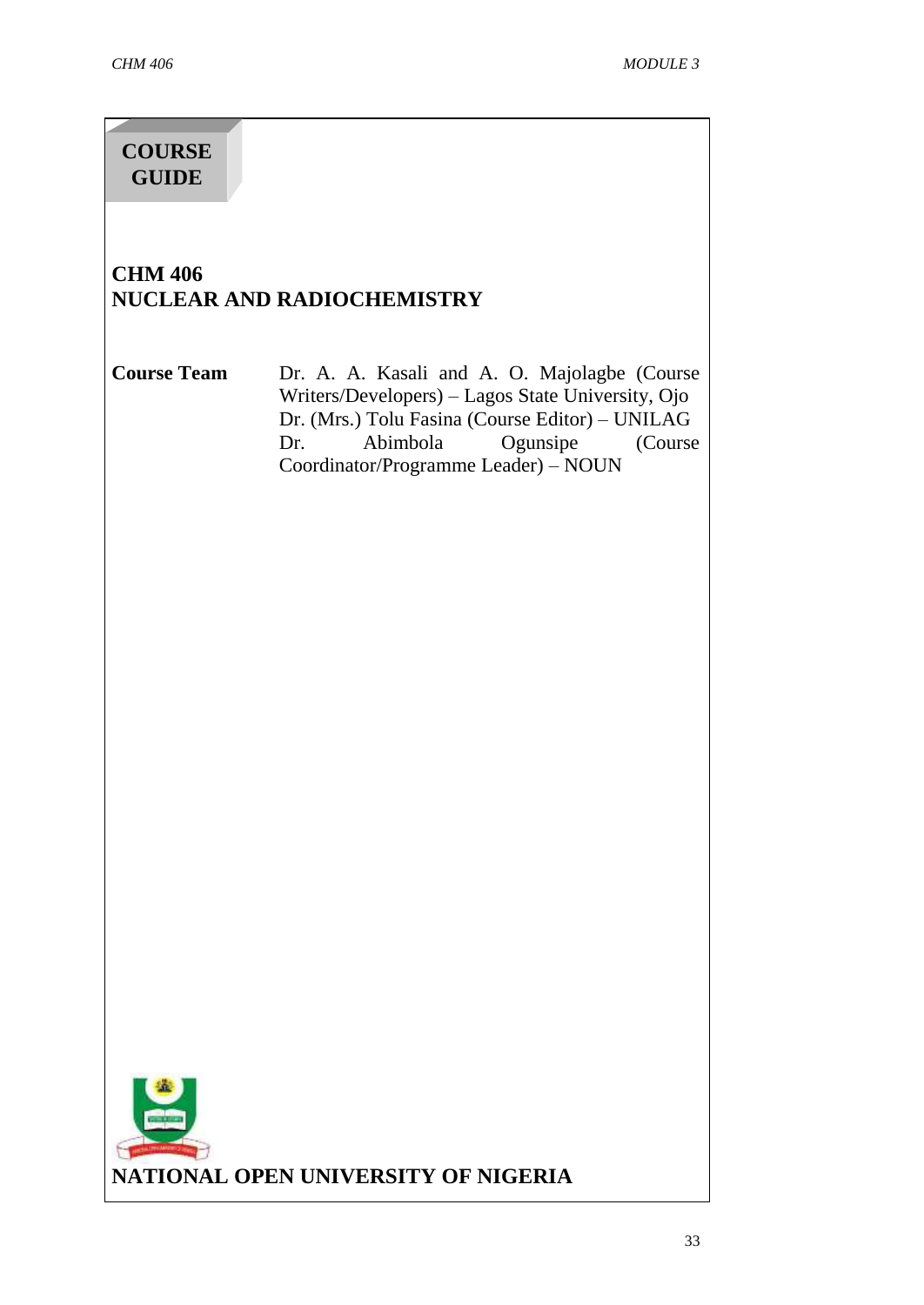National Open University of Nigeria **Headquarters** 14/16 Ahmadu Bello Way Victoria Island, Lagos

Abuja office NOUN Building 5 Dar es Salaam Street Off Aminu Kano Crescent Wuse II, Abuja

e-mail: [centralinfo@nou.edu.ng](mailto:centralinfo@nou.edu.ng) URL: [www.nou.edu.ng](http://www.nou.edu.ng/)

Published by National Open University of Nigeria

Printed 2013

ISBN: 978-058-004-2

All Rights Reserved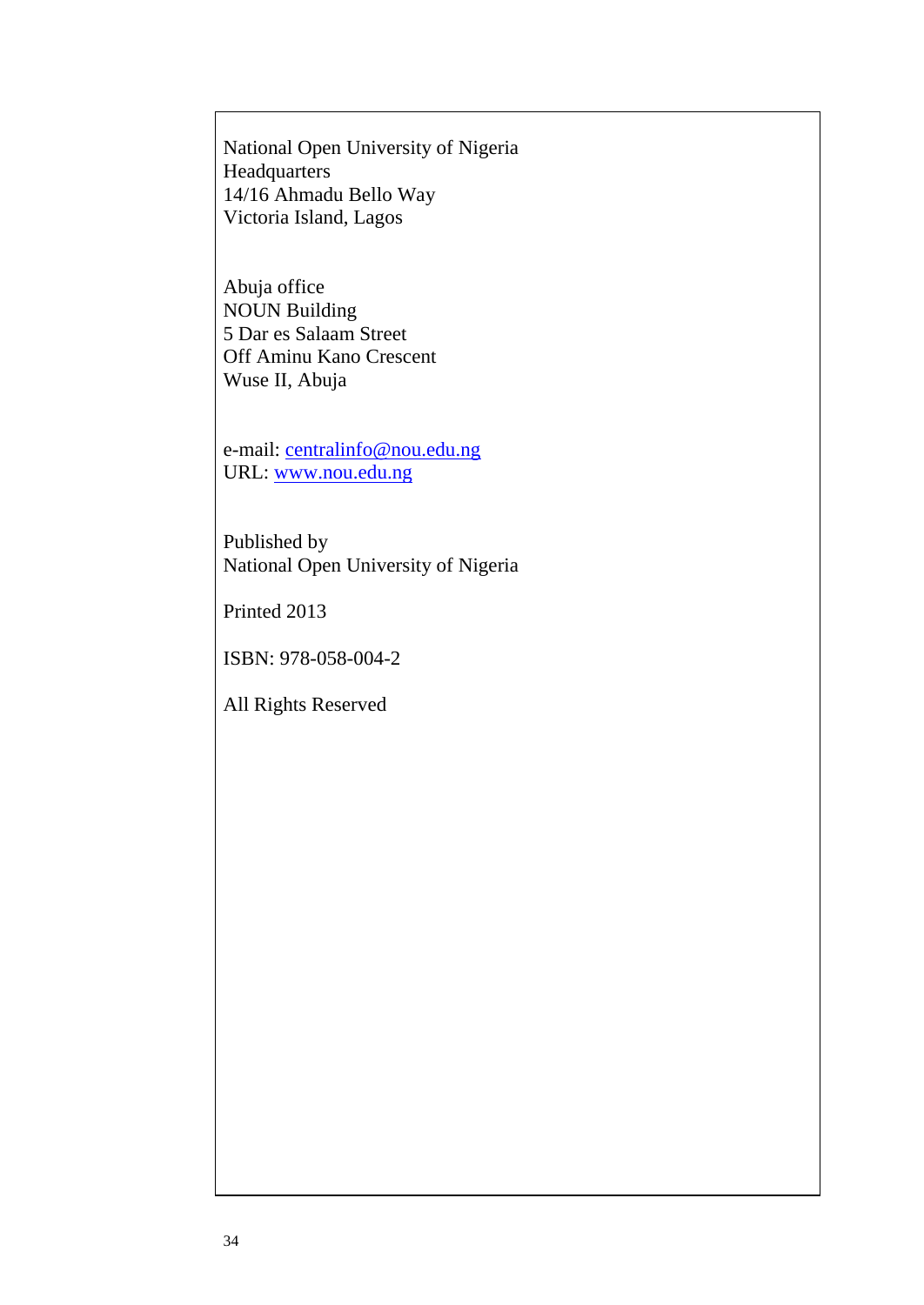# **CONTENTS PAGE**

| 1V             |
|----------------|
| 1V             |
| 1V             |
| V              |
| V              |
| V <sub>1</sub> |
| V1             |
| vii            |
| V11            |
| vii            |
| V111           |
| viii           |
| <b>V111</b>    |
| 1X             |
|                |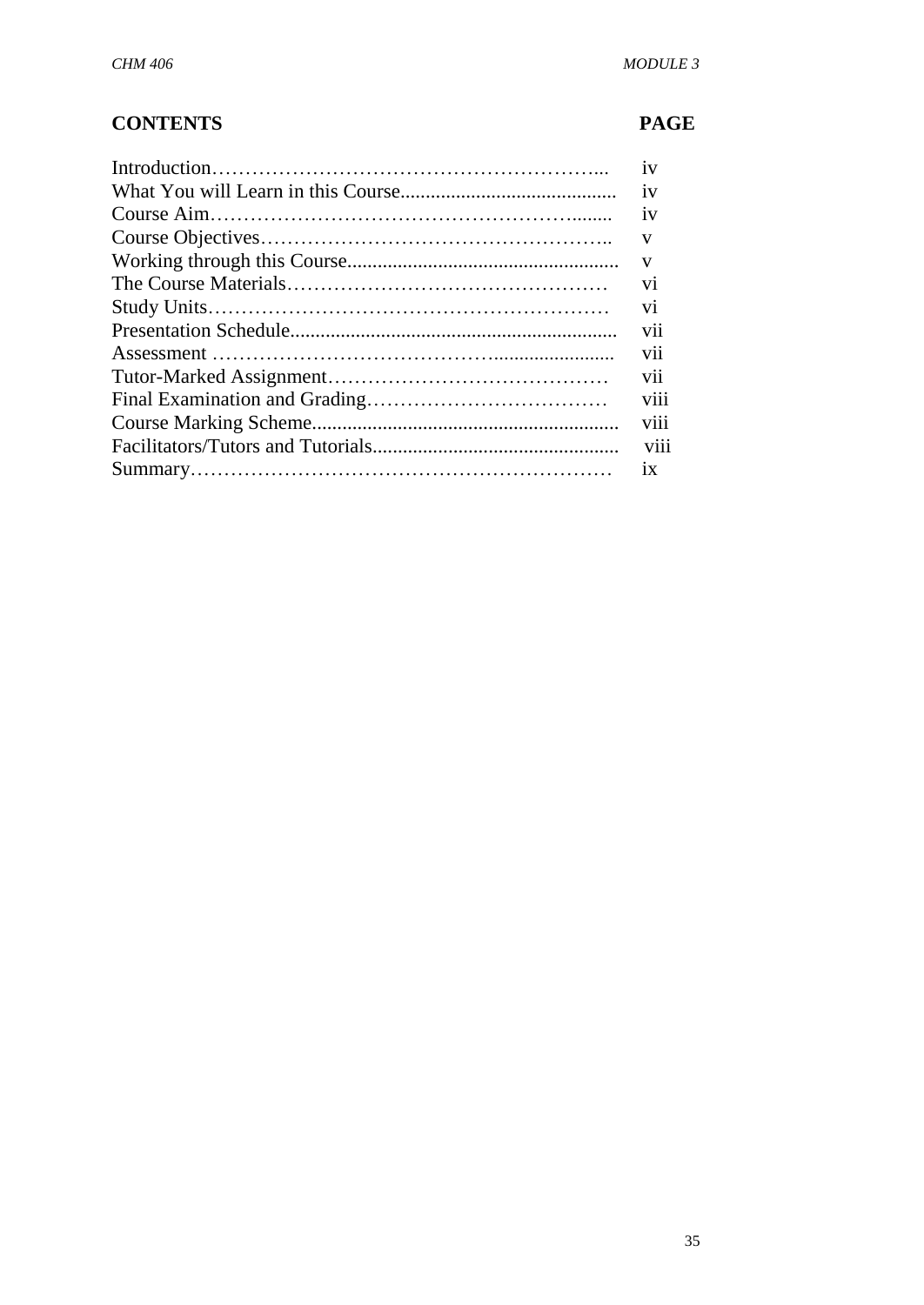## **INTRODUCTION**

Nuclear and Radiochemistry is a second semester course. It is a twocredit unit course to be taking by all students offering Bachelor of Science chemistry.

Nuclear and Radiochemistry is specialised branch of chemistry that helps to shape the orientation of chemist and analyst to be able to qualitatively and quantitatively analyse radiation from radioactive samples.

Its application varies extensive and covers large number of sources of radiations ranging from homes, food, water, and air. The application of this knowledge in various human endeavours such as forensic research, archaeological studies, agriculture, medicine history, and other scientific research make this course highly important.

The level of investigating analysis has also progress in terms of volume from radiation equivalent in man (rem) to milli-radiation equivalent in man (mrem).

The course will definitely instil in you, the need not ignore even the smallest thing or substance in the environment.

## **WHAT YOU WILL LEARN IN COURSE**

The course consists of study units and course guide. The course guide tells briefly what the course is all about and how the full understanding to be acquired.

It gives you guidance in respect of your tutor-workers assignment which will be made available in the assignment file .There will be a regular session that are related to the course.

It is advisable for you to attend these tutorial sessions. Various challenges you will meet in this field of analytical chemistry are passionately reviewed during these sessions

#### **COURSE AIMS**

The course aims at providing you an in depth but introductory understanding to analytical chemistry, thereby enhancing your correct perception of analytical or environmental materials.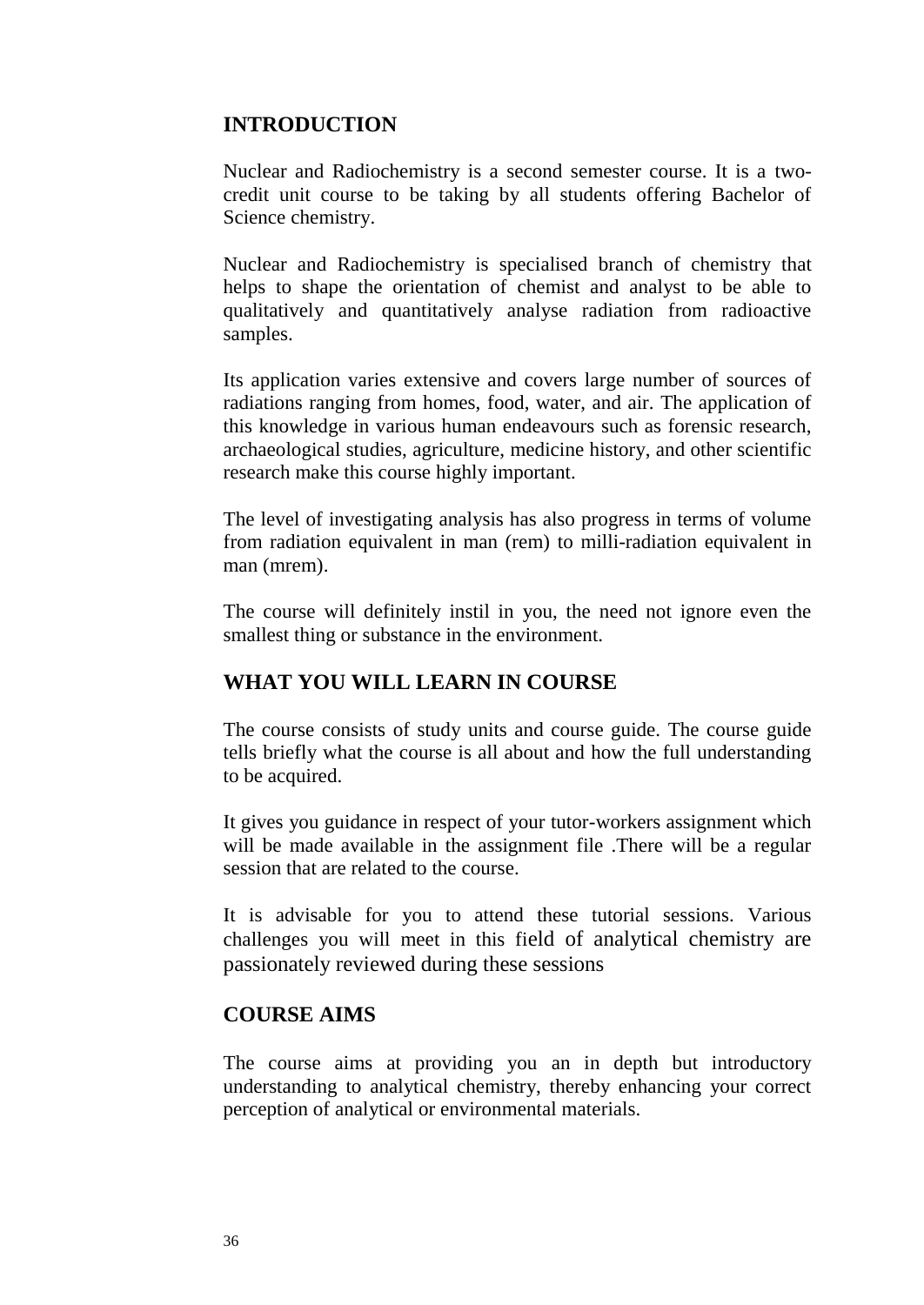# **COURSE OBJECTIVES**

To achieve these aims stated above, the course has a set of objectives. Each study unit also has specific objectives which are included at the beginning of each unit.

You may wish to refer to them during your study to check on your progress. You should always correlate what your understanding is with the study unit objectives. By doing so you would have followed the instruction in the unit. When you go over and over the course materials with the instruction therein, you would be able to achieve the aims and the sets of objectives for the course within the stipulate time. Thus after going through this book you should be able to

- Understand the general concept of radioactivity
- Know types of radioactivity
- Know various form of electromagnetic radiations that are emitted
- Differentiate between ordinary chemical reactions and nuclear reactions
- describe what decay mode and energy are
- tell what is meant by fission and fusion
- calculate the half-life of any disintegration
- Understand general concept nuclear model
- Describe the principle upon which the models are built
- Explain collective nuclei model
- Describe the unified model for defining model
- Describe the mass-energy relationship when particles and nucleus interact
- Understand various conservation laws as they affect the nuclear reactions.
- Describe the forms of energy in the three main stages of nuclear reaction
- explain the principle underlying the measurement of radiation
- know various methods and instrument used in measuring radioactivity
- know limitation of those methods used in measuring radioactivity
- Know the applications of radioactivity in various human endeavour
- Describe about various sources of radiation exposure
- Know about the relationship before radiation and health condition
- Know about management of hazardous nuclear waste
- Understand the ways of protection from radiation exposure.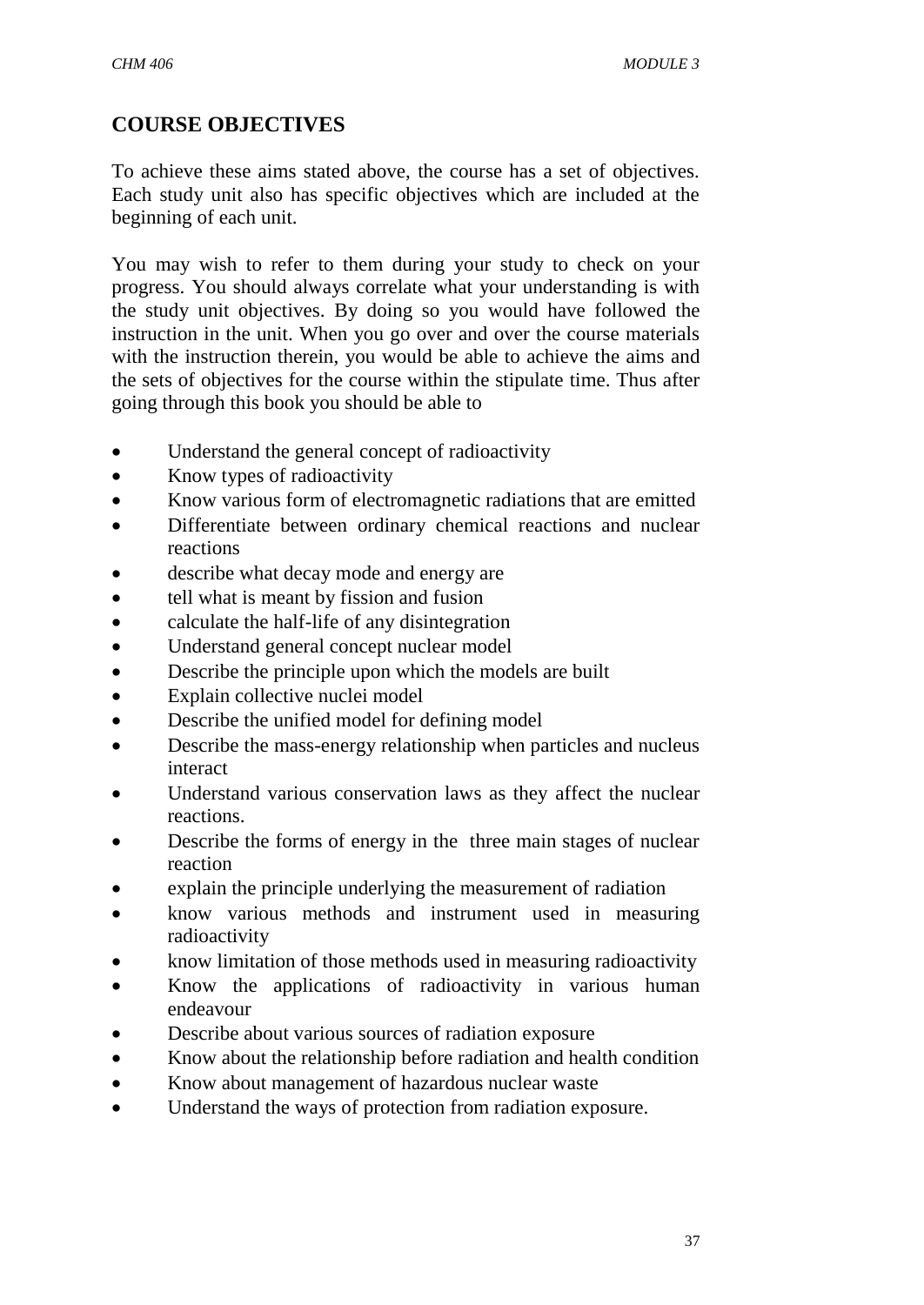## **WORKING THROUGH THE COURSE**

To benefit maximally from this course, you are required to read each unit very well, read the text books and other materials, as recommended at end of each unit and any other materials that may be provided by the National Open University of Nigeria.

Each unit contains self-assessment exercises and at certain points in the course you would be required to submit assignments for assessment purposes. At the end of the course, there is final examination. The course should take you a total of 17 weeks to complete. Below you will find listed all the components of the course, what you have to do and how you should allocate your time to each unit in order to complete the course on time and successfully.

This course entails that you spend a lot of time to read. I would advise that you avail yourself the opportunity of attending the tutorial sessions where you have the opportunity of comparing your knowledge with that of other learners.

#### **THE COURSE MATERIALS**

The main components of the course materials are:

- 1. The Course Guide
- 2. Study Unit
- 3. References/Further Reading
- 4. Assignments
- 5. Presentation Schedule.

## **STUDY UNITS**

The study units in this course are as follow:

#### **Module 1**

| Unit 1 | <b>Natural Radioactivity</b>                            |
|--------|---------------------------------------------------------|
| Unit 2 | Radioactive Decay Processes and Nature of Radioactivity |

#### **Module 2**

| Unit 1 | <b>Nuclear Models</b>                 |
|--------|---------------------------------------|
| Unit 2 | <b>Energetic of Nuclear Radiation</b> |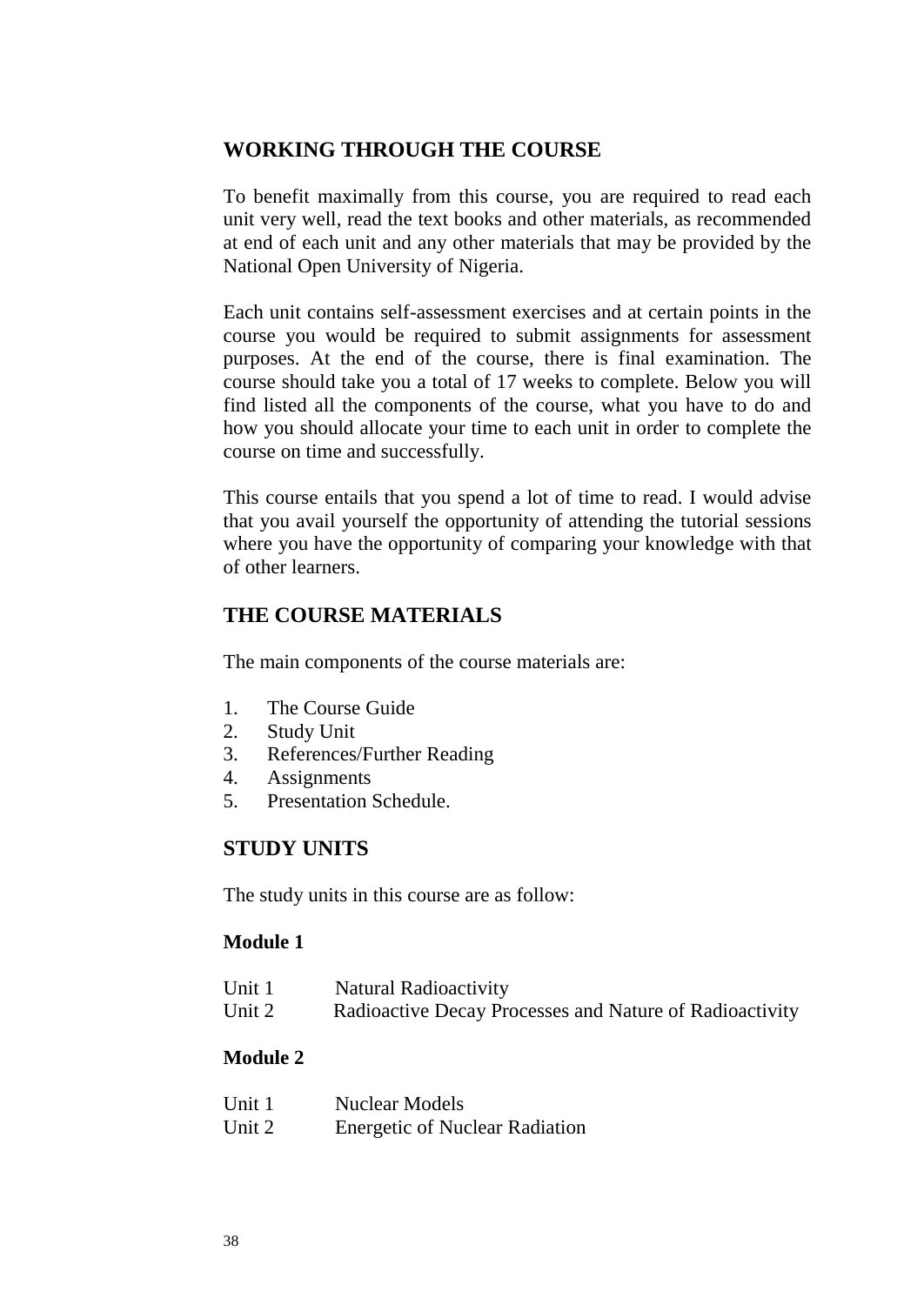#### **Module 3**

| Unit 1 | Principle and Measurement of Radioactivity |
|--------|--------------------------------------------|
| Unit 2 | <b>Application of Radioactivity</b>        |
| Unit 3 | <b>Radiation Hazards</b>                   |

## **PRESENTATION SCHEDULE**

Your course materials have important dates for the completion and submission of your TMAs and attending tutorials. You should remember that you are required to submit all your assignments by the stipulated time and date. You should guard against falling behind in your work.

#### **ASSESSMENT**

There are three aspects to the assessment of the course. First is made up of self-assessment exercises, second consists of the tutor-marked assignments and third is the written examination/end of course examination.

You are advised to do the exercises. In tackling the assignments, you are expected to apply information, knowledge and techniques you gathered during the course. The assignments must be submitted to your facilitator for formal assessment in accordance with the deadlines stated in the presentation schedule and the assignment file. The work you submit to your tutor for assessment will count for 30% of your total course work. At the end of the course you will need to sit for a final or end of course examination of about three hour duration. This examination will count for 70% of your total course mark.

## **TUTOR-MARKED ASSIGNMENT**

The TMA is a continuous assessment component of your course. It accounts for 30% of the total score. You will be given four (4) TMAs to answer. Three of these must be answered before you are allowed to sit for the end of course examination. The TMAs would be given to you by your facilitator and returned after you have done the assignment. Assignment questions for the units in this course are contained in the assignment file. You will be able to complete your reading, references and study units. However, it is desirable in all degree level of education to demonstrate that you have read and researched more into your references, which will give you a wider view point and may provide you with a deeper understanding of the subject.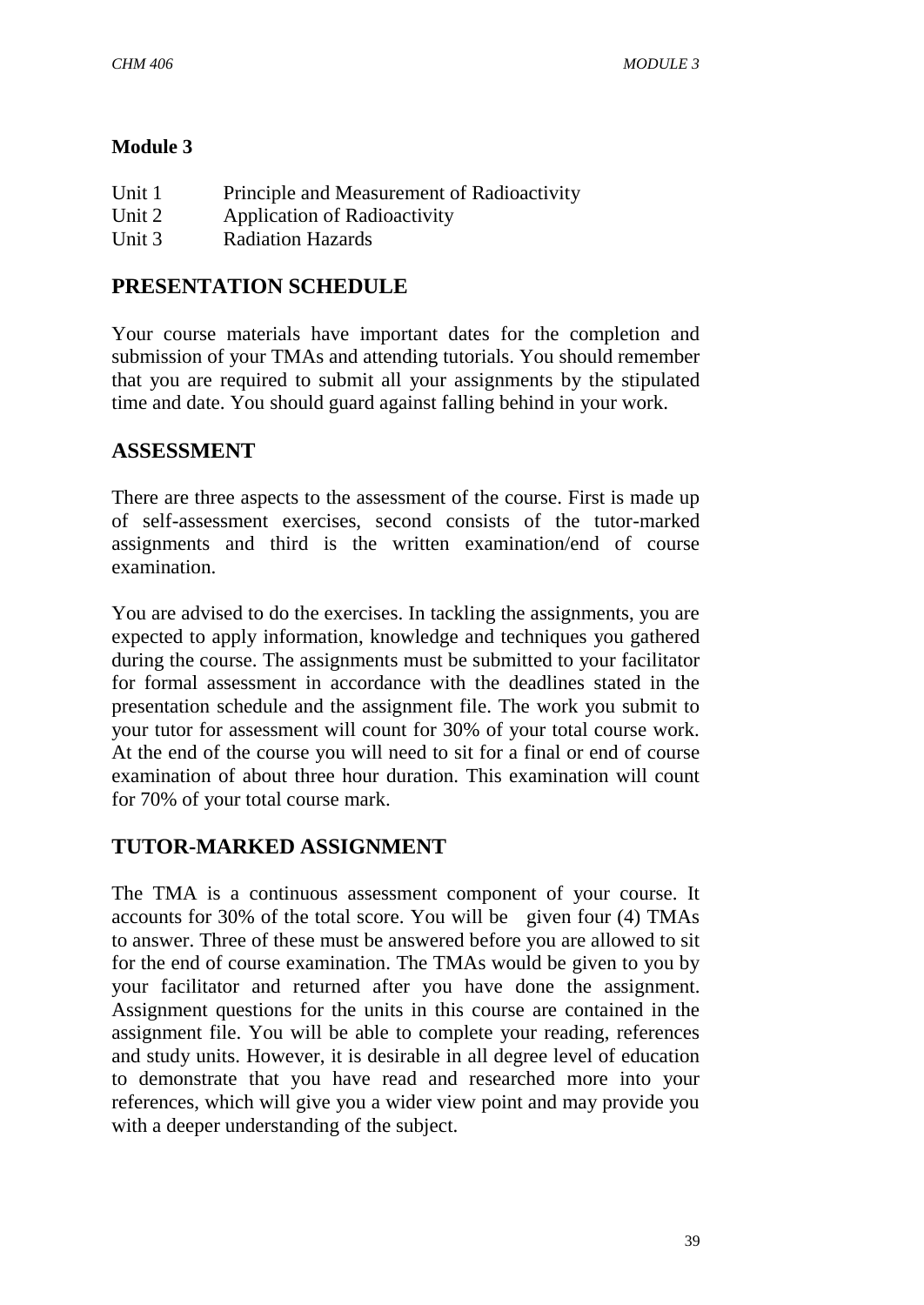Make sure that each assignment reaches your facilitator on or before the deadline given in the presentation schedule and assignment file. If for any reason you cannot complete your work on time, contact your facilitator before the assignment is due to discuss the possibility of an extension. Extension will not be granted after the due date unless there are exceptional circumstances.

#### **FINAL EXAMINATION AND GRADING**

The end of course examination for Analytical chemistry 1 will be for about 3 hours and it has a value of 70% of the total course work. The examination will consist of questions, which will reflect the type of selftesting, practice exercise and tutor-marked assignment problems you have previously encountered. All areas of the course will be assessed.

Use the time you have between finishing the last unit and sitting for the examination to revise the whole course. You might find it useful to review your self-test, TMAs and comments on them before the examination. The end of course examination covers information from all parts of the course.

#### **COURSE MARKING SCHEME**

| <b>Assignment</b>  | <b>Marks</b>                                   |
|--------------------|------------------------------------------------|
| Assignment $1 - 4$ | Four assignments, best three marks of the four |
|                    | count at $10\%$ each $-30\%$ of course marks.  |
| End<br>$\circ$ of  | course   70% of overall course marks.          |
| examination        |                                                |
| <b>Total</b>       | 100% of course materials.                      |

#### **FACILITATORS/TUTORS AND TUTORIALS**

There are 16 hours of tutorials provided in support of this course. You will be notified of the dates, times and location of these tutorials as well as the name and phone number of your facilitator, as soon as you are allocated a tutorial group.

Your facilitator will mark and comment on your assignments, keep a close watch on your progress and any difficulties you might face and provide assistance to you during the course. You are expected to mail your Tutor Marked Assignment to your facilitator before the schedule date (at least two working days are required). They will be marked by your tutor and returned to you as soon as possible.

Do not delay to contact your facilitator by telephone or e-mail if you need assistance.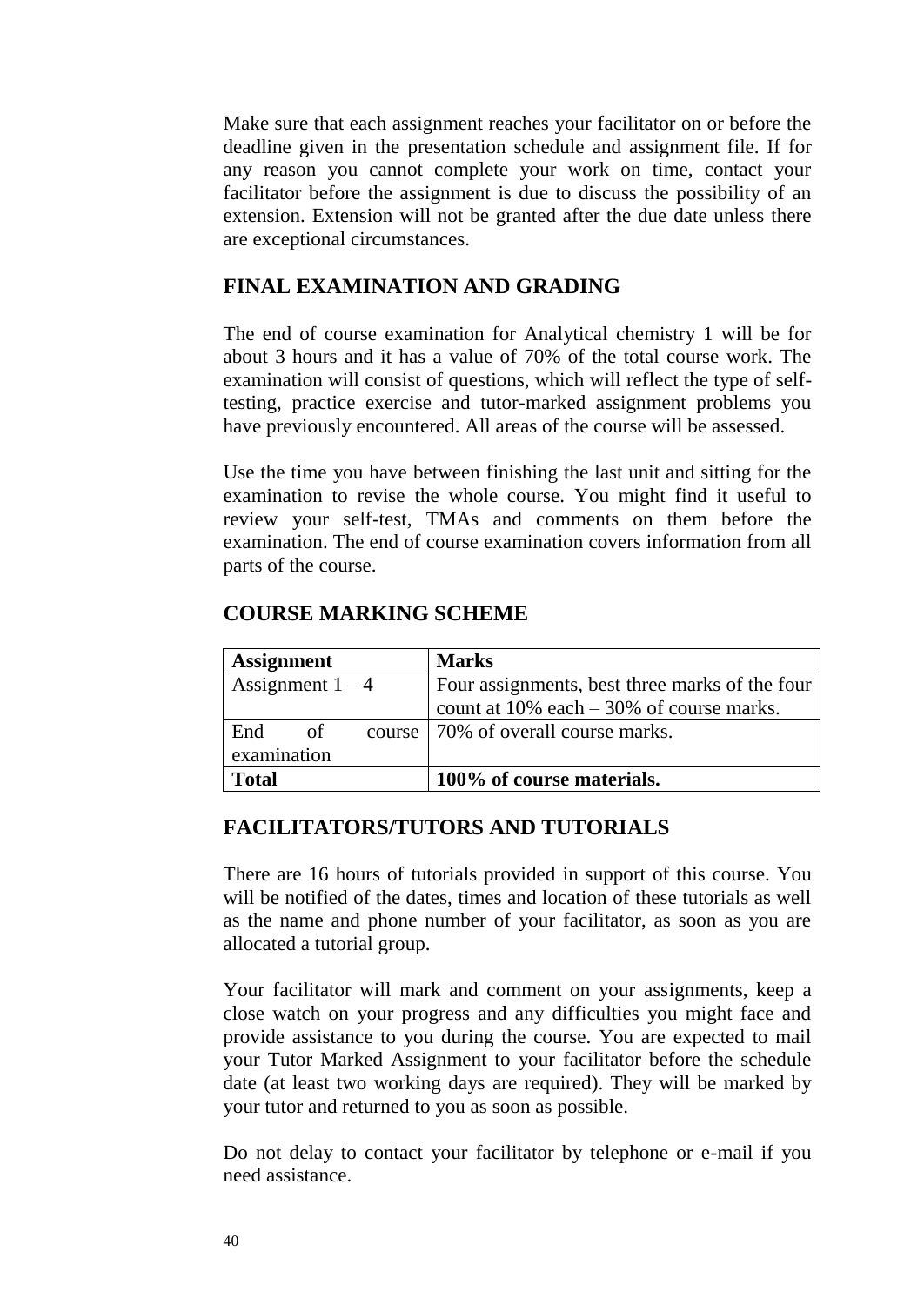The following might be circumstances in which you would find assistance necessary, hence, you would have to contact your facilitator if:

- You do not understand any part of the study or the assigned readings.
- You have difficulty with the Self-Assessment Exercise.
- You have a question or problem with an assignment or with the grading of an assignment.

You should endeavour to attend the tutorials. This is the only chance to have face to face contact with your course facilitator and to ask questions which are answered instantly. You can raise any problem encountered in the course of your study.

To gain much benefit from course tutorials prepare a question list before attending them. You will learn a lot from participating actively in discussions.

# **SUMMARY**

Nuclear and Radiochemistry is a course that intends to provide concise introduction to a specialised area of chemistry (Nuclear and Radiochemistry). The course study units are well structured and supported by eyes opening questions. No doubt, this is a best beginning into the world of analytical chemistry.

Upon completing this course, you will be equipped with the needed basic concept and principle to give you good foundation to this investigating chemistry.

You should endeavour to read very well, ruminate over what you've read, go through the self-assessment question and TMA provided in each study unit. You will definitely appreciate this course.

Wish you success in your studies.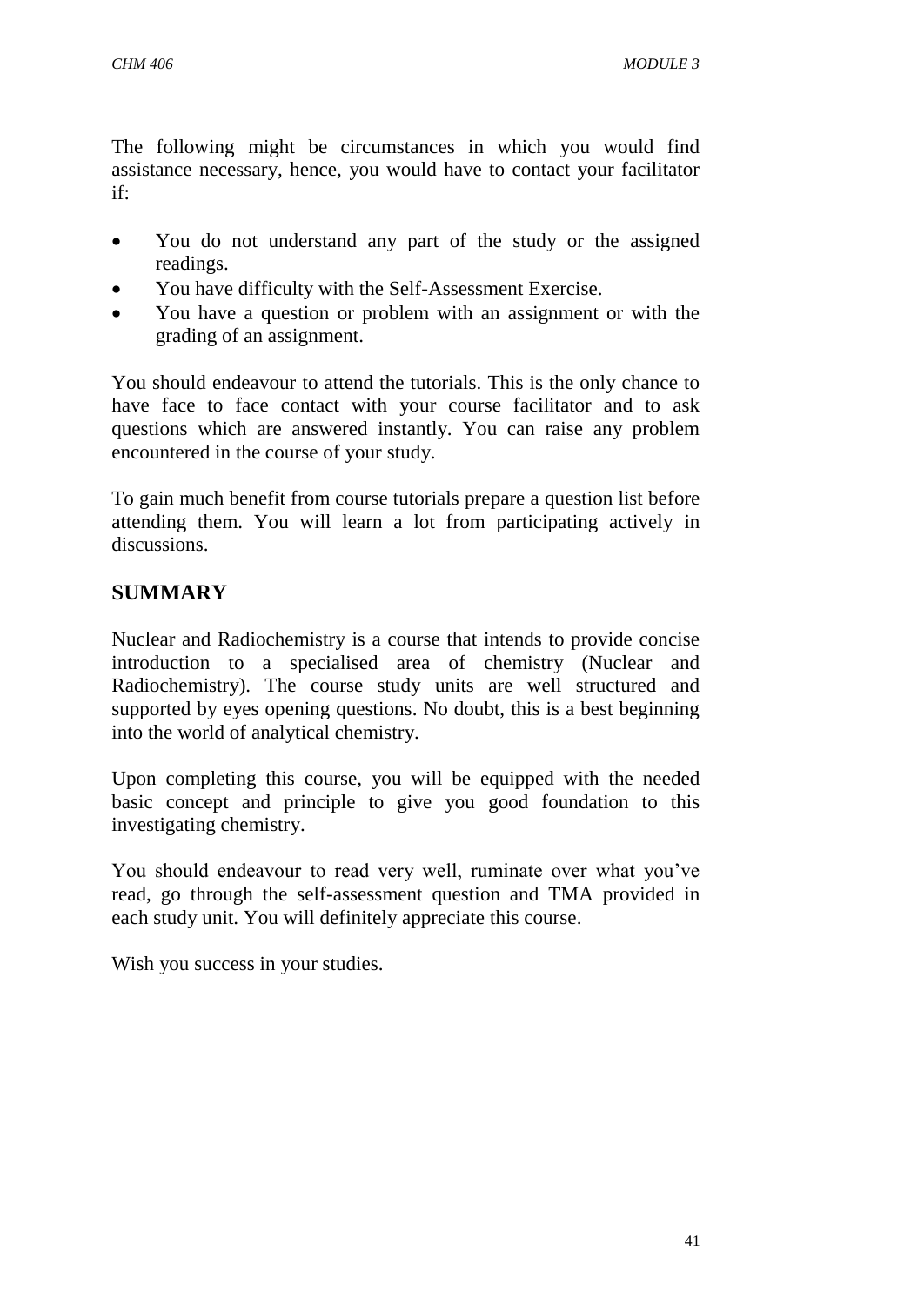# **MAIN COURSE**

# **CONTENTS PAGE**

| <b>Module 1</b>  | <b>Fundamental Concept of Radio Activity</b> | 1         |
|------------------|----------------------------------------------|-----------|
| Unit 1<br>Unit 2 | Radioactive Decay Processes and Nature of    | 1         |
|                  |                                              | 9         |
| <b>Module 2</b>  | <b>Nuclear Models and Energetic of</b>       | <b>20</b> |
| Unit 1           |                                              | 20        |
| Unit 2           |                                              | 26        |
| <b>Module 3</b>  |                                              | 32        |
| Unit 1           | Principles and Measurement of Radioactivity  | 32        |
| Unit 2<br>Unit 3 |                                              | 38<br>43  |
|                  |                                              |           |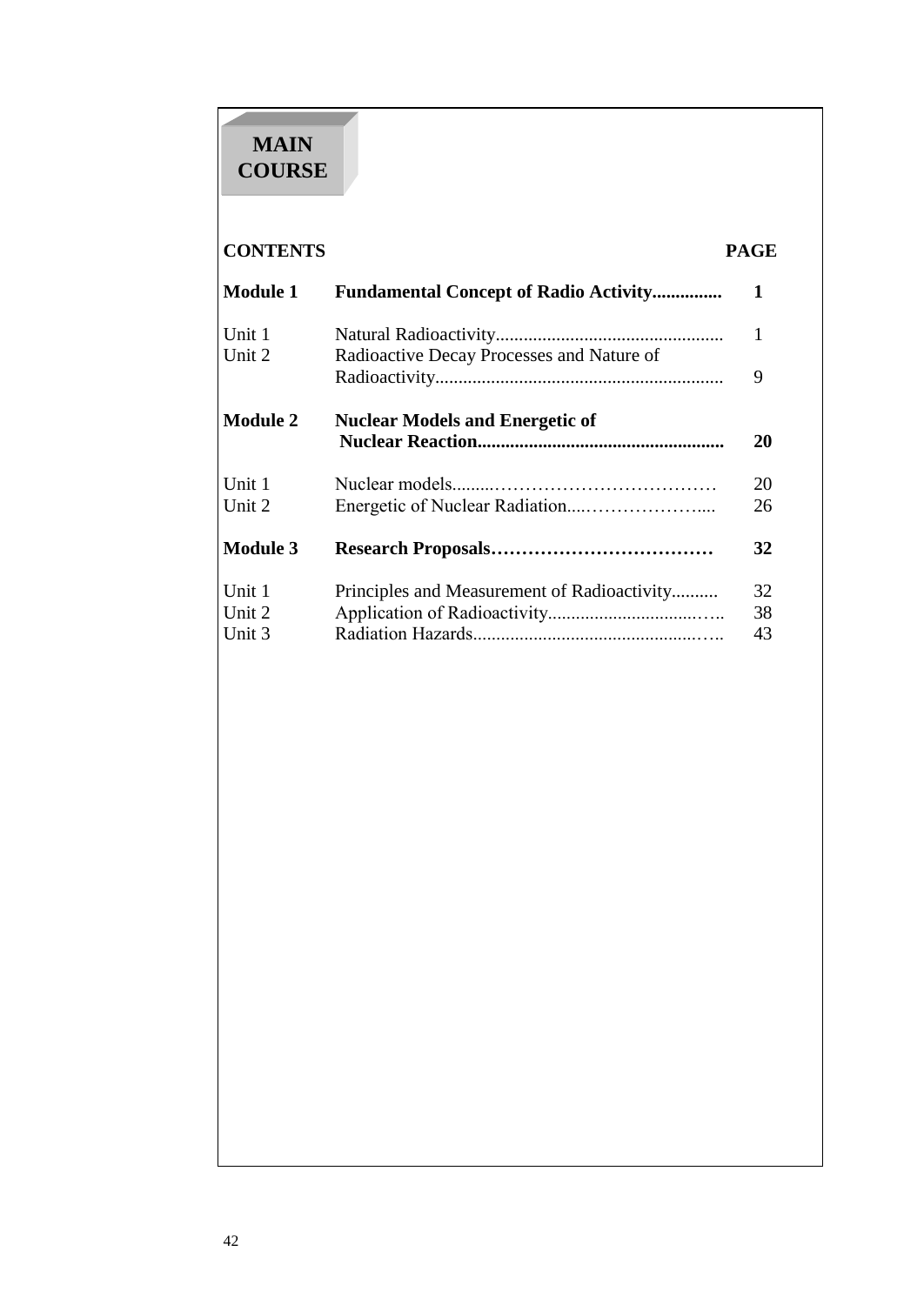# **MODULE 1 FUNDAMENTAL CONCEPT OF RADIO ACTIVITY**

- Unit 1 Natural Radioactivity
- Unit 2 Radioactive Decay Processes and Nature of Radioactivity

# **UNIT 1 NATURAL RADIOACTIVITY**

## **CONTENTS**

- 1.0 Introduction
- 2.0 Objectives
- 3.0 Main Content
	- 3.1 Radioactive: Natural and Artificial
	- 3.2 Neutron Proton Ratio and Nuclear Stability
	- 3.3 Particles Emission and Position of Stable Region
		- 3.3.1 Above the Band of Stability: Neutron–Rich Region
		- 3.3.2 Below the Band of Stability: Neutron–Poor Region
		- 3.3.3 Nuclei with Atomic Number Greater than 83
		- 3.3.4 Gamma Ray Emission
- 4.0 Conclusion
- 5.0 Summary
- 6.0 Tutor-Marked Assignment
- 7.0 References/Further Reading

# **1.0 INTRODUCTION**

Radioactivity is a phenomenon in which some elements emit small particles called radiation, to form another element. This is in contrast to the accepted Dalton postulate of indestructibility of an atom. However, only elements with unstable nuclei known as radioactive are capable of undergoing natural radioactivity while stable nuclei do not. All elements having atomic number greater than 83 are radioactive and they undergo nuclear transmutation (nuclear reaction) which differ significantly from ordinary chemical reactions.

The knowledge of radioactivity has contributed immensely to medicine, archeology, scientific research, industry, engineering and agriculture.

# **2.0 OBJECTIVES**

At the end of this unit, you should be able to:

- define radioactivity and terms used in radioactivity
- state the types of radioactive reactions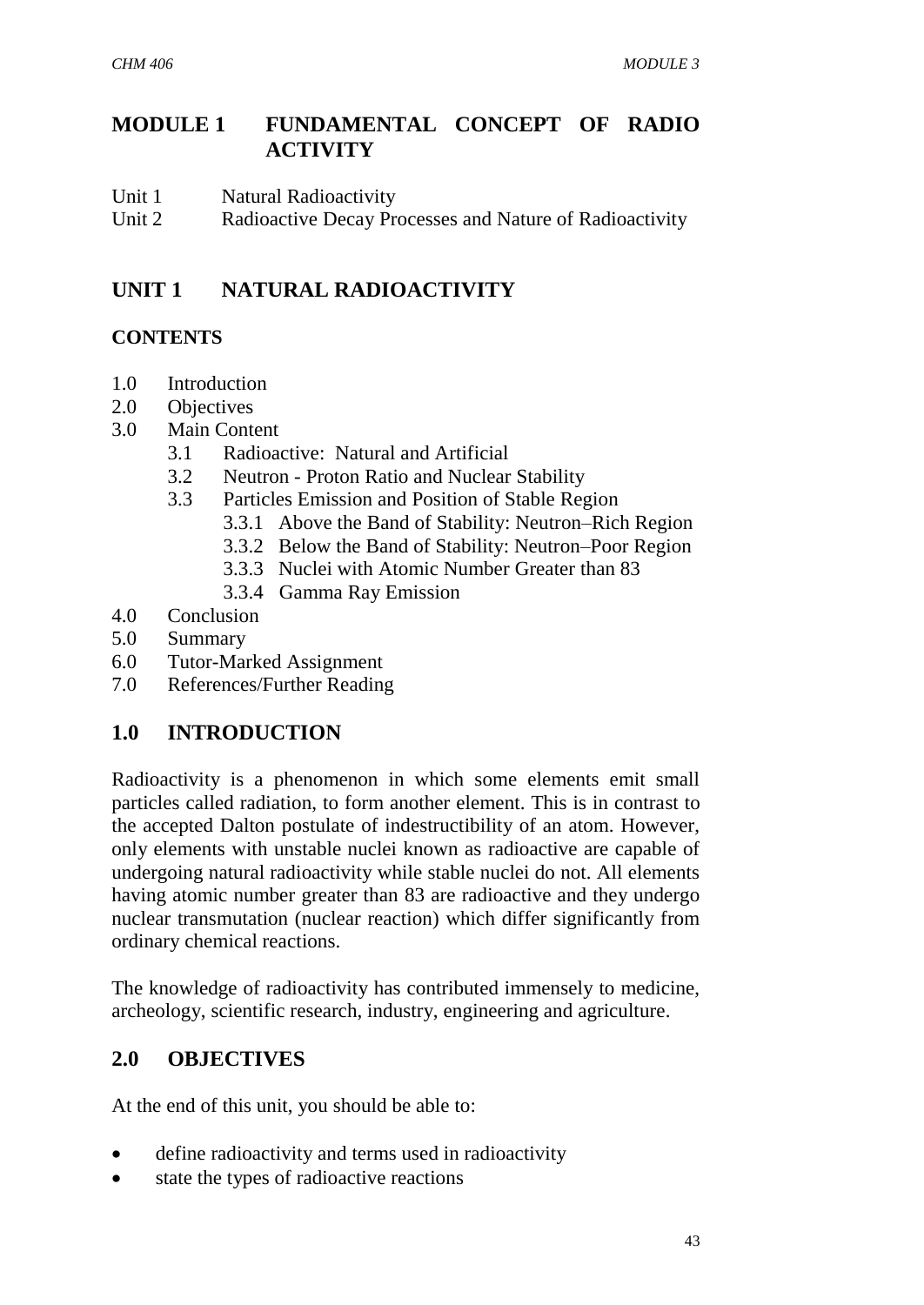- discuss the types of electromagnetic radiations that are emitted
- differentiate between ordinary chemical reactions and nuclear reactions.

#### **3.0 MAIN CONTENT**

#### **3.1 Radioactivity: Natural and Artificial**

With exception of hydrogen  $({}^{1}_{1}H)$ , every atom of an element has a nucleus which consists of neutrons and protons, with electrons occupying important empty space around the nucleus. The nucleus is a minute fraction of total volume of atom, yet nearly all the mass of an atom resides in the nucleus. Thus, nuclei are extremely dense. It has been shown experimentally that nucleus of all elements has approximately the same density of 2.4 x  $10^{14}$  g/cm<sup>3</sup>. Table 1.0 shows the general properties of basic components of an element.

#### **Table 1.0: Basic Constituents of an Atomic Element**

| <b>Particle</b> | <b>Mass</b>    | <b>Charge</b> |
|-----------------|----------------|---------------|
| Electron $(ez)$ | 0.00054858 amu | $-1$          |
| Proton $(P)$    | 1.0073 amu     | $+1$          |
| Neutron $(n)$   | 1.0087 amu     | None          |
|                 |                |               |

The ratio of number of neutron to proton in any nucleus confirms the stability of the nucleus and also influence nuclear reaction is called neutron – proton ratio.

The neutron – proton ratio of an element dictates which if element will naturally undergoes radioactivity or not.

#### **3.2 Neutron - Proton Ratio and Nuclear Stability**

The principal factor that determines stability of nucleus is the neutron – proton ratio  $(n/p)$ . A nucleus is said to be stable if it does not undergo radioactivity. About 275 different nuclei have no evidence of radioactive decay, hence they are very stable. 157 nuclides out of it have even number of proton and even number of neutron (even – even nuclei), 52 nuclides have even number of proton and odd number neutron. 50 nuclides have odd number of protons and even number of neutron while only four nuclides have odd number of both proton and neutrons. These are presented in Table 2.0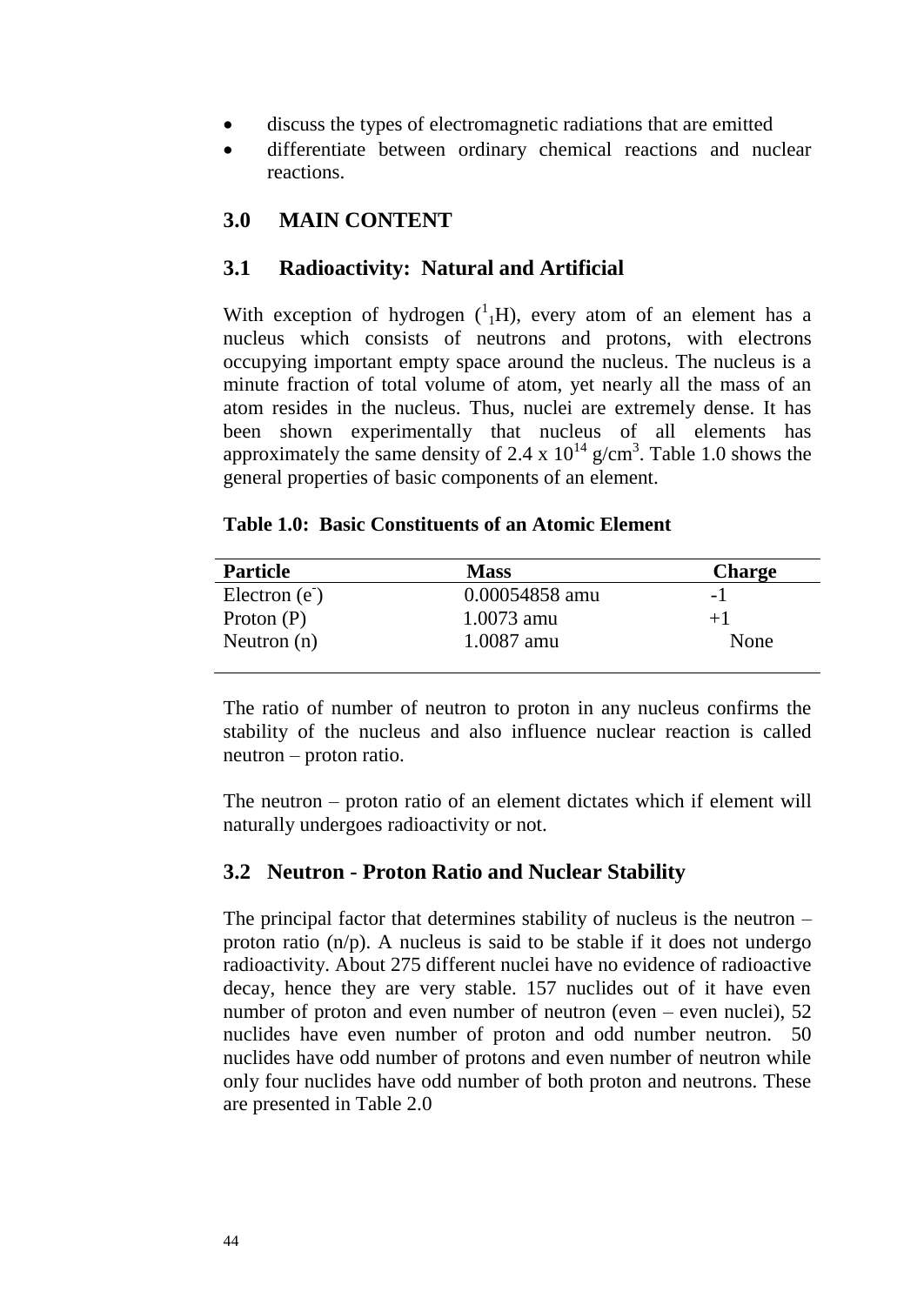| Number of particles Even/Odd Even/Odd |            | Even/Odd | Even/ |
|---------------------------------------|------------|----------|-------|
| Odd                                   |            |          |       |
| Number of protons Even                | Even       | Odd      | Odd   |
| Number of neutrons Even               | <b>Odd</b> | Even     | Odd   |
| Number of such nuclides               | 157        | 50       | 52.4  |
|                                       |            |          |       |

#### **Table 2.0: Abundance of naturally occurring Nuclides**

The following are rules that guide the prediction of nuclear stability:

- (i) Nuclides with "Magic number"  $(2, 8, 20, 28, 50, 126)$  of protons or a number of neutrons or a sum of the two have unusual stability.
- (ii) Nuclei with even number of both protons and neutrons are generally more stable than those with odd numbers of these particles (Table 2.0).
- (iii) All isotopes of the elements with atomic numbers higher than 83 are radioactive.

Figure 1.1 is a plot of the number of neutrons (*N*) versus number of protons (*Z*) for the stable nuclides (**the band of stability**). For low atomic numbers, the most stable nuclides have equal numbers of protons and neutrons  $(N \t Z)$ . Above atomic number 20, the most stable nuclides have more neutrons than protons. Careful examination reveals an approximately stepwise shape to the plot due to the stability of nuclides with even numbers of nucleons.



#### **Fig. 1.1: A Plot of the Number of Neutrons (***N***) versus Number of Protons (***Z***) for the Stable Nuclides (the Band of Stability)**

Nuclei whose neutron – to - proton  $(n/p)$  ratios lies outside the stable region undergoes spontaneous radioactive decay by emitting one or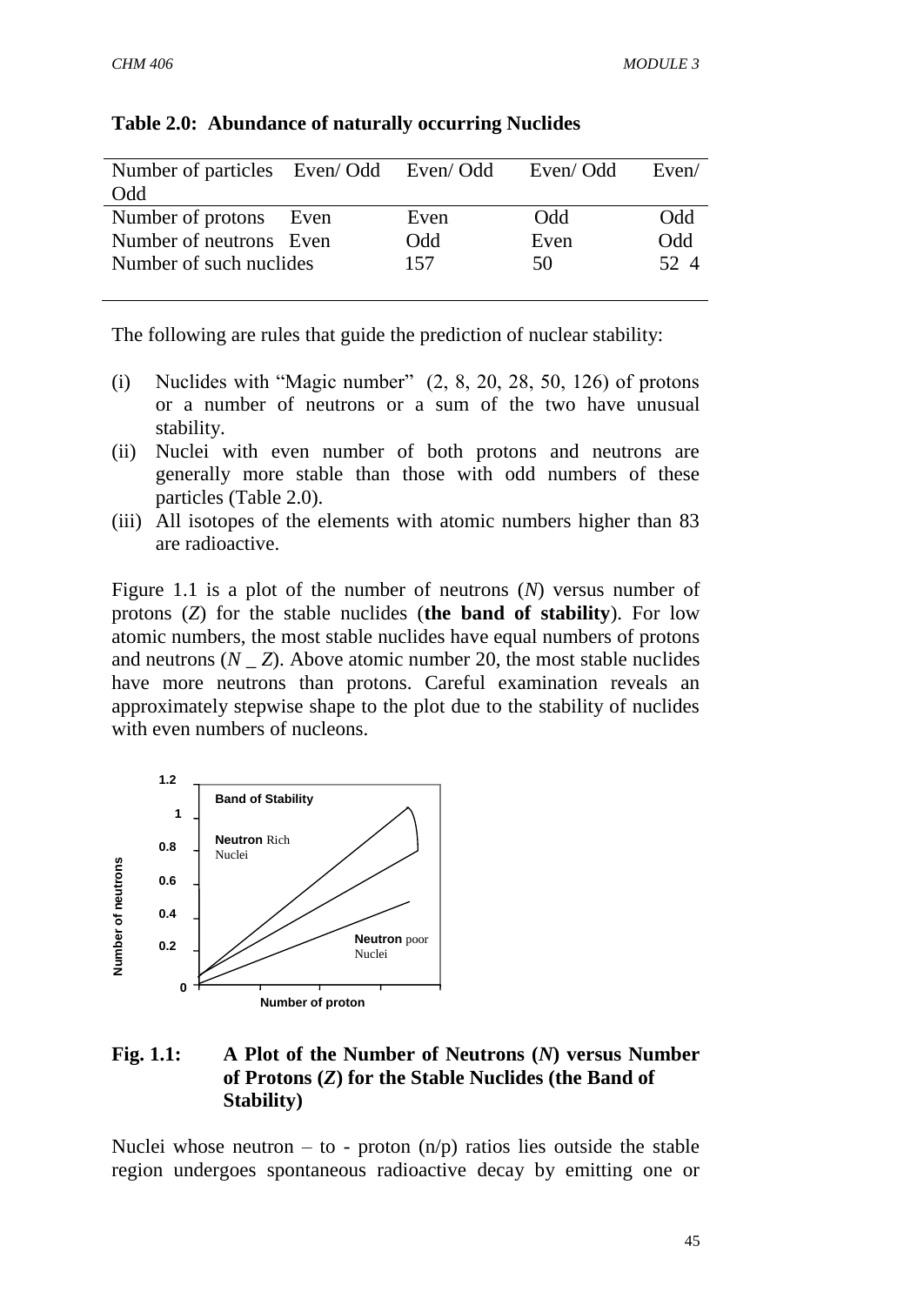more particles and /or electromagnetic rays. Depending on whether the nucleus is above, below or to the right of the band of stability (Figure 1.1), it emits various types of particles discussed in 3.2 in a nuclear reaction. Note that in a nuclear reaction, changes of one particle to another occur in a pattern that shows that nuclear reaction differs from ordinary chemical reaction as summarised in Table 3.0.

**Table 3.0: Comparison of Chemical Reactions and Nuclear Reactions**

|              | <b>Chemical Reactions</b>                                                                                                         | <b>Nuclear Reactions</b>                                                                                                                 |
|--------------|-----------------------------------------------------------------------------------------------------------------------------------|------------------------------------------------------------------------------------------------------------------------------------------|
| $\mathbf{1}$ | chemical bonds.                                                                                                                   | Atoms are rearranged by the Elements (or isotopes of the<br>breaking and forming of same elements) are converted<br>from one to another. |
|              | in the breaking and forming of be involved.<br>bonds.                                                                             | Only electrons in atomic or Protons, neutrons, electrons, and<br>molecular orbital are involved other elementary particles may           |
| $\mathbf{3}$ | Reactions are accompanied by Reactions are accompanied by<br>relatively small amounts of tremendous amounts of energy.<br>energy. | Absorption or release of absorption or release of                                                                                        |
|              | Rates of reaction are influenced<br>concentration, and catalysts. pressure, and catalysts.                                        | Rates of reaction normally are<br>by temperature, pressure, not affected by temperature,                                                 |

Both chemical and nuclear reactions are depicted by a complete chemical equation. However, two major rules guide writing the chemical equation of nuclear reaction:

- (i) The sum of the mass numbers of the reactants must be equal the sum of mass number of the products
- (ii) The sum of atomic number of the reactions must be equal to the atomic number of the products, this maintain charge balance.

## **3.3 Types of Radioactivity**

Some nuclei are unstable; hence they emit sub-atomic particles or electromagnetic radiation in a phenomenon known as radioactivity. Radioactivity can be of two types namely, natural and artificial radioactivity.

**Natural Radioactivity**: This is a type of radioactivity that occurs spontaneously, emitting electromagnetic radiation and particles which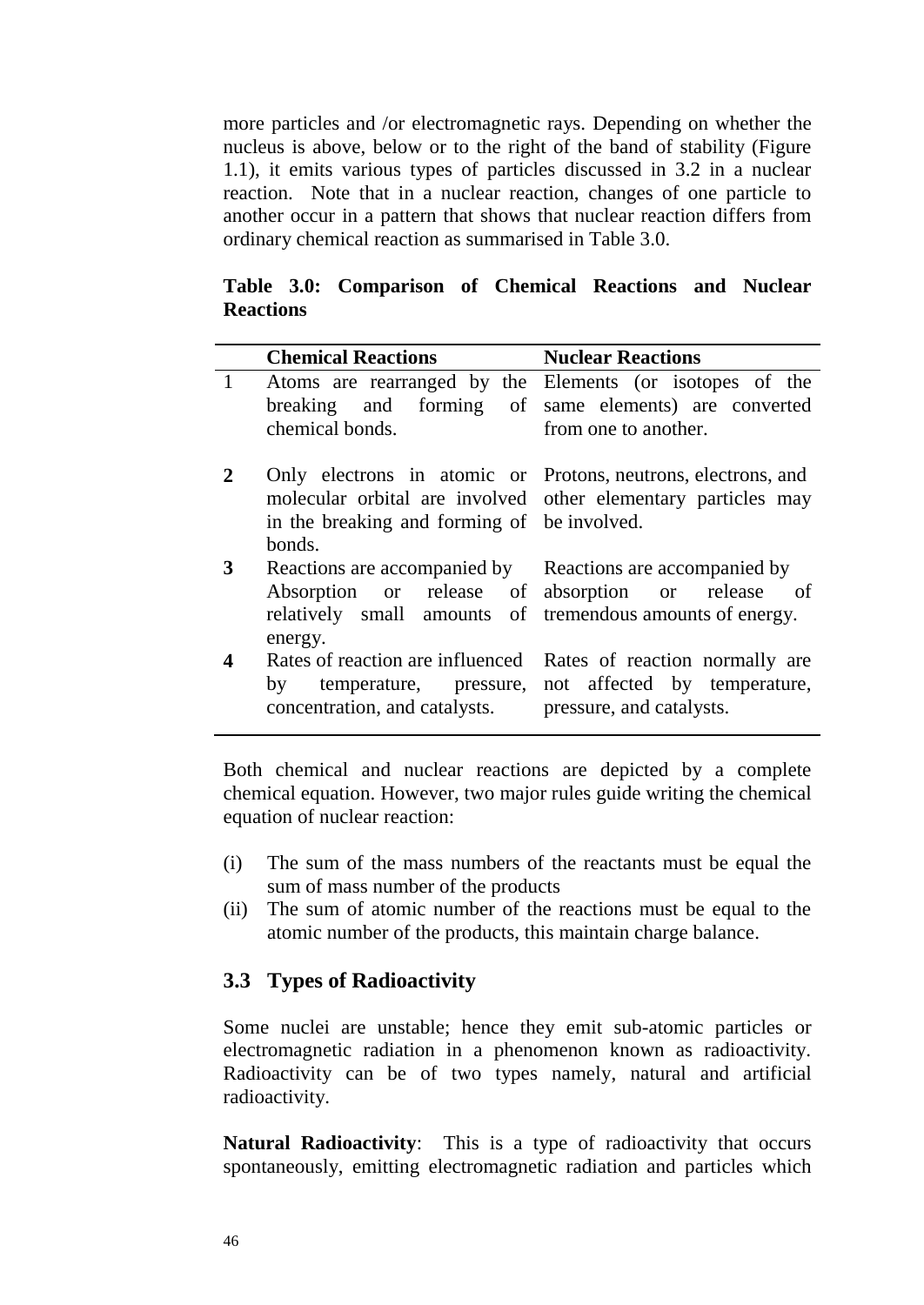include beta, positron and alpha particles. The occurrence of this type of decay or emission occurs, depends on the position of nuclei whether above, below or sides of the **stability/belt region**. Most naturally radioactive nuclei lie outside this belt.

**Artificial radioactivity:** It is a non-spontaneous form of radioactivity which requires effect of bombardment of the nuclei with sub-atomic particles. It is otherwise known as anthropogenic or induced radioactivity.

Juliot and his wife, Irene Curie discovered artificial radioactivity in 1934 in which aluminum nuclei is bombarded with He nuclei to form new element with emission of electromagnetic ray or particles:

$$
{}_{2}^{4}He + {}_{13}^{27}Al \rightarrow {}_{14}^{30}P + {}_{1}^{1}n
$$

# **3.3 Particles Emission and Position of Stable Region**

## **3.3.1 Above the Band of Stability: Neutron–Rich Region**

The nuclei in this region have a very high ratio of neutron to protons than those within the belt. To reduce this ratio and move down toward the belt of stability, they undergo a nuclear reaction called Beta particle emission. A beta particle is an electron ejected from the nucleus when a neutron is converted into a proton

$$
_{o}^{1}n \rightarrow _{1}^{1}p + _{1}^{0}\beta
$$

Beta particle emission leads to an increase in the number of proton in the nucleus and a simultaneous decrease in the number of neutrons.

Classical examples:

i  $_{-1}^0$  $\beta$ 1 228 89  ${}^{228}_{88}Ra$   $\rightarrow$   ${}^{228}_{89}Ac$  +  ${}^{0}_{-}$ ii  $_{-1}^0\beta$ 1 97 41  $^{97}_{40}Zr \qquad \rightarrow \qquad ^{97}_{41}Nb \quad + \quad ^{0}_{-1}$ iii  $_{-1}^0\beta$ 1 40 20  $^{40}_{19}K$   $\rightarrow$   $^{40}_{20}Ca$  +  $^{0}_{-}$ 

# **3.3.2 Below the Band of Stability: Neutron–Poor Region**

The nuclei here have lower neutron  $-$  to  $-$  proton ratios than those within the band therefore they need to increase this ratio and thereafter move up toward the belt of stability. The nuclei undergo two possible types of nuclear reaction; positron emission or electron capture (K capture).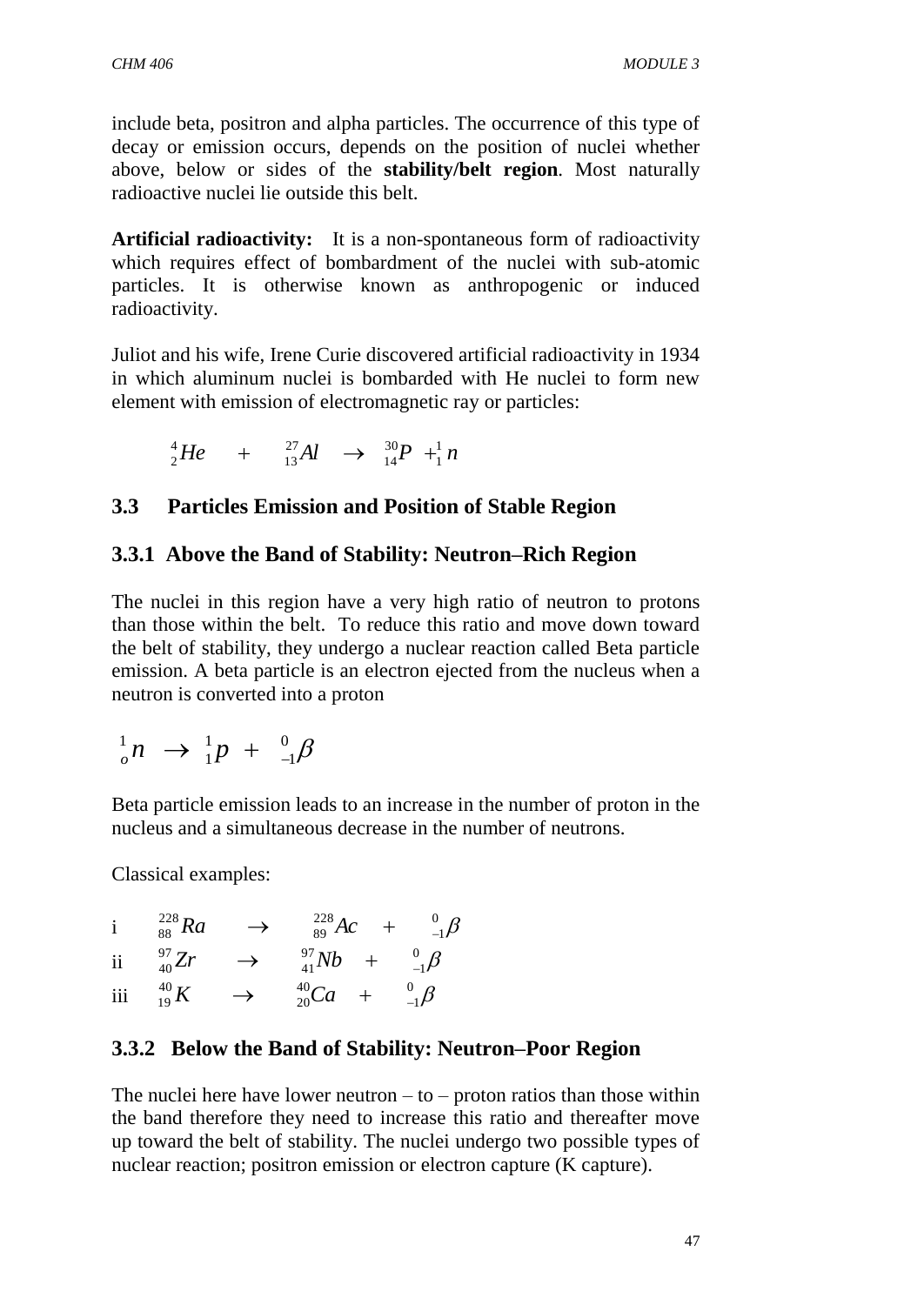(a) **Position emission**: It is most commonly encountered with artificially radioactive nuclei of the higher element. Classical examples are:

$$
\begin{array}{ccccccc}\ni & i & P & \rightarrow & \frac{1}{0}n & + & \frac{0}{+1}\beta\\
\text{ii} & \frac{38}{19}K & \rightarrow & \frac{38}{18}Ar & + & \frac{0}{+1}\beta\end{array}
$$

(b) **Electron captures (K capture):** Is a capture of an electron usually a 1s electron by the nucleus. The captured electron combines with a proton to form a neutron so that the atomic number decreases by one while the mass number remain the same; hence it has the same net effect as positron emission.

Classical examples:

 $Ar + \frac{0}{-1}e \rightarrow \frac{37}{17}Cl$ 0 1  $^{37}_{18}Ar + ^{0}_{-1}e \longrightarrow$  $Ar + \frac{0}{-1}e \rightarrow \frac{106}{46}Pd$ 0 1  $^{106}_{47}Ar + ^0_{-1}e \rightarrow$ 

It is important to note that some of the neutrons – poor nuclei, particularly the heavier ones, increase their neutron-to-proton ratios by undergoing alpha emission. An alpha particle is emitted from nucleus thereby reducing the mass number by 4 and atomic nunmber by 2.

#### **Examples**

$$
^{238}_{92}U \quad \rightarrow \quad ^{34}_{90}Th_i \quad + \quad ^{4}_{2}He
$$

#### **3.3.3 Nuclei with Atomic Number Greater than 83**

All elements with atomic numbers higher than 83, are radioactive in nature. They undergo a nuclear reaction by emitting alpha particles ( $\infty$ ) Classical examples are:

$$
{}^{226}_{88}Ra \rightarrow {}^{222}_{84}e + {}^{4}_{2}\infty
$$
  

$$
{}^{210}_{84}Po \rightarrow {}^{201}_{84}Pb + {}^{4}_{2}\infty
$$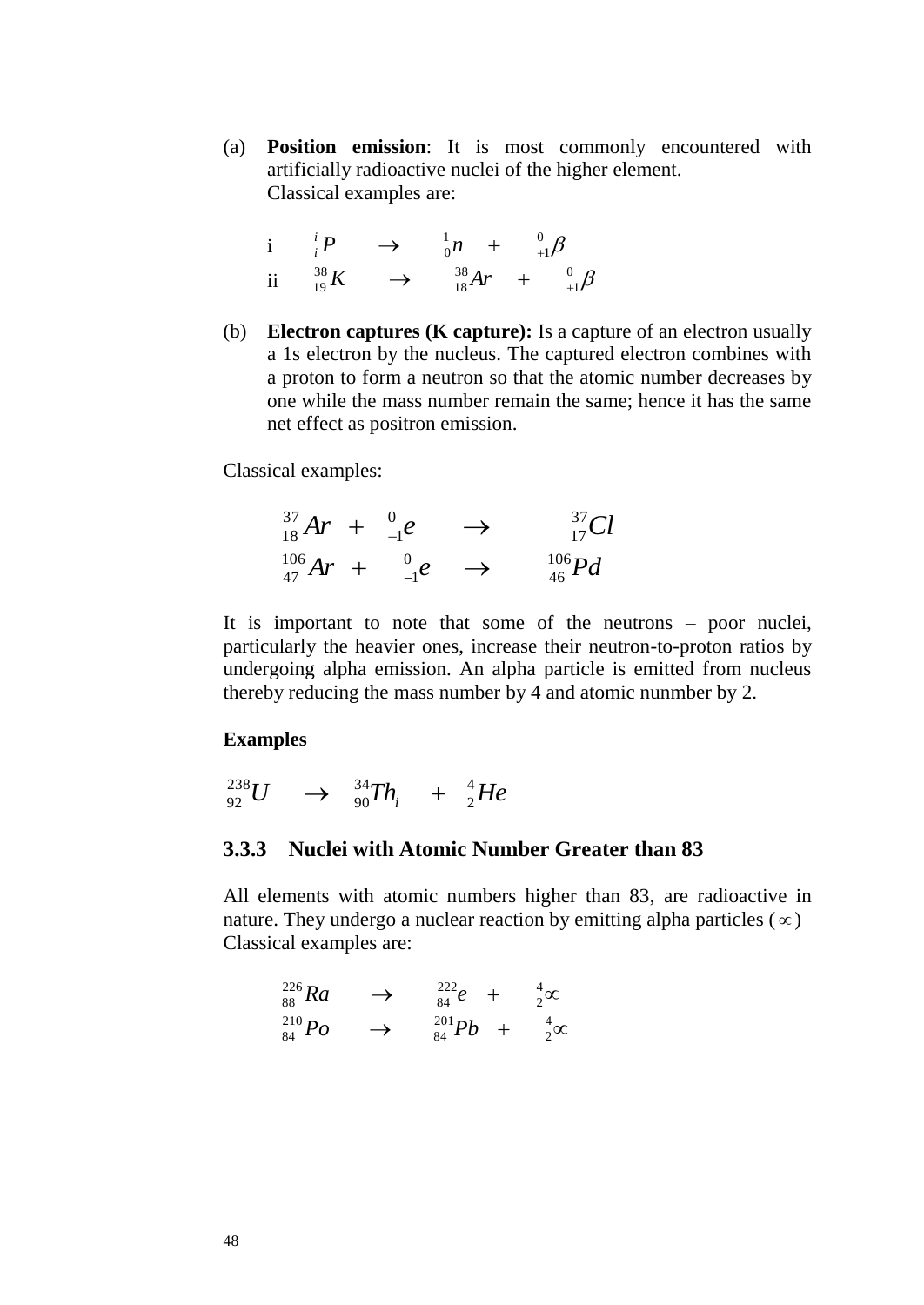# **3.3.4 Gamma Ray Emission**

Gamma rays are high energy radiation, emitted when an unstable nucleus undergoes a rearrangement of its constituent particle to give more stable, lower energy nucleus. Gamma rays are often emitted along with other type of subatomic particles.

$$
{}^{99}_{43}Tc \longrightarrow {}^{99}_{43}Tc + {}^{0}_{0}\gamma
$$

Note that pure gamma emitters are rare, but rather, the radiation gamma accompany either alpha or beta radiation.

#### **SELF-ASSESSMENT EXERCISE**

- (i) What do you understand by the term radioactivity?
- (ii) Explain the concept of neutron –to-proton ratio.
- (iii) What are subatomic particles that are emitted in nuclear reaction?
- (iv) Differentiate between natural and induced radioactivity.

# **4.0 CONCLUSION**

Radioactivity is indeed a phenomenon in which electromagnetic radiation or sub-atomic particles are emitted by a nuclear reaction so as to achieve or enter stability belt. Radioactivity is of importance in medicine, agriculture and industries.

# **5.0 SUMMARY**

In this unit, you have learnt about:

- (i) the meaning of radioactivity
- (ii) the differences between nuclear and ordinary chemical reaction
- (iii) how to balance a chemical nuclear reaction
- (iv) the rules that guide in predicting stability of a nucleus
- (v) various forms of emission nuclei can undergo during nuclear reaction
- (vi) differences between natural and artificial radioactivity.

## **6.0 TUTOR-MARKED ASSIGNMENT**

- i. Differentiate between nuclear and ordinary chemical reactions.
- ii. Naturally occurring iodine is iodine 127. In medicine, radioactive isotopes of iodine used are I - 125 and I- 130. Write atomic symbol for each isotope.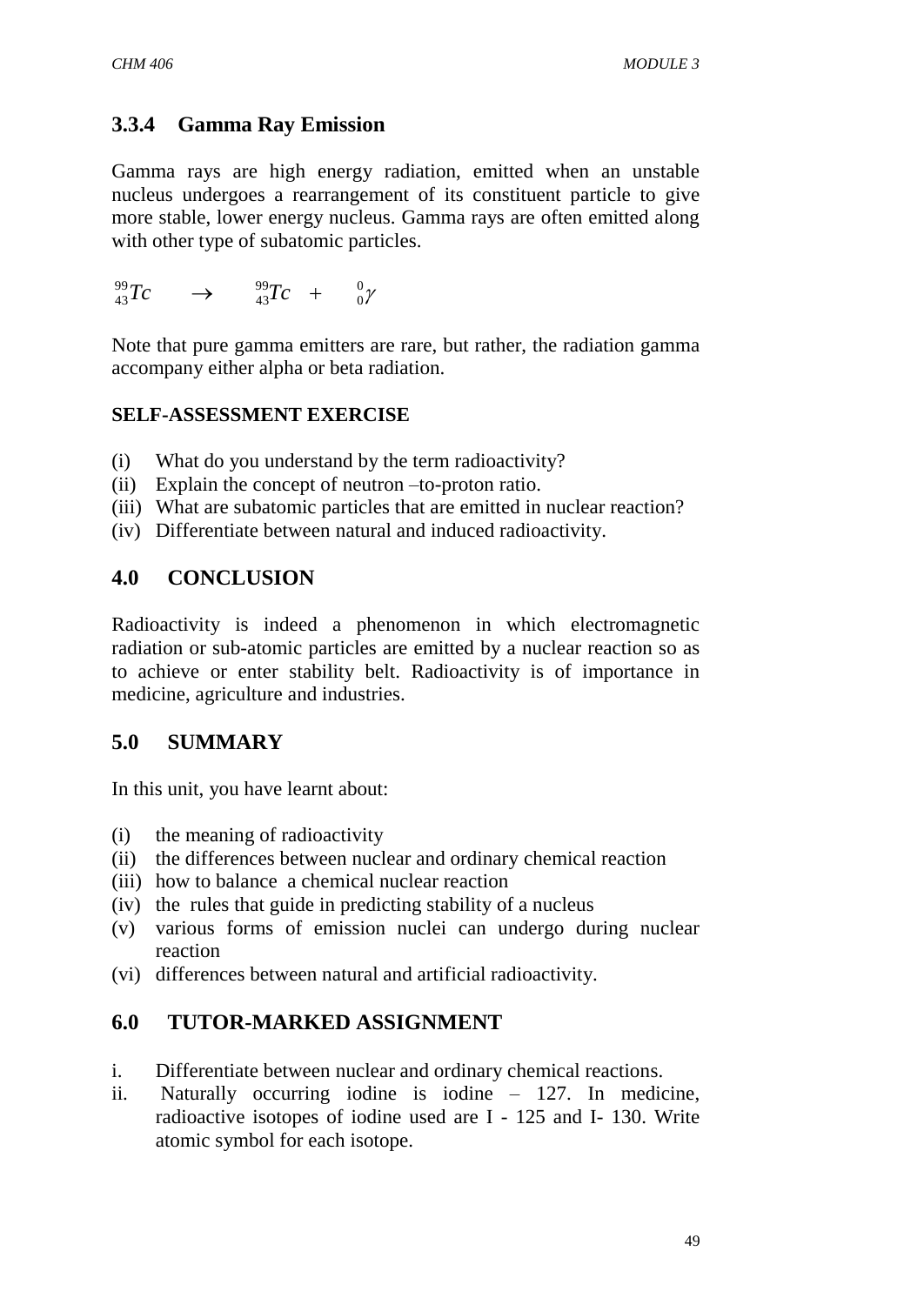iii. Identify the symbol  $X$  in each of the following:

(a)  $\int_{-1}^0 X$  $^{0}_{-1}X$  (b)  $^{4}_{2}X$ 2 (c)  $\frac{1}{0}X$  $\frac{1}{0}X$  [d]  $\frac{1}{1}X$ 1 (e)  $^{0}_{+1}X$  $+1$ 

- iv Write short notes on various sub-atomic particles that can be emitted by nuclei in the following condition so as to enter stability belt
	- (a) Above the stability region
	- (b) Below the stability region.

#### **7.0 REFERENCES/FURTHER READING**

- Timberlake, K. & Timberlaka, W. (2008). *Basic Chemistry.* Boston: Pearson Educational Inc. Pp. 524 – 538.
- Choppin, G. R, Liljenzen, J. & Rydbers, J. (2002). *Radiochemistry and Nuclear Chemistry*. Woburn: Butterworth- Heinemann. Pp. 1 – 10.
- May, J. (1989). *The Greepeace Book of Nuclear Age.* London: Victor Golanoz Ltd.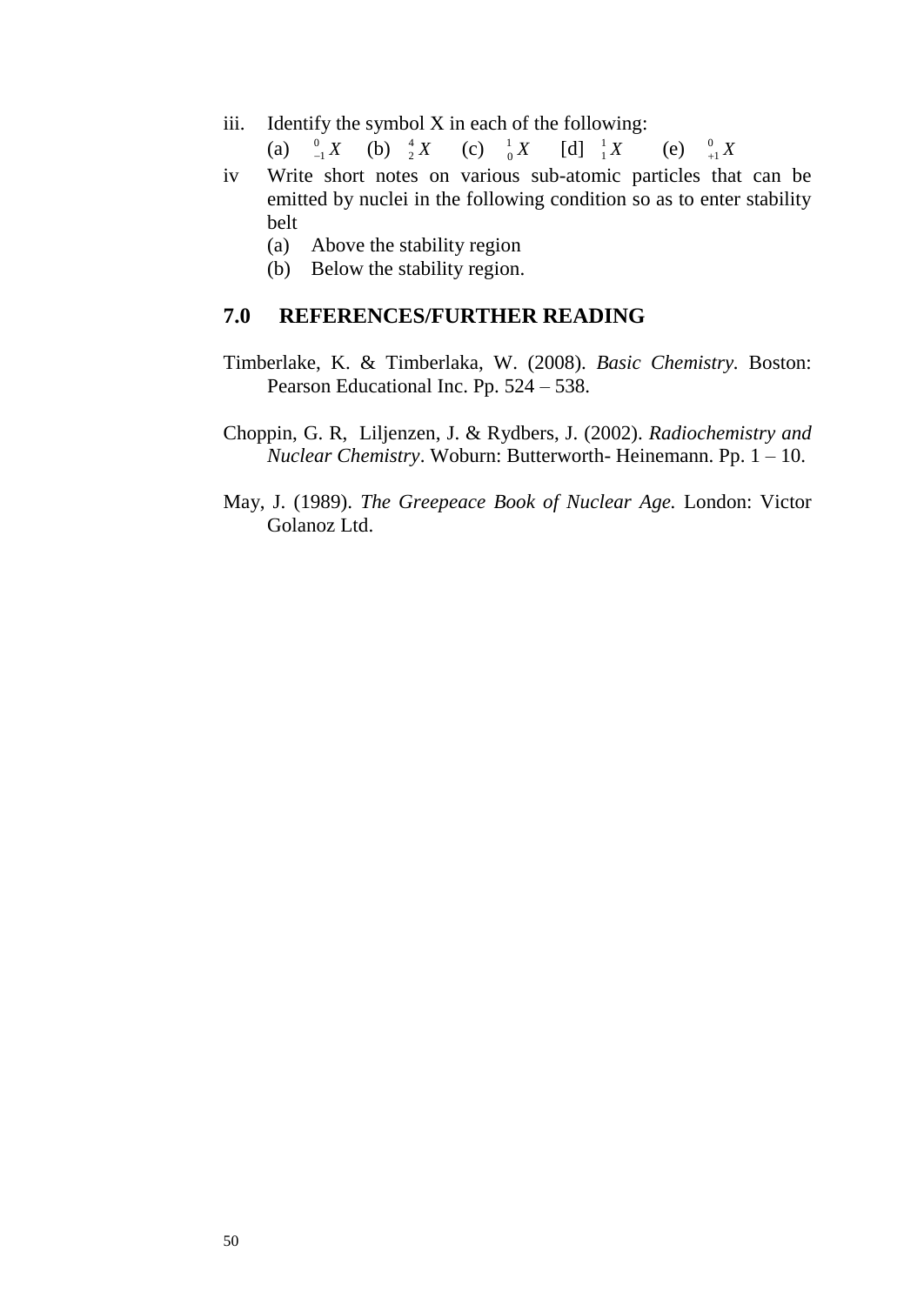# **UNIT 2 RADIOACTIVE DECAY PROCESSES AND NATURE OF RADIOACTIVITY**

#### **CONTENTS**

- 1.0 Introduction
- 2.0 Objectives
- 3.0 Main Content
	- 3.1 Radioactive Decay
	- 3.2 Kinetics of Radioactive Decay
	- 3.3 Decay Mode and Energy
		- 3.3.1 Alpha Decay
		- 3.3.2 Beta Decay
		- 3.3.3 Position Decay
		- 3.3.4 Gamma Ray Emission
	- 3.4 Chain Reaction
		- 3.4.1 Nuclear Fission
		- 3.4.2 Nuclear Fusion
		- 3.5 Nuclear Fusion Reactor
		- 3.6 Nature of Radiation
- 4.0 Conclusion
- 5.0 Summary
- 6.0 Tutor-Marked Assignment
- 7.0 References/Further Reading

# **1.0 INTRODUCTION**

Radioactive decay is the process by which the [atomic nucleus](http://en.wikipedia.org/wiki/Atomic_nucleus) of an unstable atom loses energy by emitting ionising particles or electromagnetic radiation. The emission is spontaneous, in that the atom decays without any physical interaction with another particle from outside the atom. Usually, radioactive decay happens due to a process confined to the nucleus of the unstable atom. Many nuclei are radioactive. This means they are unstable, and will eventually decay by emitting a particle, transforming the nucleus into another nucleus, or into a lower energy state. A chain of decays takes place until a stable nucleus is reached.

# **2.0 OBJECTIVES**

At the end of this unit, you should be able to:

- explain the meaning of radioactive decay
- describe decay mode and decay energy
- explain the meaning of fission and fusion
- calculate the half life of any radioactive disintegration.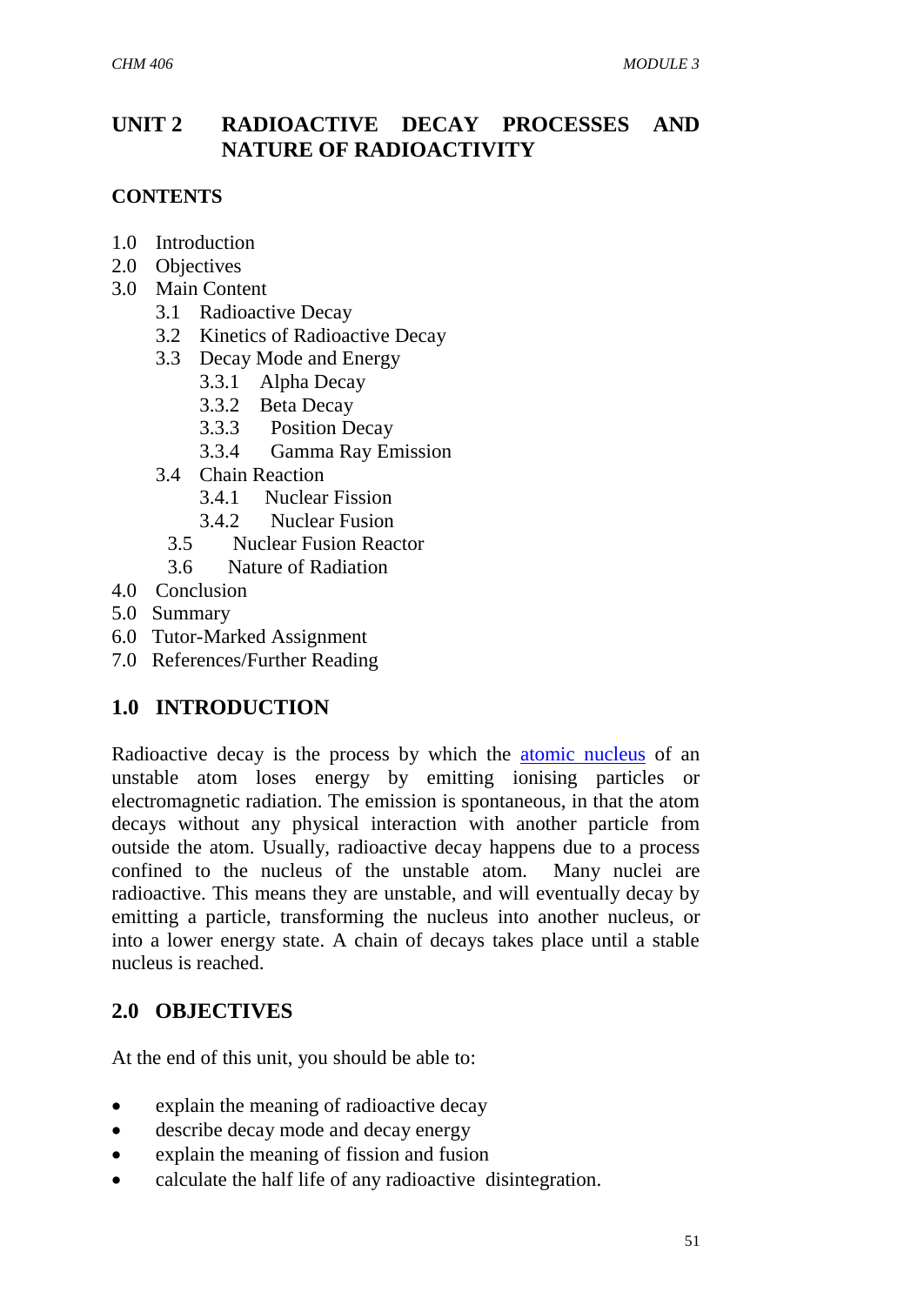#### **3.0 MAIN CONTENT**

#### **3.1 Radioactive Decay**

Radioactive decay can simply be defined as a spontaneous nuclear transmutation or transformation of unstable nuclei that exist outside in the formation of stable isotope. The decay process is unaffected by pressure, temperature, chemical forms of the elements. The decay, or loss of energy, results when an atom with one type of nucleus, called the *parent [radionuclide](http://en.wikipedia.org/wiki/Radionuclide)*, transforms to an atom with a nucleus in a different state, or an entirely different nucleus, either of which is named the *daughter nuclide*. Often the parent and daughter are of different [chemical elements.](http://en.wikipedia.org/wiki/Chemical_element) An example of this, a [carbon-14](http://en.wikipedia.org/wiki/Carbon-14) atom (the "parent") emits radiation (a [beta particle](http://en.wikipedia.org/wiki/Beta_particle) and a [gamma ray\)](http://en.wikipedia.org/wiki/Gamma_ray) and transforms to a [nitrogen-14](http://en.wikipedia.org/wiki/Nitrogen-14) atom (the "daughter").The daughter nuclide of a decay event may also be unstable (radioactive). In this case, it will also decay, producing radiation. The resulting second daughter nuclide may also be radioactive. This can lead to a sequence of several decay events, phenomenon known as *[decay chain](http://en.wikipedia.org/wiki/Decay_chain)* . During radioactive decay, principles of conservation apply. Some of these laws are as follows:

- conservation of energy
- conservation of momentum (linear and angular)
- conservation of charge
- conservation of nucleon number.

The type of decay that occurs depends on the position of the nuclei undergoing the decay and consequently the type of radiation that accompanies the process. Hence, the decay process is characterised by the decay period, mode and the energy without regards to either physical or chemical conditions.

#### **3.2 Kinetics of Radioactive Decay**

The particles emitted are of different kinetics or kinetic energies. All radioactive decays obey first – order kinetics therefore rate of decay at time (t) =  $\lambda$  N

Where  $\lambda$  is the first order rate constant

N is the number of nuclei

**Note:** N at time zero is (No) and at time t is Nt

Rate of decay  $= K(N)$  as  $(Ln \mid \frac{IV}{N})$ J  $\left(\frac{N_o}{N}\right)$ Y ſ *N*  $\left(\frac{N_o}{N}\right)$  = a  $\lambda$  t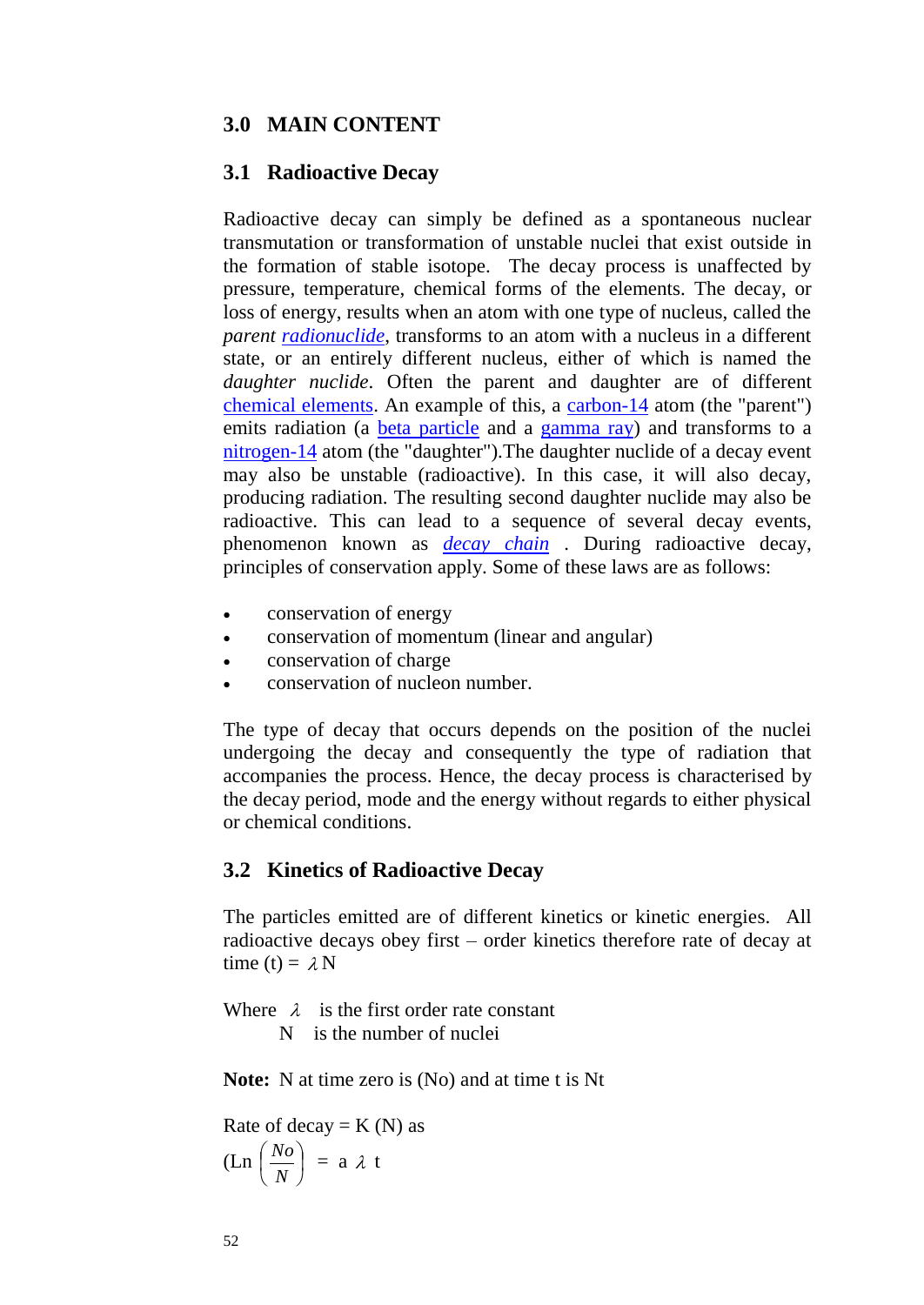Also note that: Each atom decay independently of the other, therefore stochiometrically  $a = 1$ 

Therefore, 
$$
\operatorname{Ln}\left(\frac{N_o}{N}\right) = \lambda
$$
 t

In nuclear chemistry, decay rate is usually expressed in terms of half life of the process. That is, the amount of time required for half of the original sample to react.

For first order process:

$$
t_{1/2} k = \frac{In^2}{k} = \frac{0.693}{k}
$$

#### **Classical Example**

A cobalt-60 nucleus decays with the emission of beta particle-gamma rays with half life of 5.27 years:

$$
^{ 60}_{27}Co \quad \rightarrow \quad ^{ 60}_{28}N_{i} \quad + \quad ^{ 0}_{-1}\beta \quad + \quad ^{ 0}_{0}\infty
$$

How much of a 3.42 mg sample remain 30.0 years

#### **Solution**

$$
t_{1/2} = \frac{0.693}{K}
$$
,  $K = \frac{0.693}{t_1 l_2} = \frac{0.693}{5.27} = 0.131$  yr  
Ln  $\frac{A_o}{A_1} = K_t = 0.131 (30.0) = 3.93$ 

Consider the inverse of two sides

$$
\frac{A_o}{A} = 83.93
$$
  
= 51  

$$
A = \frac{A_o}{51} = \frac{3.42}{51} = 0.067 \text{ of Co} - 60 = 0.067 \text{ mg.}
$$

#### **3.3 Decay Mode and Energy**

Radioactive decay involves a transition from a definite quantum state of original nuclide to a definite quantum state of product nuclide. The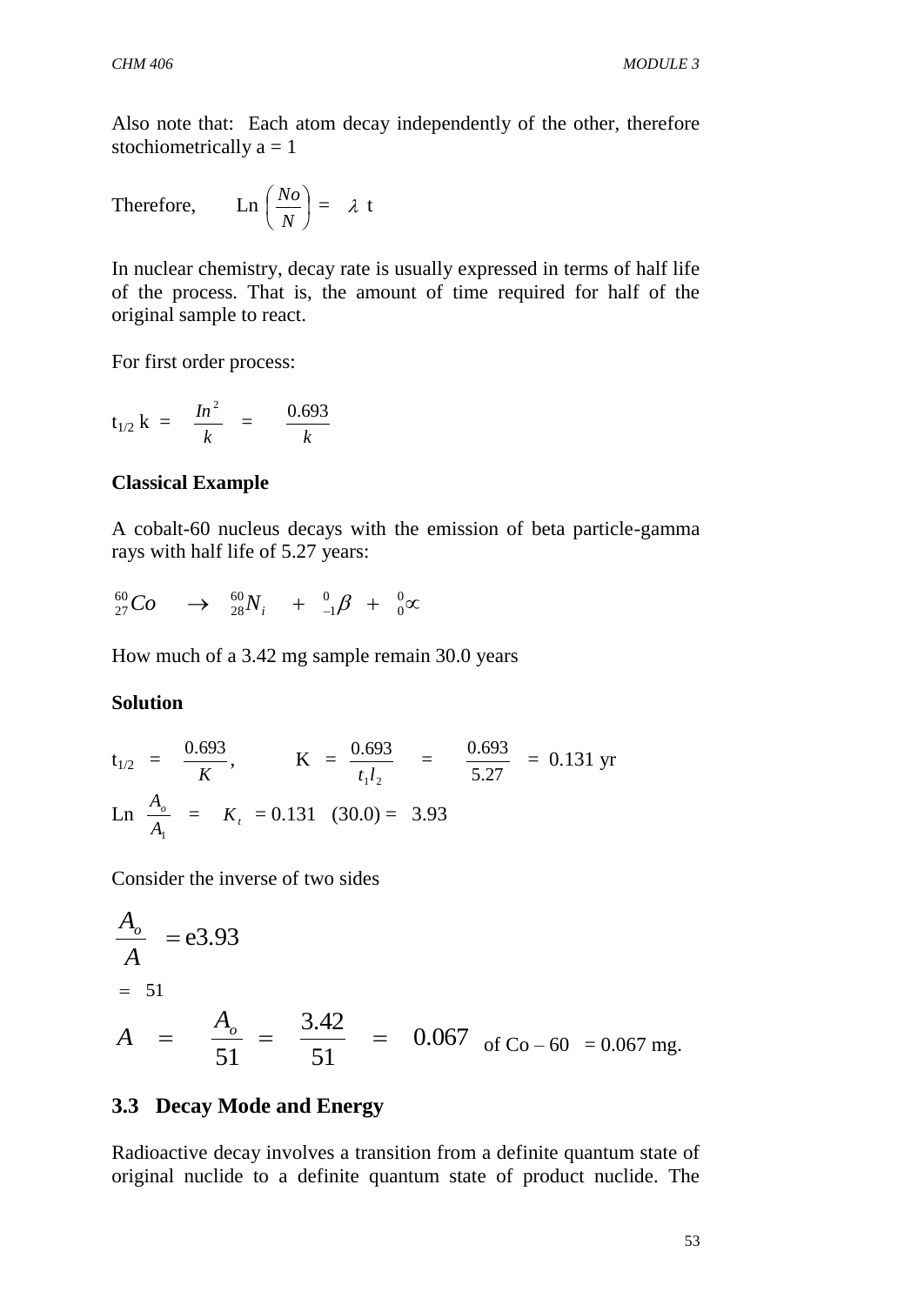energy difference between the two quanta levels involved in the transition correspond to what is known as decay energy. As for types of radioactive radiation emitted, it is found that an [electric](http://en.wikipedia.org/wiki/Electric_field) or [magnetic](http://en.wikipedia.org/wiki/Magnetic_field)  [field](http://en.wikipedia.org/wiki/Magnetic_field) can split such emissions into three types of beams or sub-atomic particles. They are [alpha,](http://en.wikipedia.org/wiki/Alpha_particle) [beta,](http://en.wikipedia.org/wiki/Beta_particle) and [gamma.](http://en.wikipedia.org/wiki/Gamma_ray) While alpha decay is seen only in heavier elements (atomic number 52, [tellurium,](http://en.wikipedia.org/wiki/Tellurium) and above), the other two types of decay are seen in all of the elements. In analysing the nature of the decay products, it is obvious from the direction of [electromagnetic forces](http://en.wikipedia.org/wiki/Electromagnetic_force) produced upon the radiations by external magnetic and electric fields that [alpha rays](http://en.wikipedia.org/wiki/Alpha_decay) carried a positive charge, [beta rays](http://en.wikipedia.org/wiki/Beta_decay) carried a negative charge, while [gamma rays](http://en.wikipedia.org/wiki/Gamma_ray) were neutral. From the magnitude of deflection, it is shown that [alpha particles](http://en.wikipedia.org/wiki/Alpha_particles) are much more massive than [beta particles.](http://en.wikipedia.org/wiki/Beta_particles) Passing alpha particles through a very thin glass window and trapping them in a [discharge tube](http://en.wikipedia.org/wiki/Neon_lamp) allowed researchers to study the [emission spectrum](http://en.wikipedia.org/wiki/Emission_spectrum) of the resulting gas, and ultimately prove that alpha particles are [helium](http://en.wikipedia.org/wiki/Helium) nuclei. Other experiments showed the similarity between classical beta radiation and [cathode rays:](http://en.wikipedia.org/wiki/Cathode_ray) They are both streams of [electrons.](http://en.wikipedia.org/wiki/Electrons) Likewise, gamma radiation and X-rays are found to be similar high-energy [electromagnetic radiation.](http://en.wikipedia.org/wiki/Electromagnetic_radiation) Although alpha, beta, and gamma were found most commonly, there are other types of decay that are eventually discovered. Shortly after the discovery of the [positron](http://en.wikipedia.org/wiki/Positron) in cosmic ray products, it was realised that the same process that operates in classical [beta decay](http://en.wikipedia.org/wiki/Beta_decay) can also produce positrons [\(positron emission\)](http://en.wikipedia.org/wiki/Positron_emission). In an analogous process, instead of emitting positrons and neutrino, some proton-rich nuclides were found to capture their own atomic electrons [\(electron capture\)](http://en.wikipedia.org/wiki/Electron_capture), and emit only a neutrino (and usually also a gamma ray). Each of these types of decay involves the capture or emission of nuclear electrons or positrons, and acts to move a nucleus toward the ratio of neutrons to protons that have the least energy for a given total number of [nucleons](http://en.wikipedia.org/wiki/Nucleon) (neutrons plus protons).

The mode of decay is dependent upon the particular type of nuclear involved in the reaction (position of unstable nuclei). It is important to remember that in radioactive decay, there are numbers of conservation laws as mentioned in section 3.1 that must be valid for a true decay to occur.

Consider the reaction  $X_1 + X_2$   $X_3 + X_4$  ----------- y

Where X represents nucleus or elementary particles.  $X_1$  and  $X_2$  may be unstable nucleus and bombarding particles while  $X_3$  and  $X_4$  are products formed. So for this general reaction (y) the following number of conservation law holds.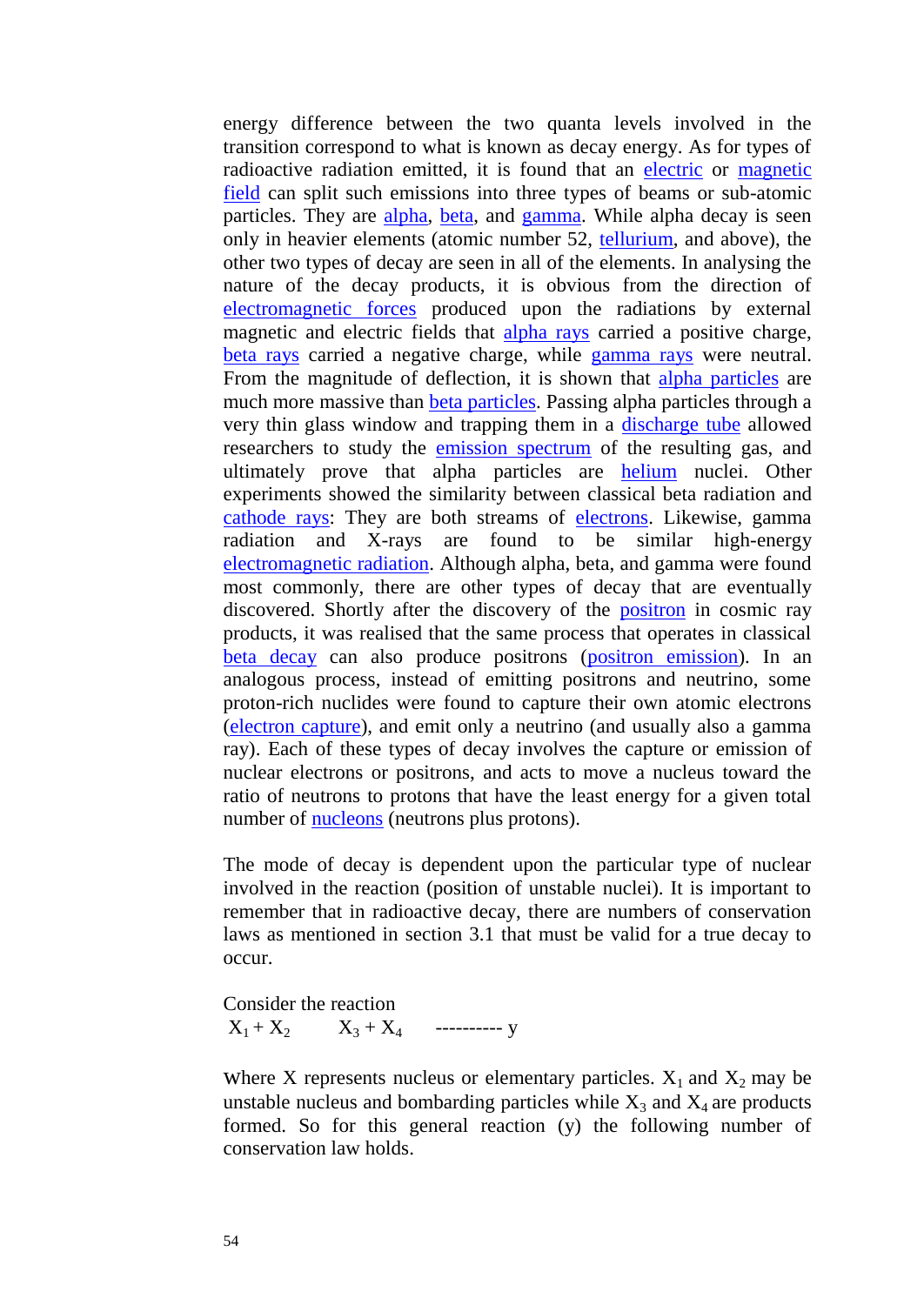#### **a) The total energy of the system must be constant**

 $E_1 + E_2 = E_3 + E_4$ 

Where E include all forms of energy (kinetic and electrostatic energy)

#### **b) The linear momentum must be constant**

$$
P = MV
$$
  
P<sub>1</sub> + P<sub>2</sub> = P<sub>3</sub> + P<sub>4</sub>

Note that  $E_{kin} = P^2 / z$  m

Where  $E_{kin}$  is kinetic energy

**c) The total charge** (proton + electron) of the system must be constant

$$
Z_1 + Z_2 = Z_3 + Z_4
$$

**d) The mass number of the system must be constant**  $A_1 + A_2 = A_3 + A_4$ 

$$
M_A = \text{z m } M_H + \text{N} M n = 2.016 \text{ u}
$$

**e) The angular momentum**  $P_1$  of the system must be conserved  $(PI)_1 + (PI)_2 = (PI)_3 + (PI)_4$ 

#### **3.3.1 Alpha Decay**  $(\alpha)$

An unstable nucleus undergoes alpha decay by emitting alpha particles.

Example:

$$
^{238}_{92}U \quad \rightarrow \quad ^{34}_{90}Th_i \quad + \quad ^{4}_{2}He
$$

Alpha particle cause extensive ionisation of matter. Alpha particles interact with matter which may also cause molecular excitation thereby resulting in fluorescence.

Alpha decay is observed for elements heavier than lead (Pb) and for a few nuclear that are as light as Lanthanide (Ln). The decay energy can be calculated from known atomic mass since binding energy corresponds to a:

$$
E = 931.5 \text{ }\Delta M
$$

 $\Delta M$  = mass defect Where  $\Delta M = (M_{z-2} + M_{He} - M_{Z})$  i.e. Change in mass  $=$  mass reactant  $-$  mass product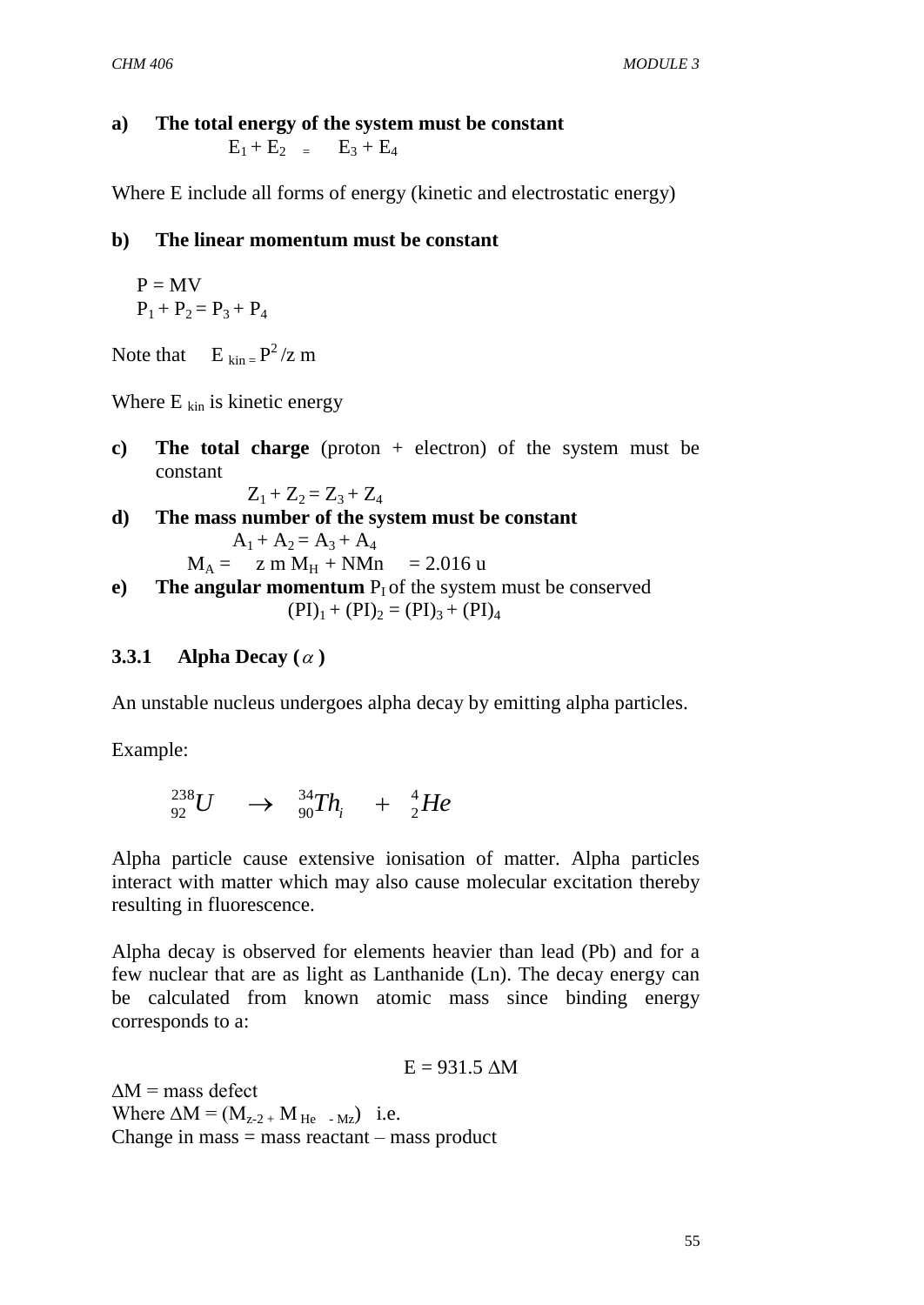#### **3.3.2 Beta Decay**

 $\beta$  decay is a spontaneous disintegration during which beta particles are emitted or electrons captured. Radioactive beta decay is depicted as  $\beta$ decay, it could be in any of the three forms; as electron emission  $\beta$ or $_{-1}^{0}e$  $e_{-1}^0e$ , as position  $\beta^+$  or  $e_{+1}^0e$  $_{+1}^{0}e$  or and as election capture (EC).

#### (a) **Electron emission**  $\beta$ <sup>-</sup> or<sup>0</sup><sub>-1</sub>e  $_{-1}^0e$  :

Example:

$$
{}^{14}_{6}Co \quad \rightarrow \quad {}^{14}_{7}N \quad + \quad {}^{0}_{-1}e
$$

Energetic electrons cause ionisation and molecular excitation in matter, although the effect is weaker and more difficult to detect than alpha particle. Hence, there is need to amplify the effect for counting of individual beta particles.

Example:

$$
^{137}\text{Cs} \qquad \longrightarrow ^{137}\text{Ba} + \beta^-
$$

#### **(b) Electron capture (EC):**

The EC decay process is written as  ${}^A_Z X \rightarrow {}^A_{Z+} X + v$ . *Z*  $\begin{array}{ccc} A & E C \ Z & \rightarrow & A \ Z + X & + \end{array}$ 

The captured electron comes from one of the inner orbital of the atom. Depending on the electron shell from which the electron originates, the process is sometimes referred to as K-capture or L-capture electron. The probability of capture of electron in higher shell decreases with quantum number of shell. Therefore, the probable capture of e-from K-shell is far greater than capture of e- from L shell

The calculation of decay energy in electron capture is given as:

$$
Q_{EC} = -931.5 (M_{Z-1} - M_z)
$$

**(c) Positron decay**  $\beta^+$  or  $e^0$  $_{+1}^{0}e$ : In positron emission, a proton in an unstable nucleus is converted to a neutron and a positron. The neutron remain in the nucleus has positron is emitted.

Example:

*Al*  $\rightarrow$   $^{24}_{12}Mg + ^{0}_{+1}e$ 1 24 12  $^{24}_{13}Al \rightarrow ^{24}_{12}Mg + ^{0}_{+}$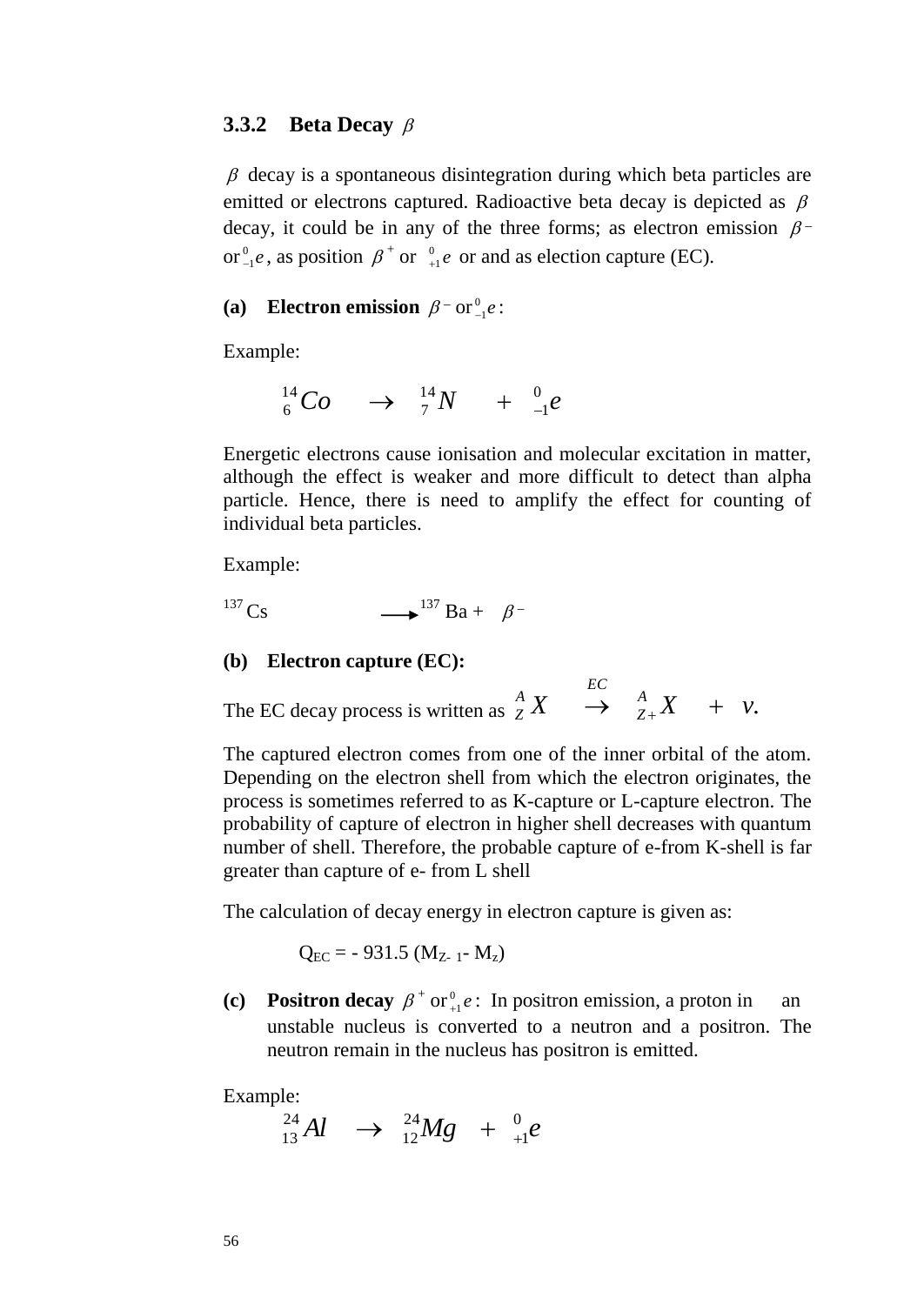#### **3.3.4 Gamma Ray Emission**  $\binom{0}{0}$  $^0_0$ r)

The emission of gamma rays is always in company of emission of other particles. It is the emission which occur where transition between energy levels of same nucleus take place. Gamma rays are high energy radiation, emitted when an unstable nucleus undergoes a rearrangement of as constituent particles is give more stable, lower energy nucleus gamma rays are often emitted along with other type of particles

Examples: i. 
$$
^{99m}_{43}Tc \rightarrow ^{99}_{43}Tc + ^{0}_{0}\gamma
$$
  
ii.  $^{99m}_{43}Tc + ^{99}_{43}Tc \rightarrow ^{99}_{43}Tc + ^{0}_{0}\gamma$ 

Note that, because Tc is in unstable form; it quickly decays to emits  $\gamma$ ray and becomes stable. "The is metastable form of Tc. Note also that pure gamma emitters are rare, but rather, the radiation accompanies either on alpha or beta radiation.

## **3.4 Chain Reaction**

A chemical reaction in which many molecules undergo chemical reaction after one molecule becomes activated. It is a continuous process in which either splitting of bigger molecules occur to generate daughter nuclei and neutron or joining of smaller molecules occur to form big or a new parent molecule, the chemical processes known as fission and fusion respectively.

## **3.4.1 Nuclear Fission**

Isotopes of unstable nuclei with atomic number greater than 80 are capable of undergoing a nuclear reaction called nuclear fission, in which they split into nuclei of intermediate masses and emit one or more neutrons. The energy generated is called atomic energy. Some fission reactions are spontaneous while some are not spontaneous; hence, the non-spontaneous require activation energy from bombardment. A given nucleus is split in many ways liberating enormous energy a typical example is shown below.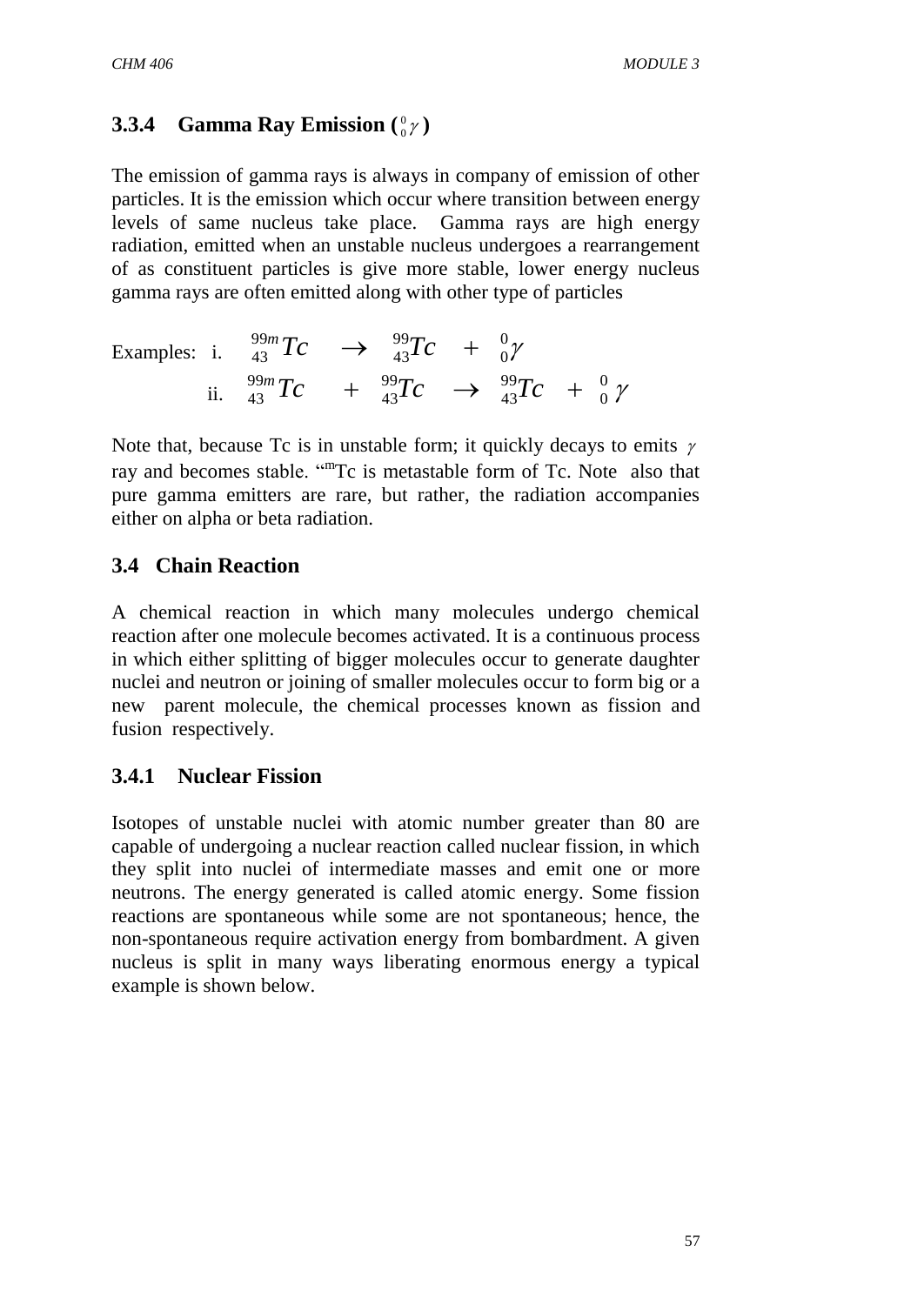$$
\frac{160}{62}Sm + \frac{72}{30}Zn + 4\frac{1}{0}n + energy
$$
\n
$$
\frac{146}{57}La + \frac{37}{50}Gr + 3\frac{1}{0}n + energy
$$
\n
$$
\frac{235}{55}U + \frac{1}{0}n \rightarrow \frac{236}{22}U
$$
\n
$$
\frac{144}{55}Ba + \frac{92}{36}Kr + 3\frac{1}{0}n + energy
$$
\n
$$
\frac{144}{54}Xe + \frac{90}{36}Cr + 2\frac{1}{0}n + energy
$$
\nThe <sup>236</sup>U is an intermediate nucleon and is short lived fragment as shown above. Particles that can supply the activation energy include neutrons, protons, alpha particle electrons.\n\nExperiment shows that when comparing the mass of original materials with that of product, there is a little reduction. This has been converted into energy and is derived through equations:\n\nE = mc2.\n\nWhere E is the energy released, m is the loss mass and c is the light.\n\n3.4.2 Nuclear Fusion\nThis is coming together of small nuclei to form heavy. However, the fusion reaction require a temperature of 000,000,000°C to overcome the repulsion of Hydrogen nu which they are forced to undergo fusion. Spectroscopic evidated at sun is a mean of a random using reactor consisting of 73% is 4 and 1% other element. It is a major reactor that involves the deuterium, <sup>2</sup><sub>i</sub> H and tritium <sup>3</sup><sub>i</sub>H at high temperature.\n\n
$$
\frac{2}{1}H - \frac{3}{1}H \rightarrow \frac{4}{2}He + \frac{1}{0}n + ene
$$
\n\n3.5 Nuclear Fusion Reaction reaction is controlled by injection, that absorb some neutrons so as to prevent explosion. Hence, produced can be productivity converted into heat source is plant.

The  $^{236}U$  is an intermediate nucleon and is short lived producing fragment as shown above. Particles that can supply the required activation energy include neutrons, protons, alpha particles and fast electrons.

Experiment shows that when comparing the mass of original or starting materials with that of product, there is a little reduction. This missing mass has been converted into energy and is derived through Einstein equation:

 $E = mc2$ .

Where E is the energy released, m is the loss mass and c is the speed of light.

#### **3.4.2 Nuclear Fusion**

This is coming together of small nuclei to form heavy nucleus. However, the fusion reaction require a temperature of about 1,  $000,000,000^{\circ}$ C to overcome the repulsion of Hydrogen nucleus, after which they are forced to undergo fusion. Spectroscopic evidence shows that sun is a tremendous fusing reactor consisting of 73% H, 26% He and 1% other element. It is a major reactor that involves fusing of deuterium,  ${}^{2}_{1}H$  $^{2}_{1}$  H and tritium  $^{3}_{1}$  $^{3}_{1}$ H at high temperature.

$$
{}_{1}^{2}H \quad {}_{1}^{3}H \quad \rightarrow \quad {}_{2}^{4}He + {}_{0}^{1}n + energy
$$

#### **3.5 Nuclear Fusion Reactor**

In a fusion reactor, fusion reaction is controlled by injecting materials that absorb some neutrons so as to prevent explosion. Hence, the energy produced can be productively converted into heat source in a power plant.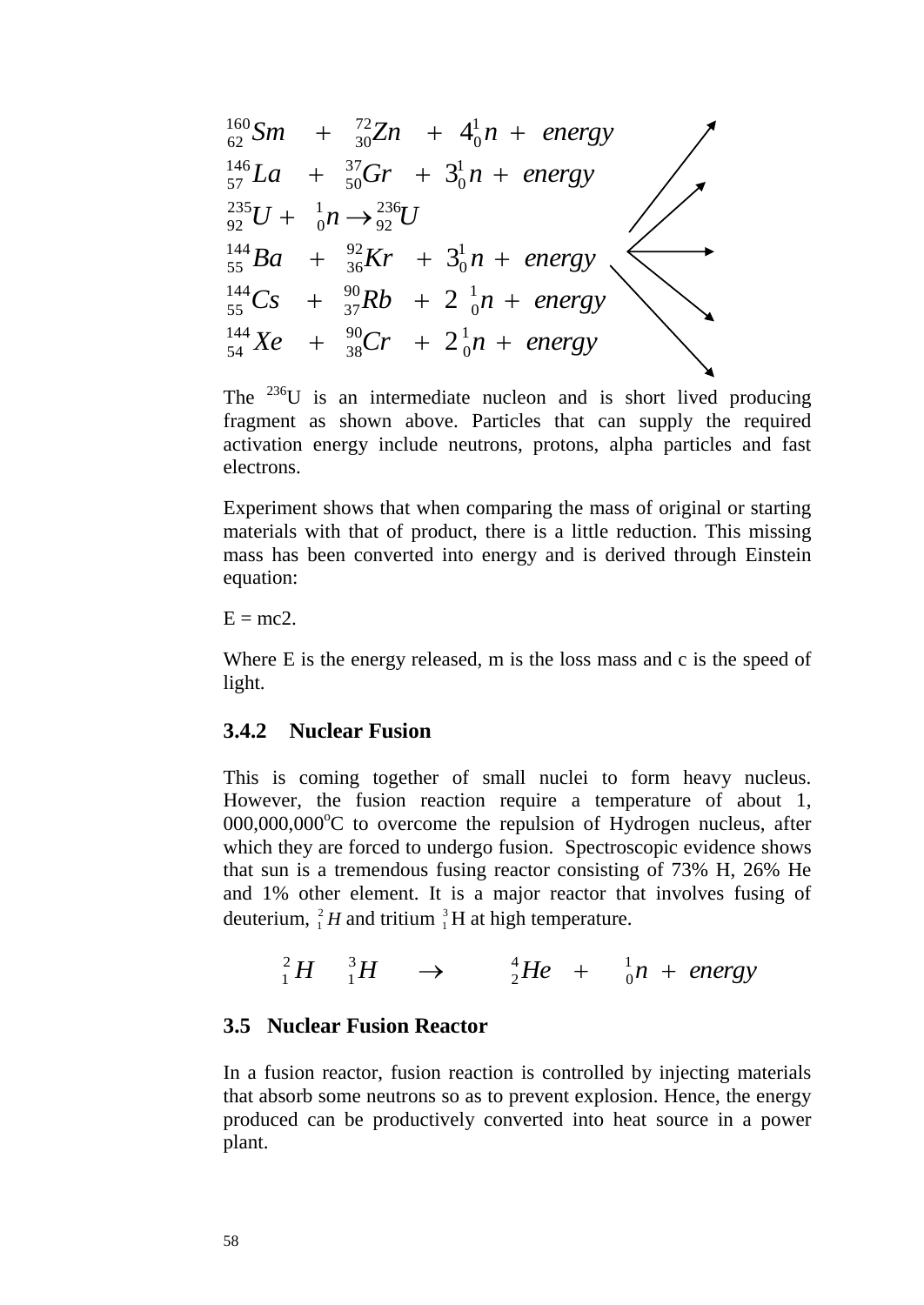There are various type of nuclear reactors, these include:

- i. Light water reactor
- ii. Breeder reactor.

# **3.6 Nature of Radiation**

Although various electromagnetic rays and sub-atomic particles involved in radioactivity have been mentioned in earlier in this course, it is still necessary to reveal more about the nature of these radiations and their properties. These radiations include; alpha particles, beta particles, proton, neutron, gamma rays and positrons. Table 4.0 summarises properties of some of the common radiations.

The penetrating capacities of particles and rays are proportional to their energies. Particles such as positions are about 100 times more penetrating than the heavier ones, like alpha particles. Beta particles can be stopped by a  $\frac{1}{2}$  inch trek (0.3cm) aluminum sheet. Beta particles can pierce a skin but cannot touch internal organ.

Alpha particles have low penetrating ability, hence, cannot damage or penetrate skin. However they can damage internal tissue if inhaled. The high energy gamine rays have great penetrating power as severely damage both skin as internal organ. They travel at a tie speed of high and can only be stopped by timer layers of concrete or lead.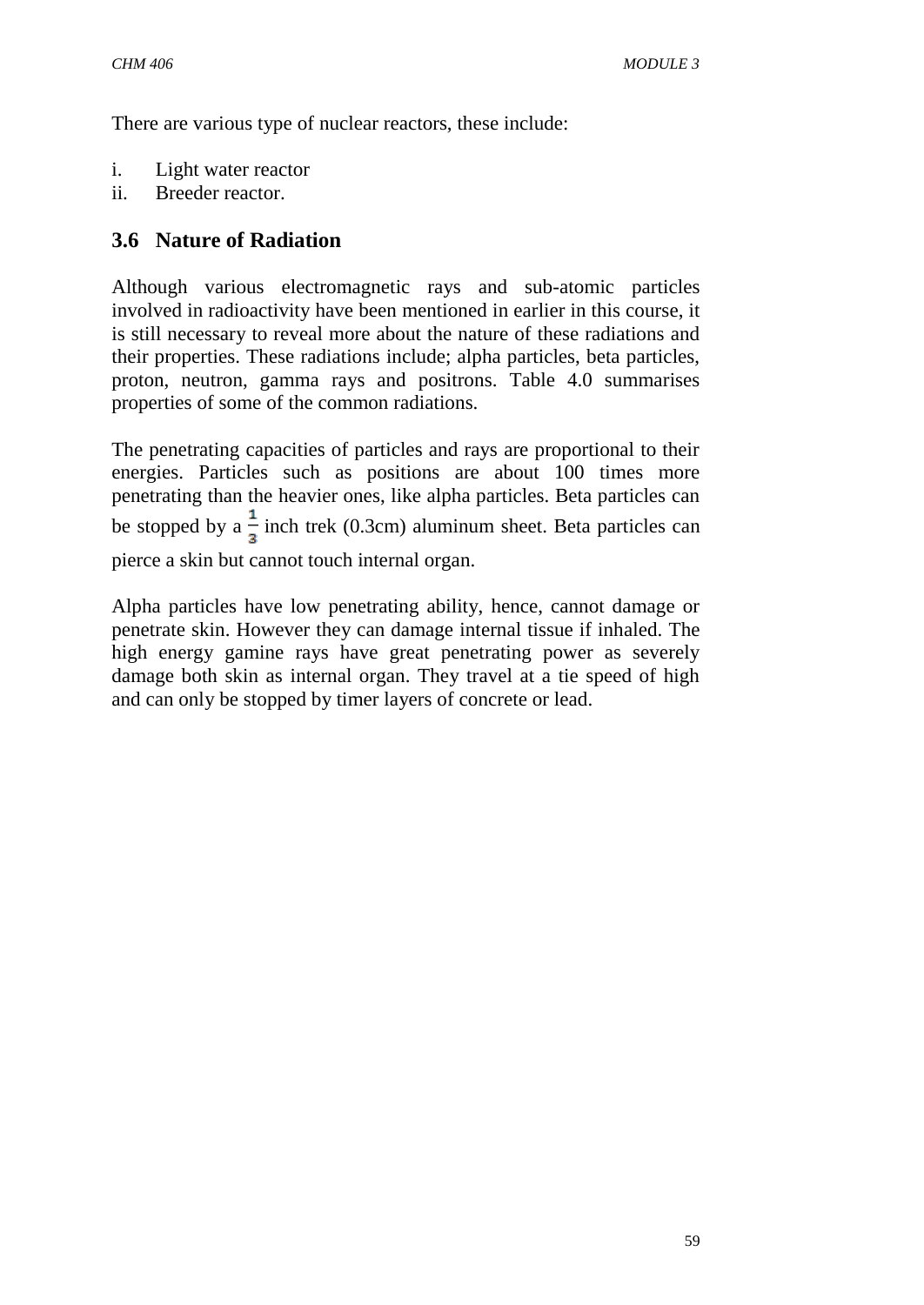|  | <b>Table 4.0: Radioactive Emission and their Properties</b> |  |  |  |
|--|-------------------------------------------------------------|--|--|--|
|--|-------------------------------------------------------------|--|--|--|

| Type                                  | Identify                                                                                            | Mass<br>(amu)                                   | Charge   | Velocity       | Penetration                        |
|---------------------------------------|-----------------------------------------------------------------------------------------------------|-------------------------------------------------|----------|----------------|------------------------------------|
| <b>Beta</b>                           |                                                                                                     |                                                 |          |                |                                    |
|                                       | $(\beta_1^0 \mu^0 e)$ Electron 0.00055 1-<br>moderate depending on energy                           |                                                 |          |                | $\leq$ 90% speed light. Low to     |
| Positron                              |                                                                                                     |                                                 |          |                |                                    |
|                                       | $\binom{0}{+1}$ $\beta$ , $\frac{0}{1}$ $e$ ) Positively 0.00055 1+<br>moderate depending on energy | charged                                         |          |                | $\leq$ 90% speed of light. Low to  |
|                                       |                                                                                                     | electron.                                       |          |                |                                    |
| Alpha                                 |                                                                                                     |                                                 |          |                |                                    |
|                                       | $(\alpha, \frac{4}{2}\alpha, \frac{4}{2}He)$ Helium 4.0021                                          |                                                 |          | $2+$           | $\leq$ 10% speed of light. Low     |
|                                       |                                                                                                     | nucleus.                                        |          |                |                                    |
| Proton                                |                                                                                                     |                                                 |          |                |                                    |
| moderate                              | $\begin{pmatrix} 1 & 0 \\ 1 & 0 \end{pmatrix}$ Proton, 1.0073                                       |                                                 |          | $1+$           | $\leq 10\%$ speed of light. Low to |
|                                       | nucleus.                                                                                            | Hydrogen                                        |          |                |                                    |
| Neutron                               |                                                                                                     |                                                 |          |                |                                    |
| $\binom{1}{0}$ n)<br>Very high        | Neutron                                                                                             |                                                 | 1.0087   | $\overline{0}$ | $\leq 10\%$ speed of light.        |
| Gamma                                 |                                                                                                     |                                                 |          |                |                                    |
| $\binom{0}{0}$ $\gamma$ ) ray<br>high |                                                                                                     | High energy                                     | $\theta$ | $\overline{0}$ | Speeds of light.                   |
|                                       |                                                                                                     | electromagnetic<br>radiation such<br>as X-rays. |          |                |                                    |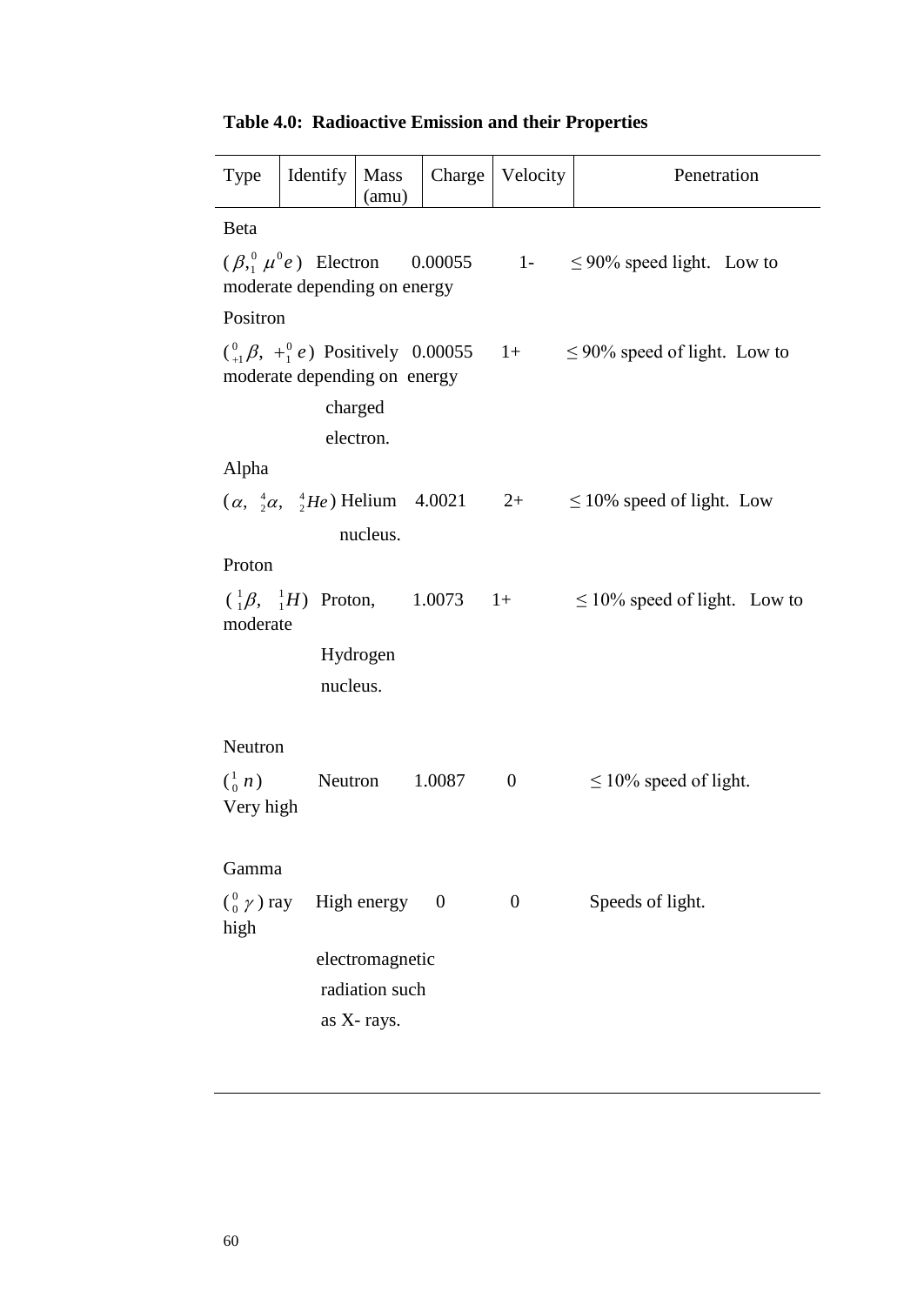## **SELF-ASSESSMENT EXERCISE**

- i. Differentiate between K-capture and L-capture.
- ii. What do you understand by the terms fission and fusion?
- iii. Write briefly on the types of decay process you know.
- iv. Complete the following reaction and calculate the binding energy.

$$
{}_{0}^{1}n + {}_{92}^{235}U \rightarrow {}_{50}^{131}Sn + > + 2{}_{0}^{1}n + energy
$$

v. Give the properties of particles involved in decay process.

# **4.0 CONCLUSION**

Radioactive decay is therefore a process of transformation of unstable nuclei to stable form through emission of subatomic particles depending on the position of the nucleus on the belt of stability. Fission and fusion are nuclear reactions that involved splitting of heavy nucleus to form light nuclei and coming together of small light nuclei to form heavy nucleus respectively. There are of importance particularly in generating heat energy which can be converted electrical energy.

# **5.0 SUMMARY**

In this unit, you have learnt about:

- the meaning of radioactive decay
- kinetics of decay processes
- the properties of various types of particles involved a decay process
- how to distinguish between nuclear fission and fusion are as well as their importance
- the nature and penetrating capacity of various particles.

# **6.0 TUTOR-MARKED ASSIGNMENT**

- i. What is a chain reaction and why is nuclear fission process considered as a chain reaction?
- ii. The half-life of  $^{19}$ <sub>8</sub> 0 is 30 minutes. What fraction of the isotope originally present would be left after 12 minutes?
- iii. The half-life of a sample is 203 minutes.
	- (a) How long will it take 95% of the sample to decay?
	- (b) How long will it take 99.5% of the sample to decay?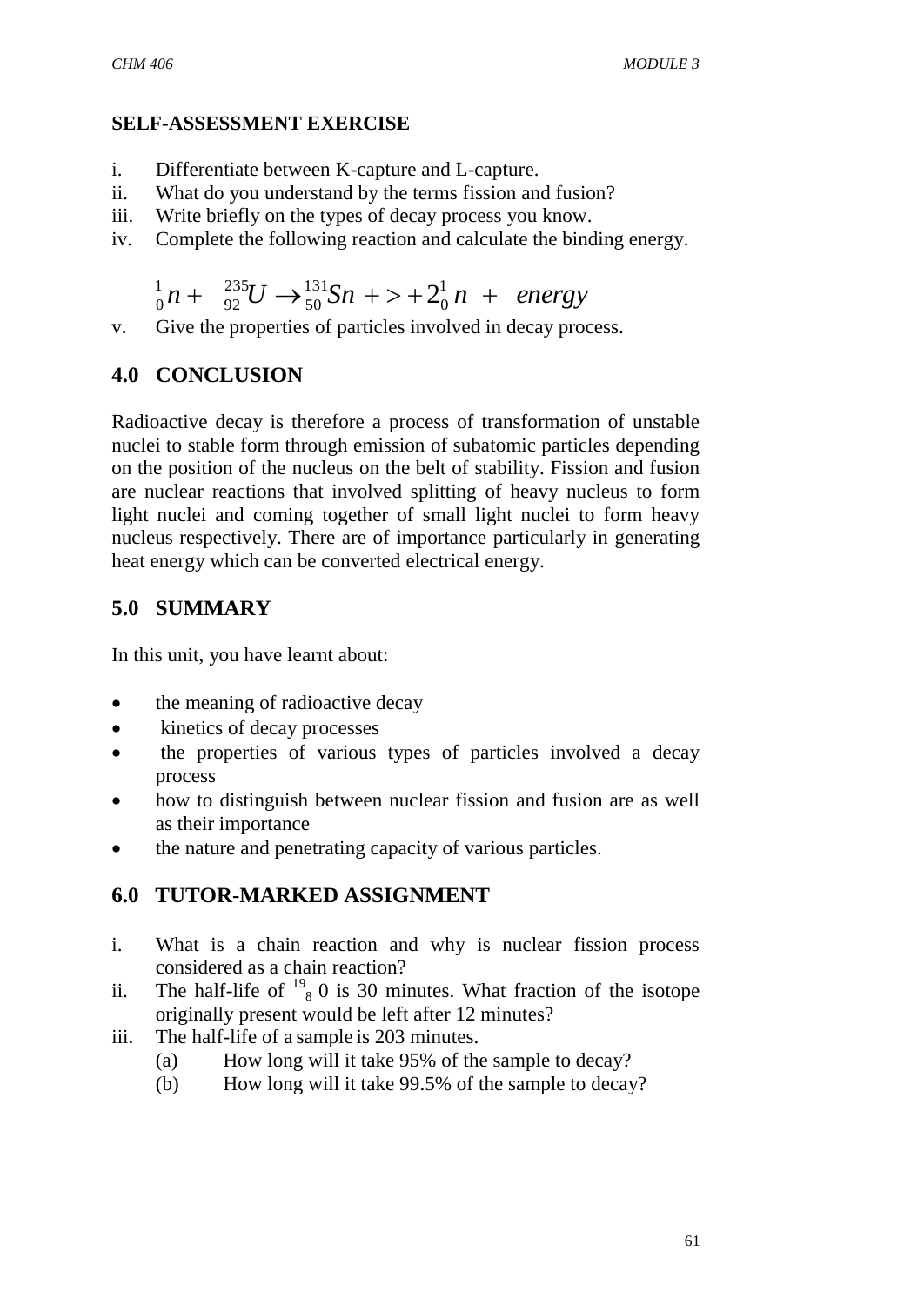#### **7.0 REFERENCES/FURTHER READING**

- Timberlake, K. & Timberlaka, W. (2008). *Basic Chemistry.* Boston: Pearson Educational Inc. Pp. 524 – 538.
- Choppin, G. R, Liljenzen J. & Rydbers, J. (2002). *Radiochemistry and Nuclear Chemistry*. Woburn: Butterworth- Heinemann. Pp. 1 – 10.
- May, J. (1989). *The Greepeace Book of Nuclear Age.* London: Victor Golanoz Ltd.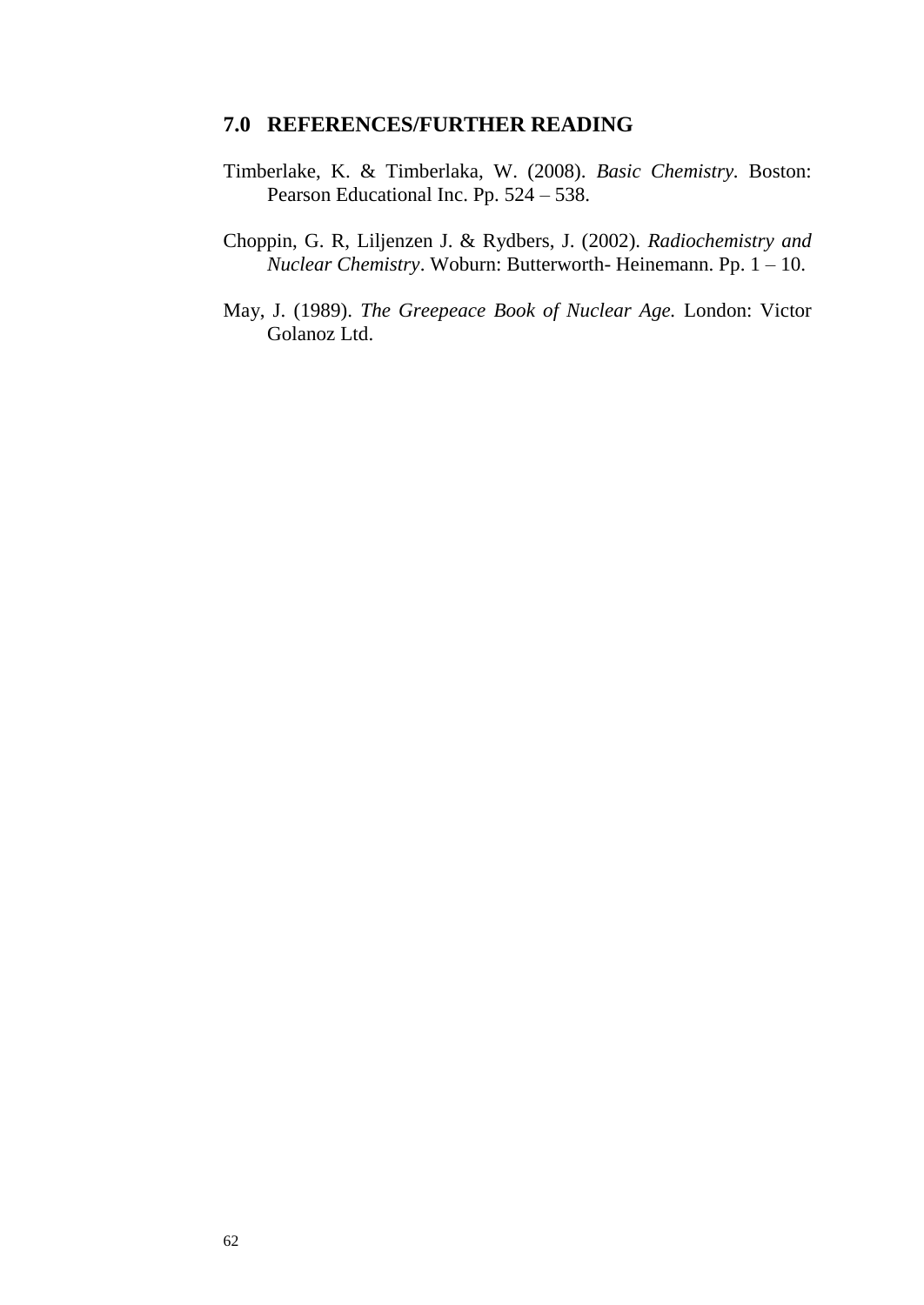# **MODULE 2 NUCLEAR MODELS AND ENERGETIC OF NUCLEAR REACTION**

Unit 1 Nuclear Models Unit 2 Energetic of Nuclear Radiation

# **UNIT 1 NUCLEAR MODELS**

# **CONTENTS**

- 1.0 Introduction
- 2.0 Objectives
- 3.0 Main Content
	- 3.1 Nuclear Model: General Requirement
		- 3.1.1 Some General Nuclear Properties
		- 3.1.2 Quantitative Energy Level
		- 3.1.3 The Nuclear Potential Well
		- 3.1.4 Other Requirements (Properties)
	- 3.2 The Single-Particle Shell Model
	- 3.3 The Collective Nuclear Model
	- 3.4 The Unified Model for Deforming Nuclei
- 4.0 Conclusion
- 5.0 Summary
- 6.0 Tutor-Marked Assignment
- 7.0 References/Further Reading

# **1.0 INTRODUCTION**

Models are ways of explanation which scientists often used to convey trends in observed behaviours of a particular object or concept. Observed phenomena are used to develop models that are then tested through experiments. It can then afterwards be used to predict the future behavior of such object.

# **2.0 OBJECTIVES**

At the end of this unit, you should be able to:

- explain general concept of nuclear model
- describe the principle upon which the models are built
- explain the single particle sheet model
- explain collective nuclei model
- describe the unified model for defining model.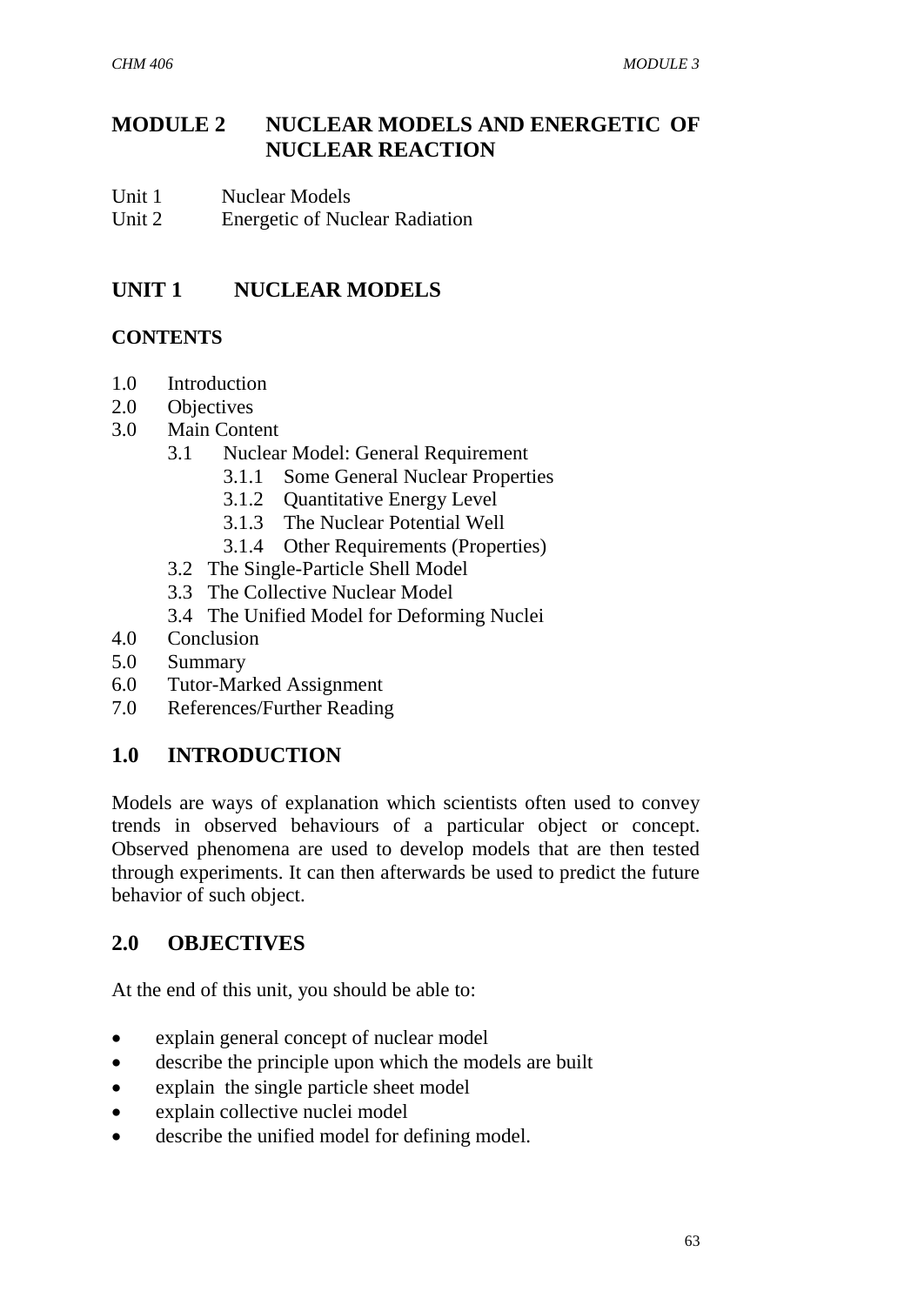## **3.0 MAIN CONTENT**

#### **3.1 Nuclear Model**: **General Requirement**

In the same way, quantised mode for the atom became the foundation for explaining chemical properties of element and justifying their order in the periodic system; patterns of nuclear stability, result of nuclear reaction at spectroscopy of radiation emitted by nuclei have yield information for the nucleus. In the **nucleus,** there are two types of particles: proton and neutron packed closely together under the influence of two major forces;

- i. Electrostatic force
- ii. Nuclear force

It is worthy to note that there are many suggestions or proposal on models but no singular nuclear model has been able to explain all about the nuclear phenomena.

#### **3.1.1 Some General Nuclear Properties**

It is observed that the binding energy per nucleon is almost constant for the stable nuclei and that; the radius is proportional to the cube of the mass number. This explains or justifies fairly uniform distribution of charge and mass throughout the volume of the nucleus; it also supports the assumption of existence of a strong short range nuclear force.

There is an indication too, that central mass number with Z or N-values 2, 8, 20, 28, 50 and 82 appear more stable. The other uniqueness of these numbers is that if the capturing of neutron or the energy required to release neutron is plotted for different parameters, it will be observed that maxima occurs at these same neutron number just as maxima occur for electronic ionisation energy of the element He, Ne, Ar, Kr, (electron number 2,8,16,32). It shows that some kind of regular substructures exist in the nucleus.

#### **3.1.2 Quantitative Energy Level**

The constituents' substructure of neutron and proton with each type of nuclear pairs off as far as possible. The  $\gamma$  – emission from any particle nucleus involves discrete value. It can then be concluded that decay, radioactive nuclei, whether  $\infty$ ,  $\beta$ , or  $\gamma$  involves a transition between discrete quantities energy level.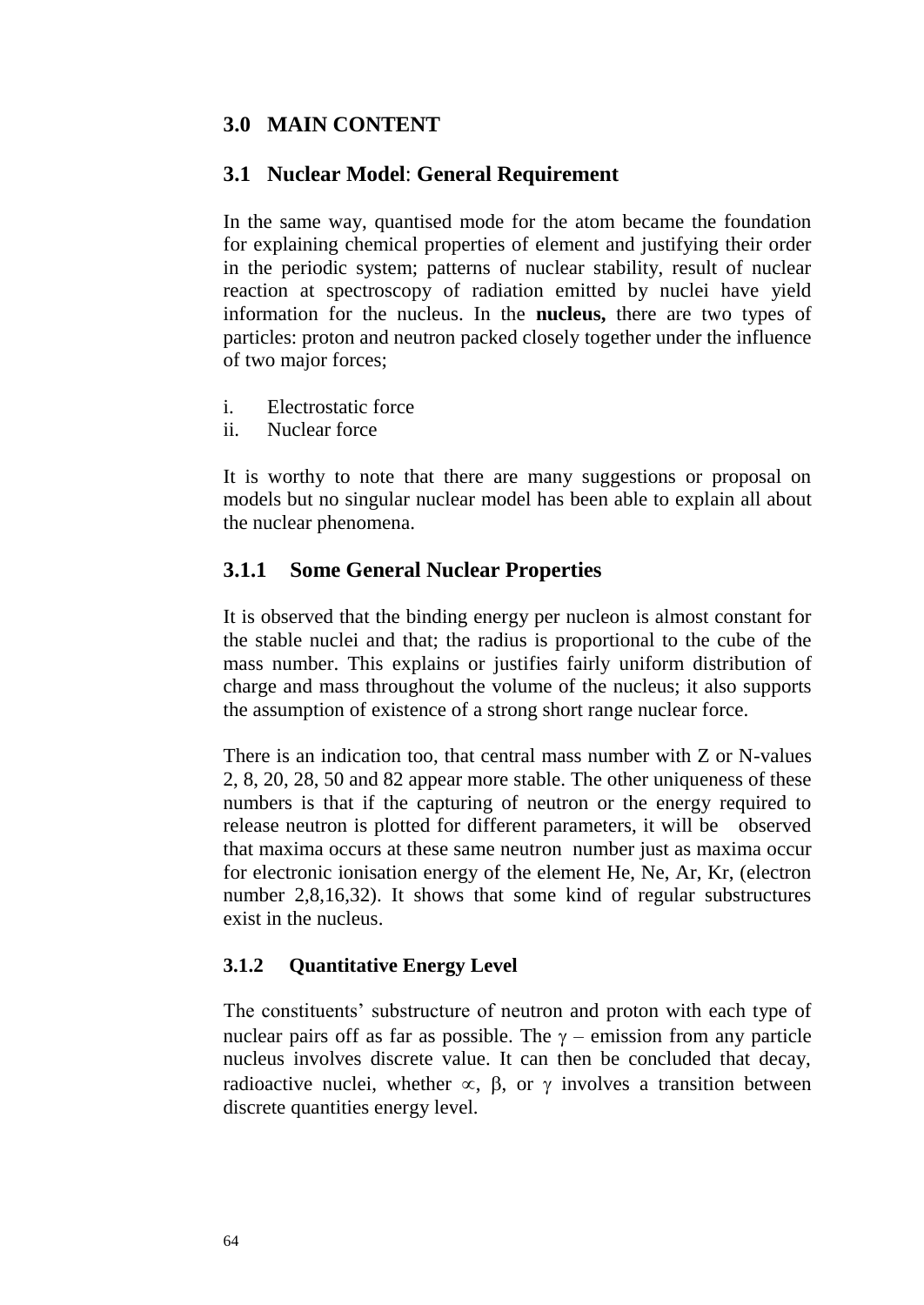# **3.1.3 The Nuclear Potential Well**

Imagine a situation when a neutron of low kinetic energy approaches a nucleus. Since the neutron is uncharged, it is not affected by the columbic field of the nucleus; hence more are with no interaction until it is close enough to empower the strong nuclear force. At this point, the neutron experiences strong attraction to the nucleus and is absorbed. When the neutron is absorbed, energy is released and emitted in the form of a gamma- quantum. The energy of gamma  $\gamma$  can be calculated from the known masses of reactants and products nuclides  $E<sub>v</sub> = -931.5$ (M  $_{A+1}$ -M<sub>A</sub> – Mn). The energy released is the (neutron) binding energy of the nucleus. The total energy of the nucleus has thus decreased. This decrease is called potential well. The exact shape of the well is uncertain (parabolic or square) and depends on the mathematical form assumed for the interaction between the incoming molecule and the nucleus.

# **3.1.4 Other Requirements (Properties)**

There are other properties such as the difference omission for proper understanding of models. Presently, this include rotational energy and angular momentum which is better defined by principal quantum number (n) (which is related to the total energy of the system) and azimuthal quantum number (l) (which is related to the rotational movement of the nucleus). Coupling of spin and orbital angular momentum are also important to the understanding of nucleus model. Various models have been proposed; these shall be considered in the next sub section.

# **3.2 The Single-Particle Shell Model**

It is known that nucleus moves around freely in a nuclear potential well which is spherically symmetric and that the energy of the nucleus varies between potential and kinetic-like harmonic oscillation. For these condition, the solution of the Schrödinger equation says  $\epsilon$  (nucleon) =  $(2U_0/m^2)^6 [2(n-1) + 1]$ 

Where  $U_0$  = potential at radius of 20, and m = mass of the nucleus.

The following rules are valid in the potential well which forms the basis to the model.

- a. L can have all positive integers the value beginning with 0 and independent of n
- b. The energy of the l stage increases n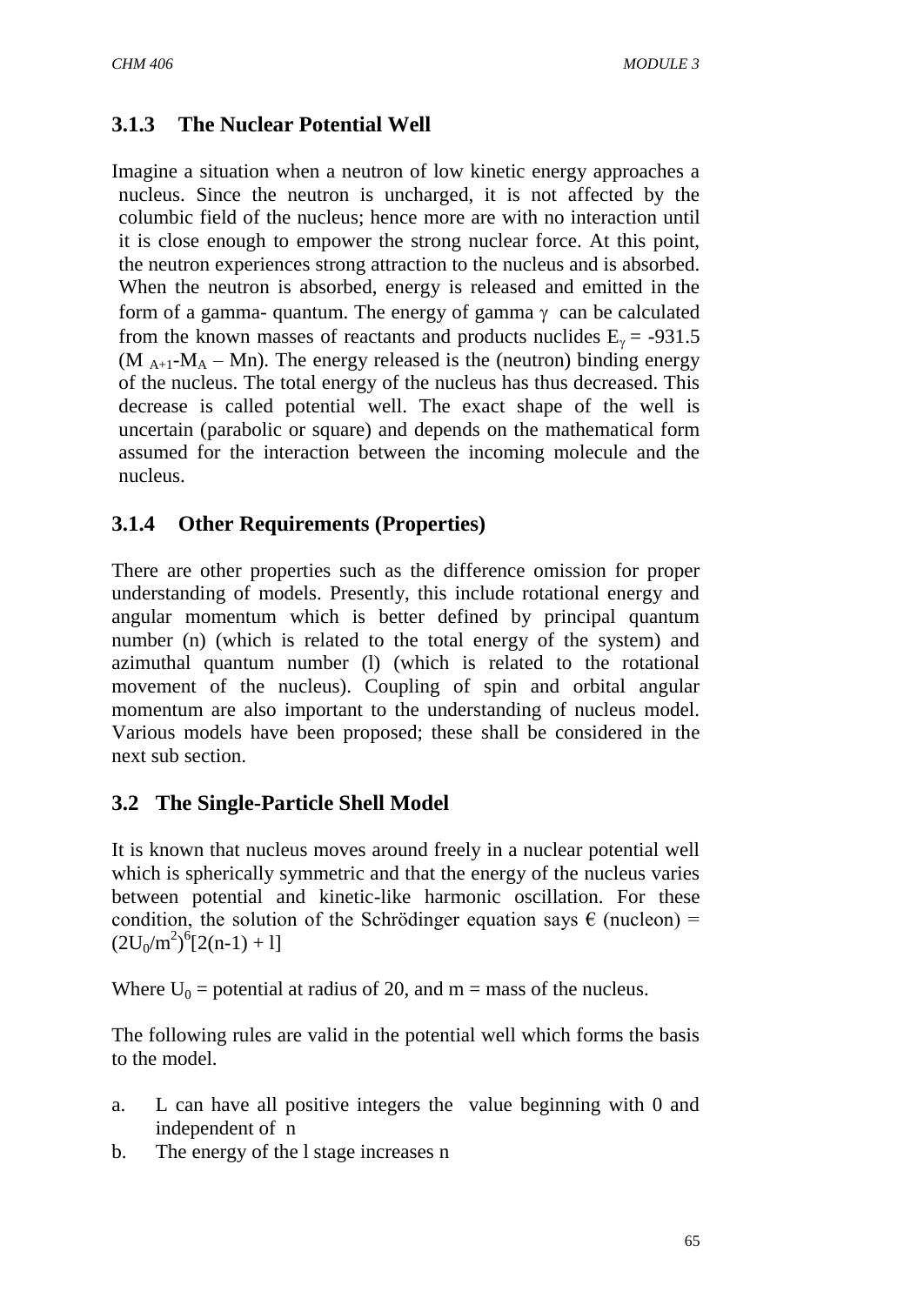- c. The nucleus enter the level with the lowest total energy independent of whether n or l is the larger
- d. There are independent sets of levels for proton and for neutron
- e. The Pauli's principle is valid (i.e.) the system can not contain two particles with all quantum numbers by the same
- f. The spin quantum number must be taken into account.

# **3.3 The Collective Nuclear Model**

The single particle model assumes that the mass and the charge of the nucleus are spherical. This is true only for nuclei that have distorted shapes. The most common assumption about the description of the nucleus shape is ellipsoidal i.e. cross section of the nucleus is an ellipse Bohr and Mottelson suggested that the nucleus be regarded as a highly compressed liquid undergoing rotation and vibration. Two discrete collective motions can be visualised:

- can imagine nucleus rotates around the y-axis as well as the x-axis
- the nucleus may oscillate between prolate to oblate form (irrotation) as well as vibrate.

Each model of such collective nucleus movement has its own quantised energy. In addition the movement may be coupled. The model allows calculation of rotational and vibration levels.

For example, if <sup>238</sup>U is excited above its ground state through interaction with high energy heavy ion (coulomb excitation). Three possible types of excitation are known:

- a. Nucleus excitation in which quantum number (J) is charged to raise the nucleus to a higher energy level.
- b. Vibrational excitation in which case J is unchanged by the nucleus and is raised to a higher vibrational level characterised by a particular vibrational quantum number.
- c. Rotational excitation, also characterised by a particular rotational quantum number. It shows experimentally that rotational levels are more closely spaced and thus transition between rotational levels involves lower energies than de-excitation from excised nuclear or vibrational state.

In the case of even-even nuclei, the rotational energy can be often calculated for the simple expression:

 $\epsilon$  rot=  $(\epsilon^2/2I_{\rm rot}$  [n<sub>2</sub>(n<sub>r</sub>-1)

Where  $I_{\text{rot}}$  is the moment of the inertia as  $n_r$  to rational quantum number.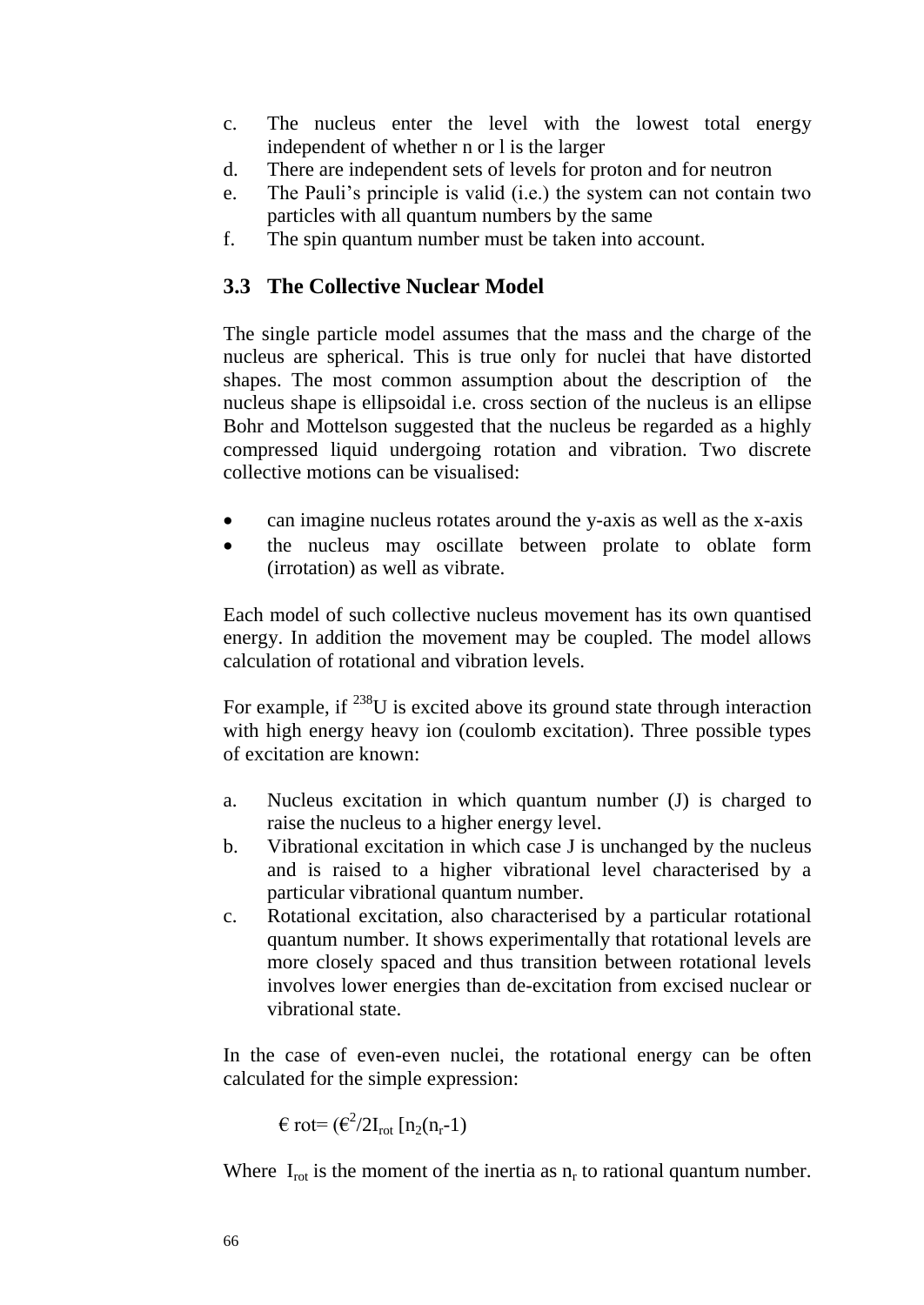The validity of this quantum depends on whatever the different modes of motion can be treated independently or not which they can for strongly deformed nuclei level  $^{238}$ U.

# **3.5 The Unified Model for Deforming Nuclei**

The collective model gives good description of even-even nuclei, but cannot account for discrepancy between observed spin and the spin value expected from simple particles shell model. This unified model concept has been developed on assumption that a nucleon shell freely in a symmetrical. Potential well, a situation which is valid only for nuclei near closed shells. The angular movement of a odd – odd defined nucleus is due to both the rotational angular momentum of the deformed core and to the angular momentum of the odd nucleon.

Consequently, the energy levels for such a nucleus are different, from those of the symmetric shell models.

Sir S.G. Nilsson calculated odd nuclei: as a function of the nuclear deformation. Each shell model level of angular momentum J split into  $J +1/2$  levels (Nilsson).

The Nilsson level are quite different in all characteristics from the shell model state and their prediction of energy, angular momentum, quantum number and other properties agreed better with experimental data for the deformed nuclei than those of any other model.

# **4.0 CONCLUSION**

Various models suggested are attempts to capture the trend in observation of nucleus and its substructure constituents in relation to linear, rotational and vibration motion and their equivalent energy levels.

## **SELF-ASSESSMENT EXERCISE**

- i. What do you understand by shell states force and nucleon force?
- ii. Describe any two named models you know.
- iii. Explain the meaning of the following terms:
	- a. Principal quantum number
	- b. Azimuthal quantum number.
- iv. What do you understand by potential well?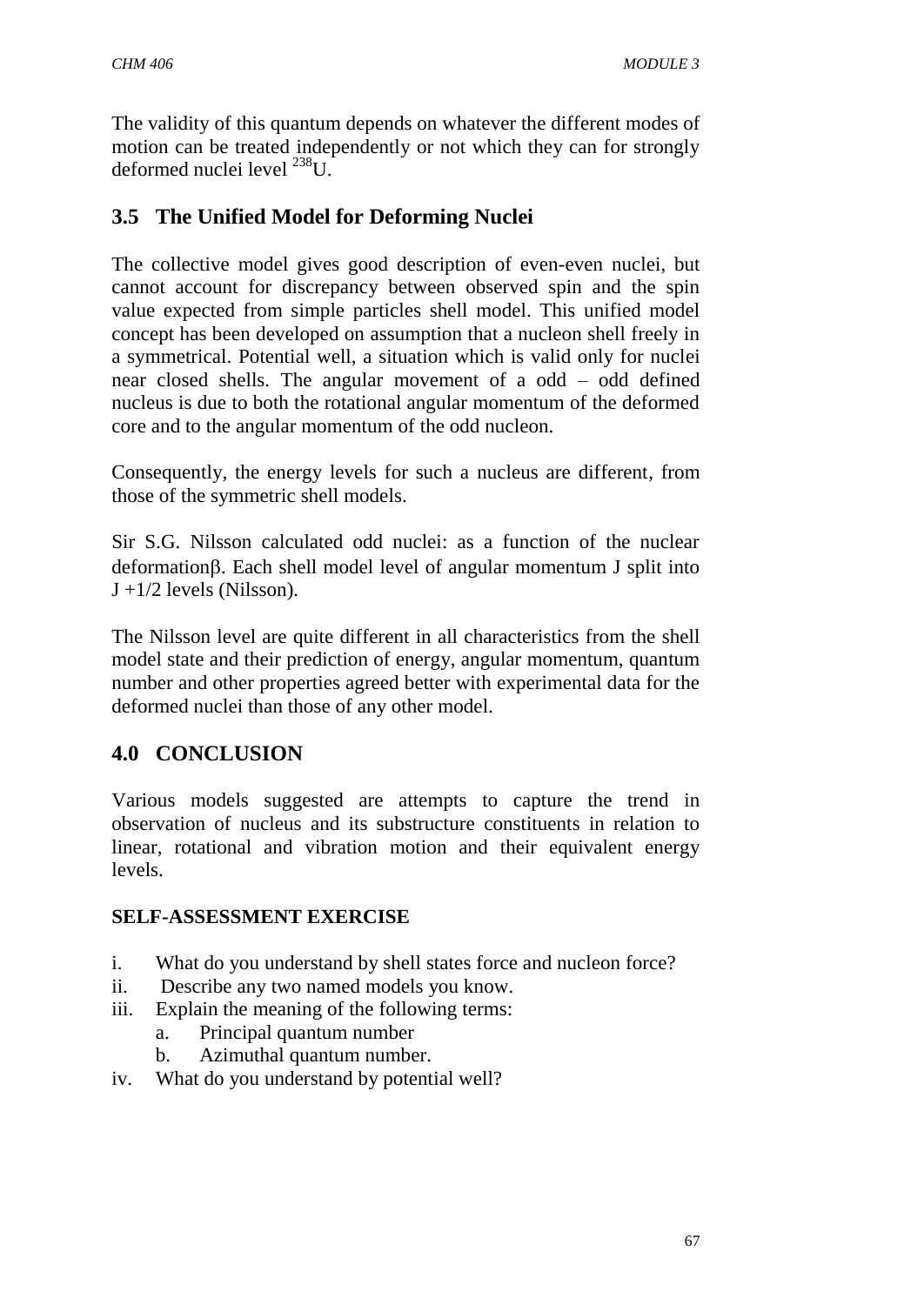# **5.0 SUMMARY**

In this unit, you have leant about the:

- general concept of nuclear models
- principle upon which the models are built
- single particle sheet model
- collective nuclei model
- unified model for defining model.

## **6.0 TUTOR-MARKED ASSIGNMENT**

- i. The observed quadruple moment of  $59^{\circ}$ Co is 0.4 barn (a) What is the deformation value  $\beta$  (b) What spin value is expected from Nilsson diagram?
- ii. Compare and contrast collective nuclear model and the unified model for deforming nuclei.

## **7.0 REFERENCES/FURTHER READING**

- Timberlake, K. & Timberlaka, W. (2008). *Basic Chemistry.* Boston: Pearson Educational Inc. Pp. 524 – 538.
- Choppin, G. R, Liljenzen J. & Rydbers, J. (2002). *Radiochemistry and Nuclear Chemistry*. Woburn: Butterworth- Heinemann. Pp. 1 – 10.
- May, J. (1989). *The Greenpeace Book of Nuclear Age.* London: Victor Golanoz Ltd.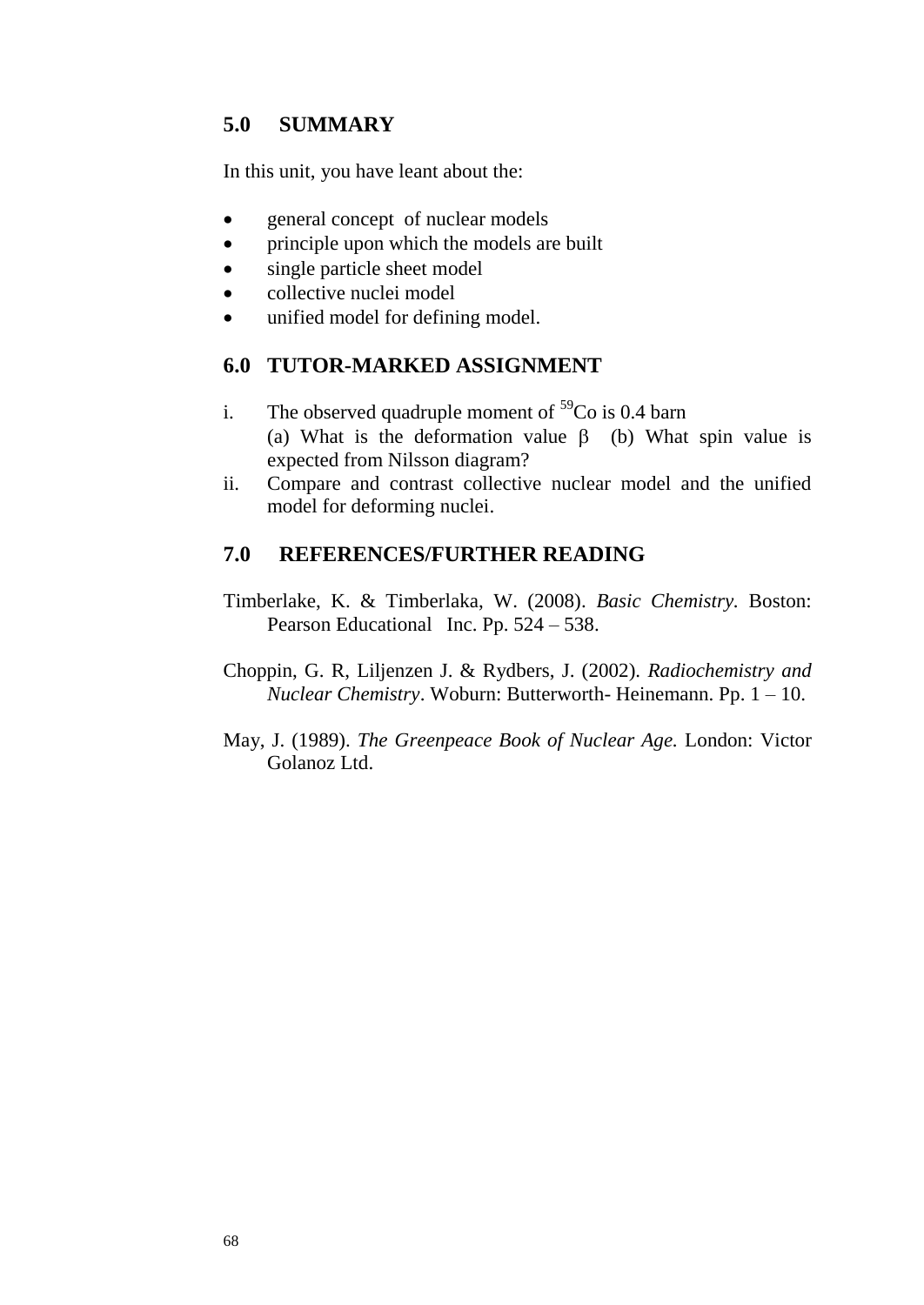# **UNIT 2 ENERGETICS OF NUCLEAR RADIATION**

# **CONTENTS**

- 1.0 Introduction
- 2.0 Objectives
- 3.0 Main Content
	- 3.1 Conservation Laws in Nuclear Interaction
	- 3.2 Conservation of Used Energy
	- 3.3 The Mass Energy
	- 3.4 Elastic Scattering
	- 3.5 Inelastic Scattering
	- 3.6 The Compound Nucleus Model
- 4.0 Conclusion
- 5.0 Summary
- 6.0 Tutor-Marked Assignment
- 7.0 References/Further Reading

# **1.0 INTRODUCTION**

During a nuclear reaction between atomic nucleus and another atomic particle, three different processes are possible. These are:

- (a) nuclear transmutation (in which new nucleus are formed)
- (b) inelastic scattering (in which original nucleus are exerted to a higher energy state)
- (c) elastic scattering (in which the nucleus remain uncharged). The mass and energy relationship projectiles interact with a nucleus are brought to fore.

# **2.0 OBJECTIVES**

At the end of this unit, you should be able to:

- describe the mass-energy relationship when particles and nucleus interact
- explain the various conservation laws as they affect the nuclear reactions
- describe the forms of energy in the three main stages of nuclear reaction.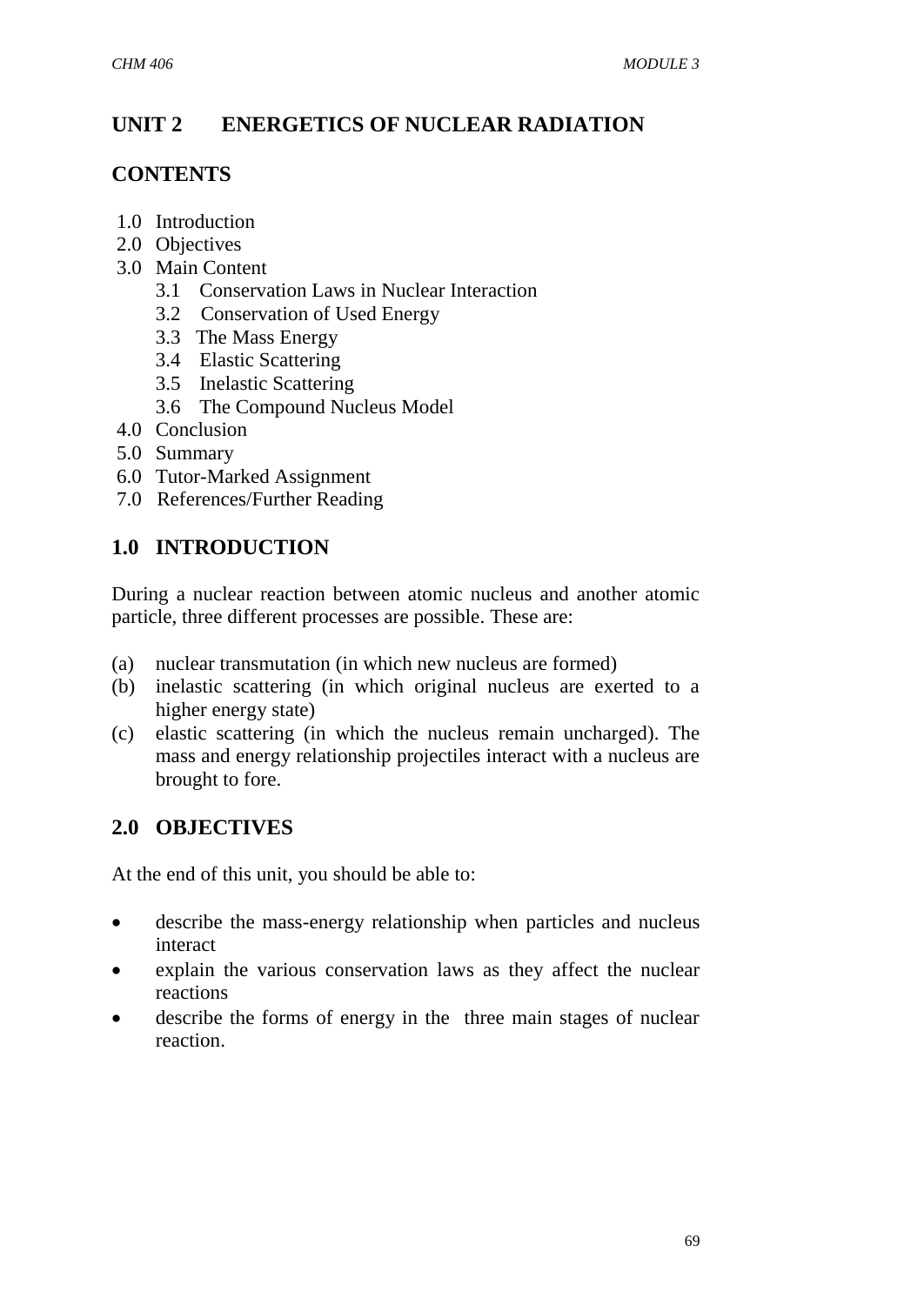#### **3.0 MAIN CONTENT**

#### **3.1 Conservation Laws in Nuclear Interaction**

All conservation laws are applicable in nuclear reactions, these laws are the:

- (a) conservation of total energy  $\Delta E = 0$
- (b) conservation of the linear momentum  $\Delta P = 0$
- (c) conservation of total change  $\Delta Z = 0$
- (d) conservation of mass number  $\Delta A = 0$
- (e) conservation of spin  $\Delta I = 0$



**Fig. 1.2: A Projectile showing collision between Objects A and B**

| M1             | M <sub>2</sub> | Mi | M4 |
|----------------|----------------|----|----|
| M <sub>3</sub> |                |    |    |
| V <sub>1</sub> | $V2=0$         | Vi | V4 |
| $V_3$          |                |    |    |

This illustrates a projectile in which substance A collide with target atom B, forming intermediate system C. The C system split into product D and E. This is nuclear reaction  $V_1$  is  $> 0$  but  $V_2$  is made to be zero.

#### **3.2 Conservation of Used Energy**

 $\Delta E = \Delta E$  product -  $\Delta E$  reactant = 0

Since the linear momentum is a vector quantity,

$$
P_1 + 0 = P_3 \cos \theta - P_4 \cos \theta_4
$$
  
\n
$$
P_3 \sin \theta = P_4 \sin \theta_4
$$

Note that some of the laws earlier stated ((d) and (e)) are not always obeyed in high energy reactions in which new elementary particles may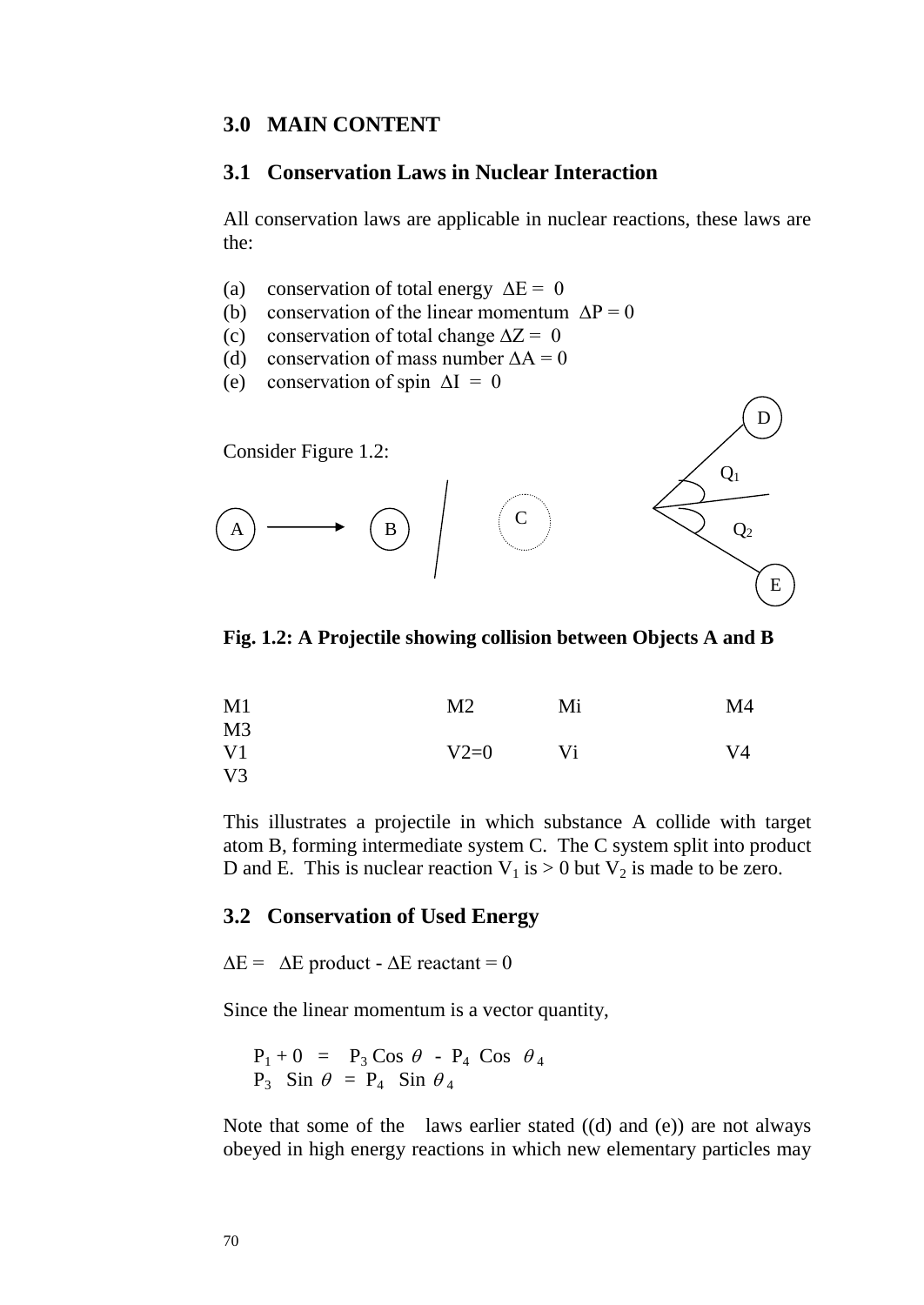be found. Assuming that mass of the particle was independent of its velocity the kinetic energy equation as deduced by Newton:

 $E_{kin} = \frac{1}{2} Mv^2$ 

## **3.3 The Mass Energy**

For radioactive decay, the energy numeration is given by its Q value.

 $O$  (MeV) = -931.5  $\Delta m^{\circ}$ 

Where  $-M^0_3 + Mo_4 - Mi^0 - M_2^0$ 

If mass disappears in the reaction (∆Mo < 0) energy is released, then the reaction is said to be **exoergic** and Q is positive.

For Q < 0 the reaction is **endoergic** as ∆Mo > 0

 $E_{kin} = (m - m^{\circ})c^2$  can be separated to five terms if we define:  $E^{\text{o}}$  mass =  $M_{\text{o}} c^2$  and

$$
E_{Kaf} = \, Mc^2
$$

Then  $E_{\text{tot}} = E_{\text{kin}} + E^{\text{o}}_{\text{mass}}$ 

Note also that:  $E_{\text{tot}} = E_{\text{kin}} + E_{\text{pot}}$ 

Hence:  $E_{\text{tot}} = E_{\text{kin}} + E^{\text{o}}_{\text{mass}} = E_{\text{kin}} + E_{\text{pot}}$ 

Therefore;  $E_{\text{mass}} = E_{\text{pot}}$ 

Where  $E_{kin}$  is translational, rotational, vibrational energy and  $E^{\circ}$  mass = mass energy,  $E_{pot}$  = gravitational, electrostatic energy, surface energy, chemical binding energy etc.

To have a  $E_{\text{tot}}$  that include atomic masses in their grounds state  $E^{\circ}$ mass, the excitation energy of the nucleus above its ground state  $E_{\text{exc}}$ , the absorption/emission of protons in the reaction  $E_v$  and c reaction between charged particles, the electrostatic potential (Coulomb) energy  $E_{\text{col}}$ , the columb energy must be zero or positive (repulsive). The incoming projective must possess enough kinetic energy to overcome any repulsion. In the process of reaction of repulsion of charged particles, product results in greater kinetic energy.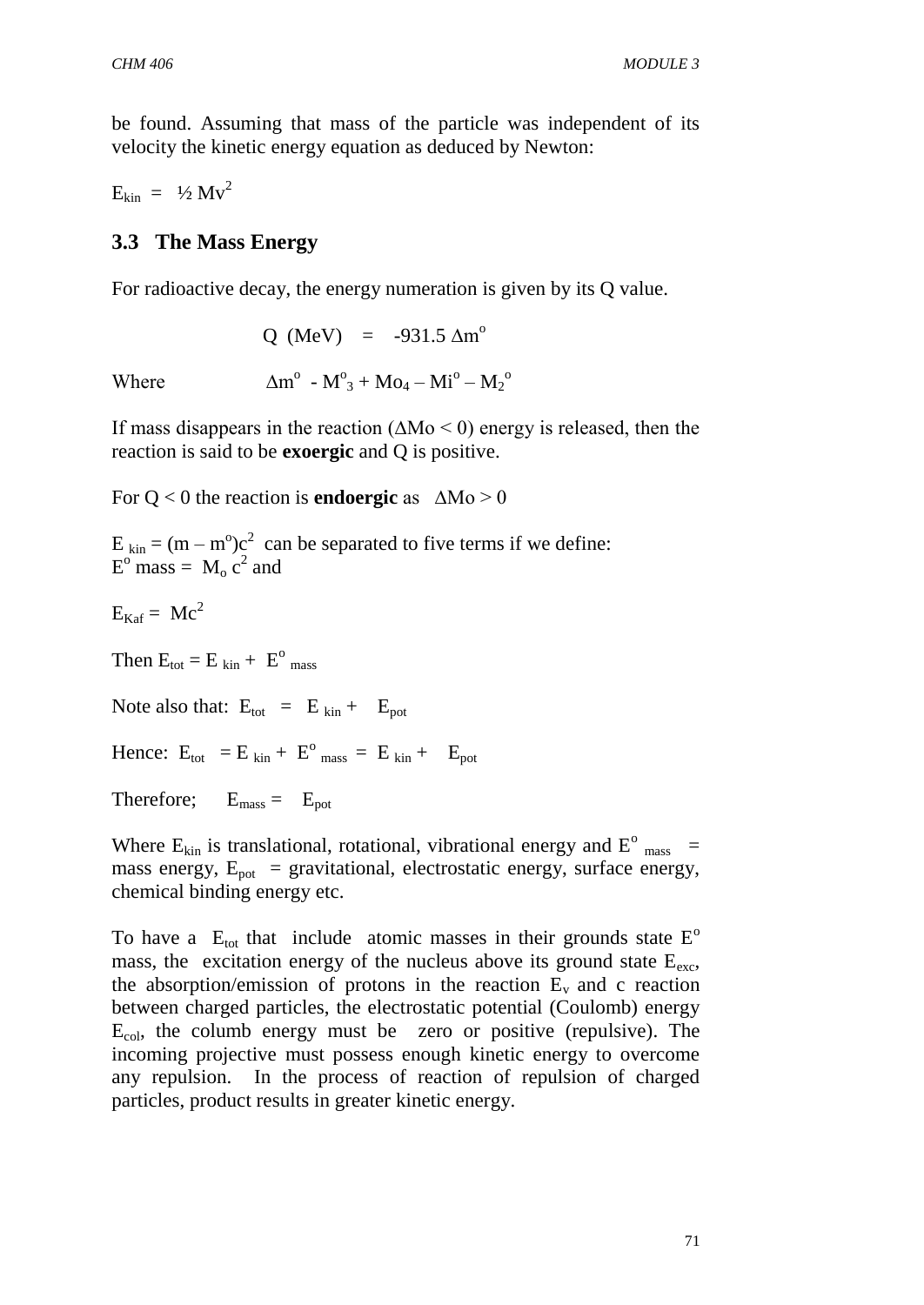$E_{\text{tot}}$  = 6<sub>rm</sub> + 6<sub>cone</sub> \_  $E_{\text{MeG}}^{\circ}$  +  $E_{\text{xec}}$  +  $E_{\text{r}}$ 

#### **3.4 Elastic scattering**

The elastic scattering energy is exchanged between the projectile and the target nucleus but the value of Q is zero. An important elastic scattering reaction is a nuclear reactor involves the slowing down of neutrons from kinetic energies, which they possess when emitted in nuclear fission. The neutrons are slowed down to energies comparable to those of a neutron of gas at the temperature of the material in which they are moving, hence they are known as thermal neutrons.

$$
E_{\rm kin} = KT
$$

Where  $E_{kin}$  is kinetic energy, T is temperature and K is the reaction constant.

The process of slowing down of energetic neutron to low kinetic energies is called moderation.

#### **3.5 Inelastic Scattering**

In this group of nuclear reaction called inelastic scattering, part of the kinetic energy of the projectile is transferred to the target nucleus as excitation energy without changing the values of A or Z of either target or projectile . If the projectile is a heavy ion, it may also become excited. However, the collision of the projectile and target nucleus forming the product does result in a value of Q greater than zero.

$$
x_{1} + x_{2} \xrightarrow{a} b - x_{1} + x_{2} + \gamma
$$

The reaction path (a) indicates that the energy Q is emitted as a  $\gamma$  ray. In the reaction path (b), the O is retained as excitation energy of the target include.

In case of an inelastic scattering reaction of the formation of an isomer of Ag by the irradiation of  $107\text{Ag}$  with neutrons;

$$
^{107}
$$
Ag (n, n');  $^{107}$ m Ag  $\longrightarrow$   $^{107}$  Ag +  $\gamma$ 

As an example of nuclear transmutation consider the following: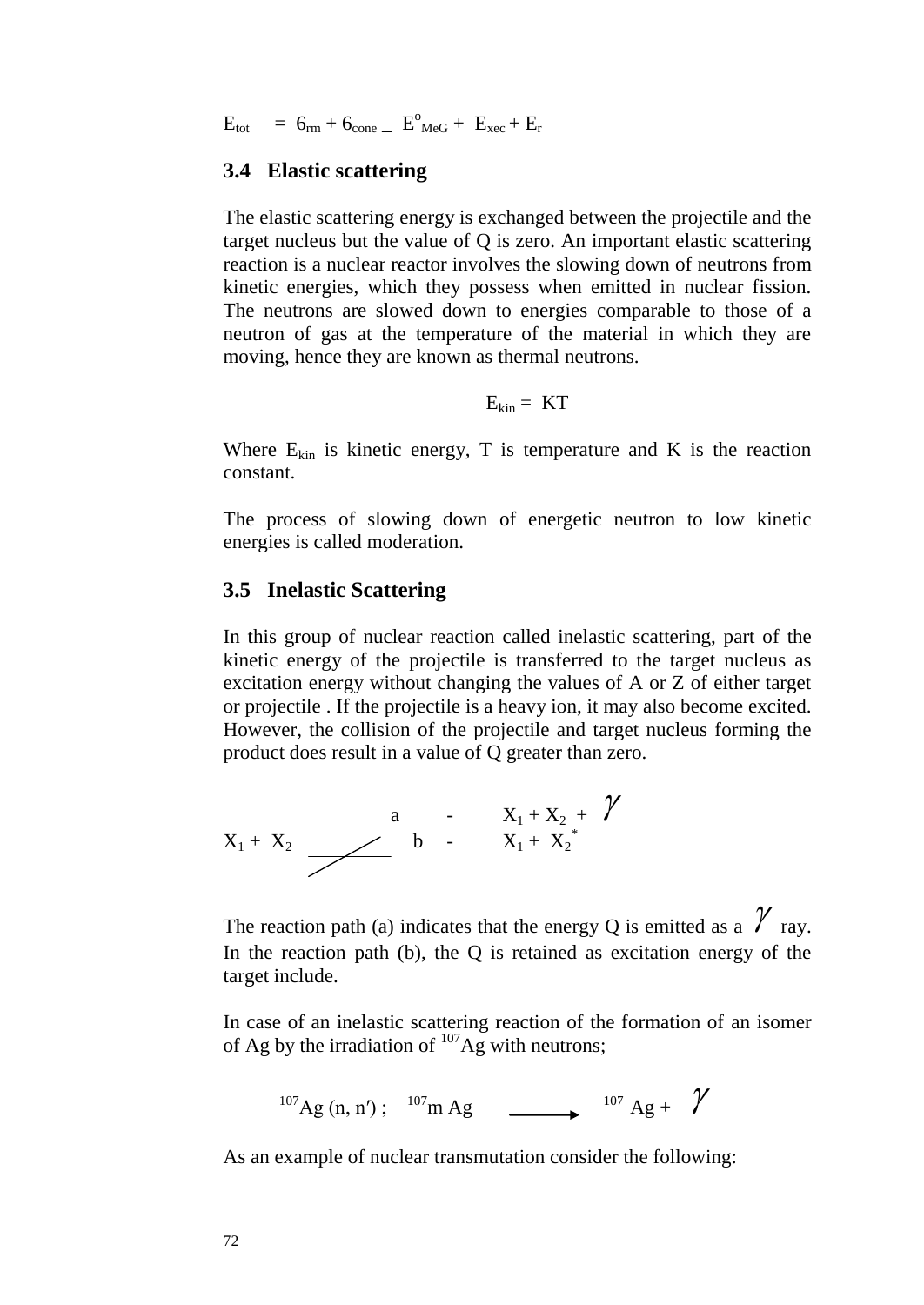73 *N x He F H* 17 1 18 18 9 4 2 14 <sup>7</sup> \* 0 ( ) 3 4 1 2 *o o o o o M m m m m <sup>o</sup> m* ( 16.999131 + 1007325 - 14.003074 - 4.002603) *<sup>o</sup> m* = 0.001279(u)

# **3.6 The Compound Nucleus Model**

If  $E^{\circ}$ <sub>kn</sub> > E<sub>cb</sub>, the attractive nuclear force dominate and the particles is absorbed by the target nucleus. Assuming  $Q > 0$ , the  $E^{\circ}$ <sub>mass</sub> decreases. This means that,  $E_{\text{exe}}$  increases and the system is transformed into excited compound nucleus.

Hence, the excitation of the compound nucleus is:

 $E_{\text{exe}}$  = Q + $E^{\circ}_{\text{Kin}}$ 

#### **SELF-ASSESSMENT EXERCISE**

- i. What is meaning of moderation
- ii. List all conservation laws that are applicable to nuclear reactions.

#### **4.0 CONCLUSION**

It is demonstrated enough that conservation laws are all applicable in nuclear reactions. The total amounts of energy remains the same, but keeps changing in the three main stages of nuclear reaction.

## **5.0 SUMMARY**

In this unit, you have learnt that about:

- the conservation laws and how they are applicable to nuclear reaction
- the three phases that make up the nuclear reaction
- elastic scattering
- inelastic scattering.

## **6.0 TUTOR-MARKED ASSIGNMENT**

- i. Calculate the mass of an electron accelerated through a potential of  $2 \times 10^8$ V.
- ii.  $12^{\circ}$  atoms are used to irradiate  $239^{\circ}$ Pu to produce an isotope of berkelium. What is the coulomb barrier height?
- iii. Briefly explain the following: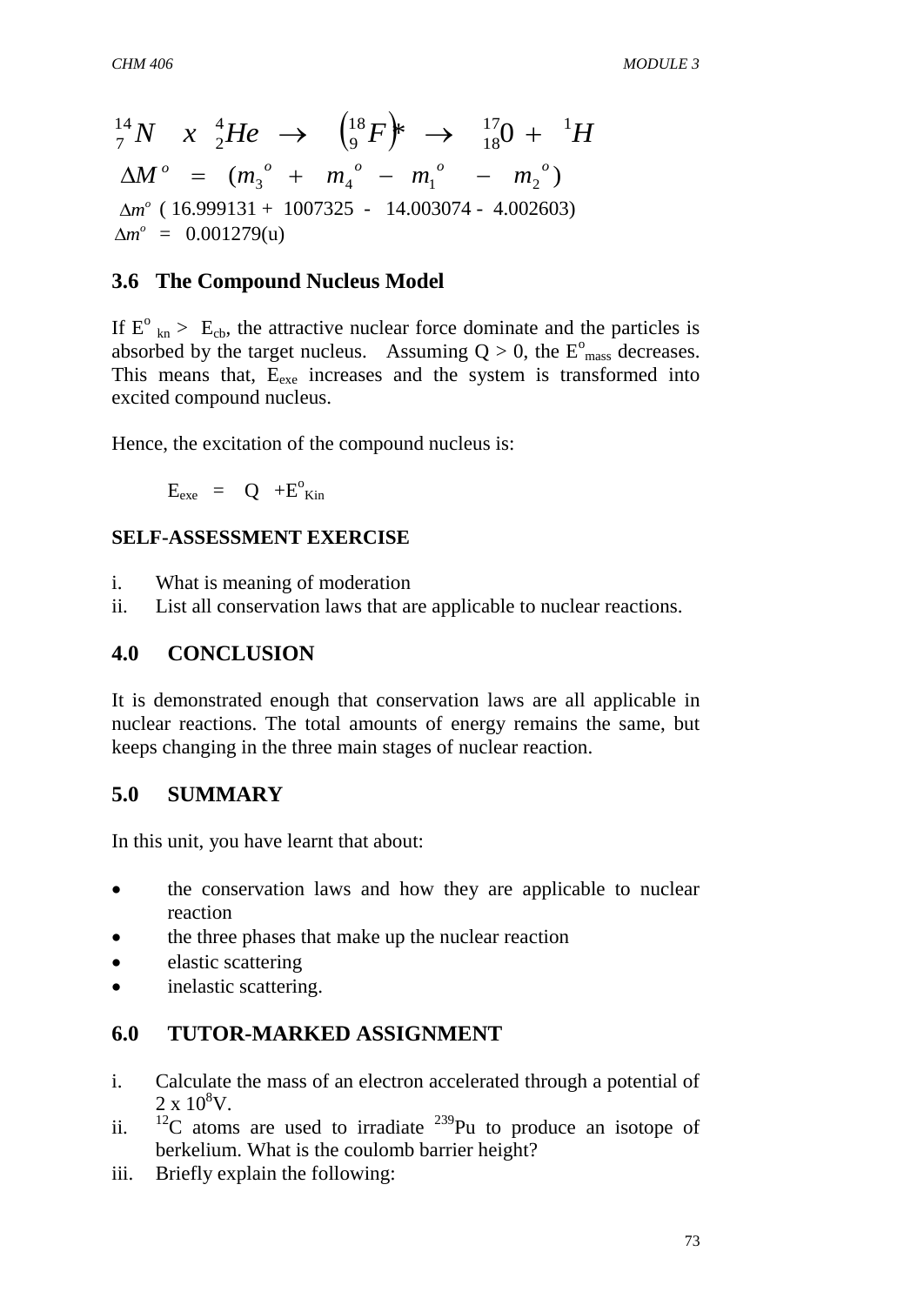- a. Nuclear transmutation
- b. Inelastic scattering
- c. Elastic scattering
- d. Thermal neutron.

#### **7.0 REFERENCES/FURTHER READING**

- Timberlake, K. & Timberlaka, W. (2008). *Basic Chemistry.* Boston: Pearson Educational Inc. Pp. 524 – 538.
- Choppin, G. R, Liljenzen J. & Rydbers, J. (2002). *Radiochemistry and Nuclear Chemistry*. Woburn: Butterworth- Heinemann. Pp. 1 – 10.
- May, J. (1989). *The Greenpeace Book of Nuclear Age.* London: Victor Golanoz Ltd.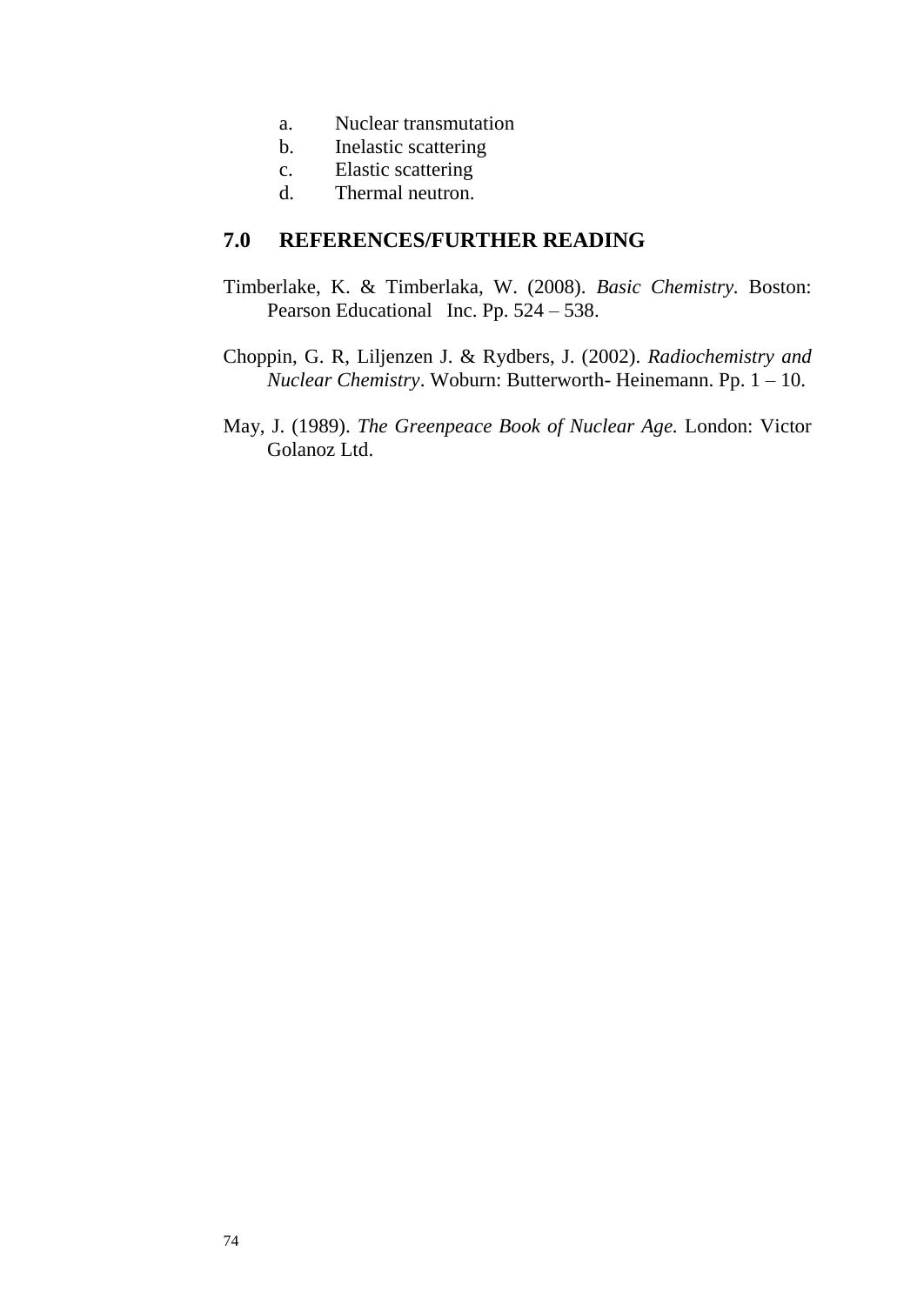# **MODULE 3 MEASUREMENT OF RADIOACTIVITY**

- Unit 1 Principle and Measurement of Radioactivity
- Unit 2 Application of Radioactivity
- Unit 3 Radiation Hazards

# **UNIT 1 PRINCIPLE AND MEASUREMENT OF RADIOACTIVITY**

#### **CONTENTS**

- 1.0 Introduction
- 2.0 Objectives
- 3.0 Main Content
	- 3.1 Measurement of Radiation
	- 3.2 Sample Preparation
		- 3.2.1 Liquid Sample
		- 3.2.2 Solid Sample
	- 3.3 Qualitative and Quantitative Measurement
		- 3.3.1 General Properties of Detector
	- 3.4 Track Measurement
		- 3.4.1 Cloud and Bubble Chambers
		- 3.4.2 Solid State Nuclear Track Detector
	- 3.5 Gas Counter 2
		- 3.5.1 Geiger Muller Counter
		- 3.5.2 Ion Chamber
		- 3.5.3 Proportional Counter
	- 3.6 Scintillation Detector
		- 3.6.1 Gas Scintillator
		- 3.6.2 Liquid Scintillator
		- 3.6.3 Solid Scintillator
- 4.0 Conclusion
- 5.0 Summary
- 6.0 Tutor-Marked Assignment
- 7.0 References/Further Reading

# **1.0 INTRODUCTION**

There is need to device a mechanism that can accurately measure (qualify and quantify) the radioactivity and its effects. This will affect both application of the radioactivity and monitoring its hazards on man and environment. Various types of equipment are employed in the measurement of radioactivity and each makes use of different principles. Each has its limitation which account for preference for others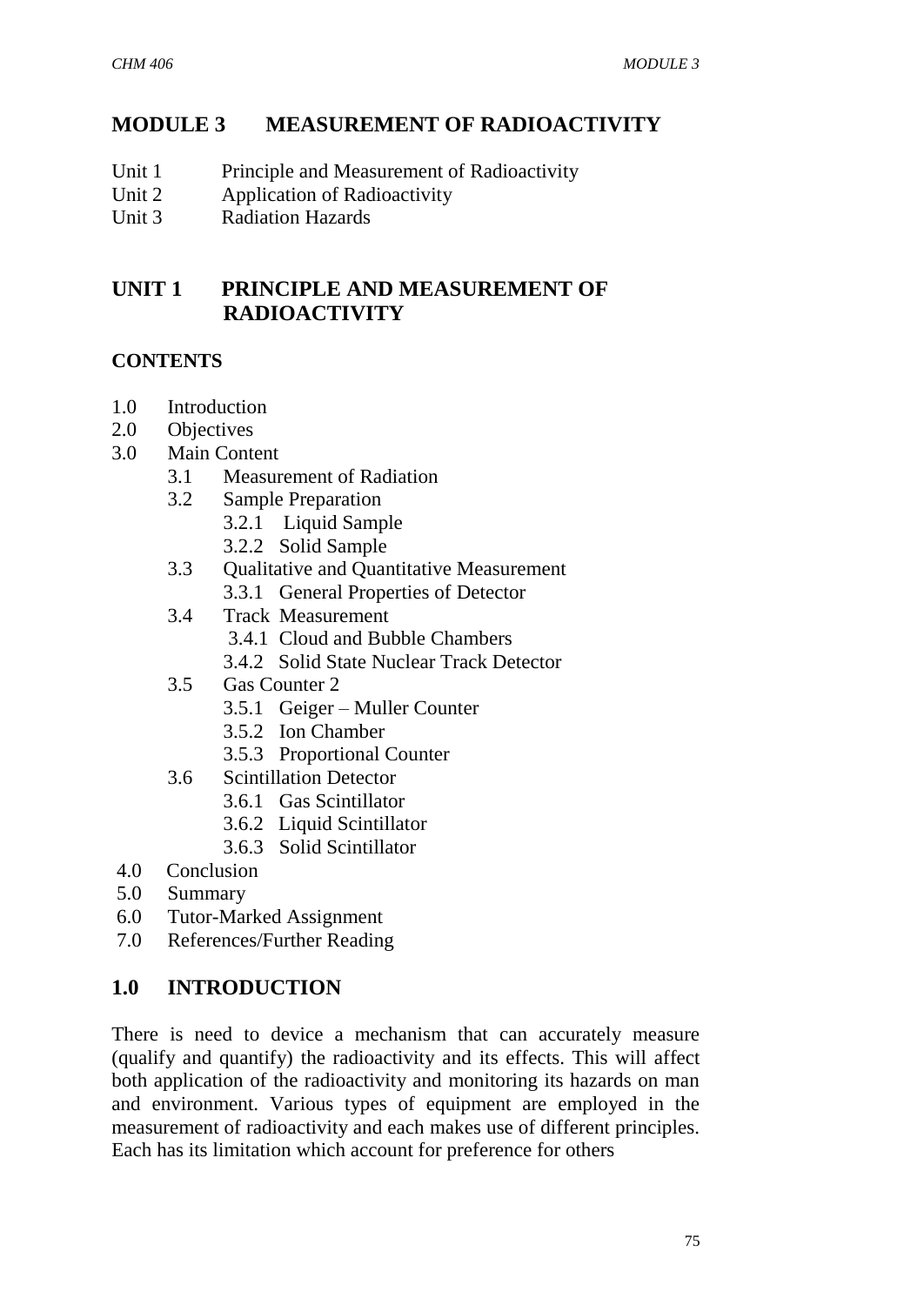# **2.0 OBJECTIVES**

At the end of this unit, you should be able to:

- explain the principle underlying the measurement of radiation
- highlight the various methods and instrument used in measuring radioactivity
- state the limitations of those methods used in measuring radioactivity.

# **3.0 MAIN CONTENT**

## **3.1 Measurement of Radiation**

There are so many techniques used for qualitative (detection) and quantitative measurement of individual nuclear properties. This unit discusses these along with the problems associated with the proper sample preparation so as to achieve precision and accuracy.

## **3.2 Sample Preparation**

Samples must be prepared with care and effort must be ensured that it is reproducible if several samples case to be compared. Samples can be prepared in either liquid or solid form.

## **3.2.1 Liquid Sample**

In this form of samples, the emitters are included in the detection system as it ensures high efficiency and reproducibility. Counting of alpha particle and beta emitters are best achieved in liquid sample system.

# **3.2.2 Solid Sample**

These sample techniques can be achieved in variety of ways such as precipitation, evaporation, and electrolysis. The advantage of using solid sample for counting is that, the sample can be made very robust and small, allowing the use of either very simple counting system (e.g. Gieger Muller counter) or the use of commercial counting system. However, care must be taken to ensure uniform thickness solid media.

# **3.3 Qualitative and Quantitative Measurement**

Various techniques and instruments are in vogue when it comes to doing both qualitative (detection) and quantitative measurement.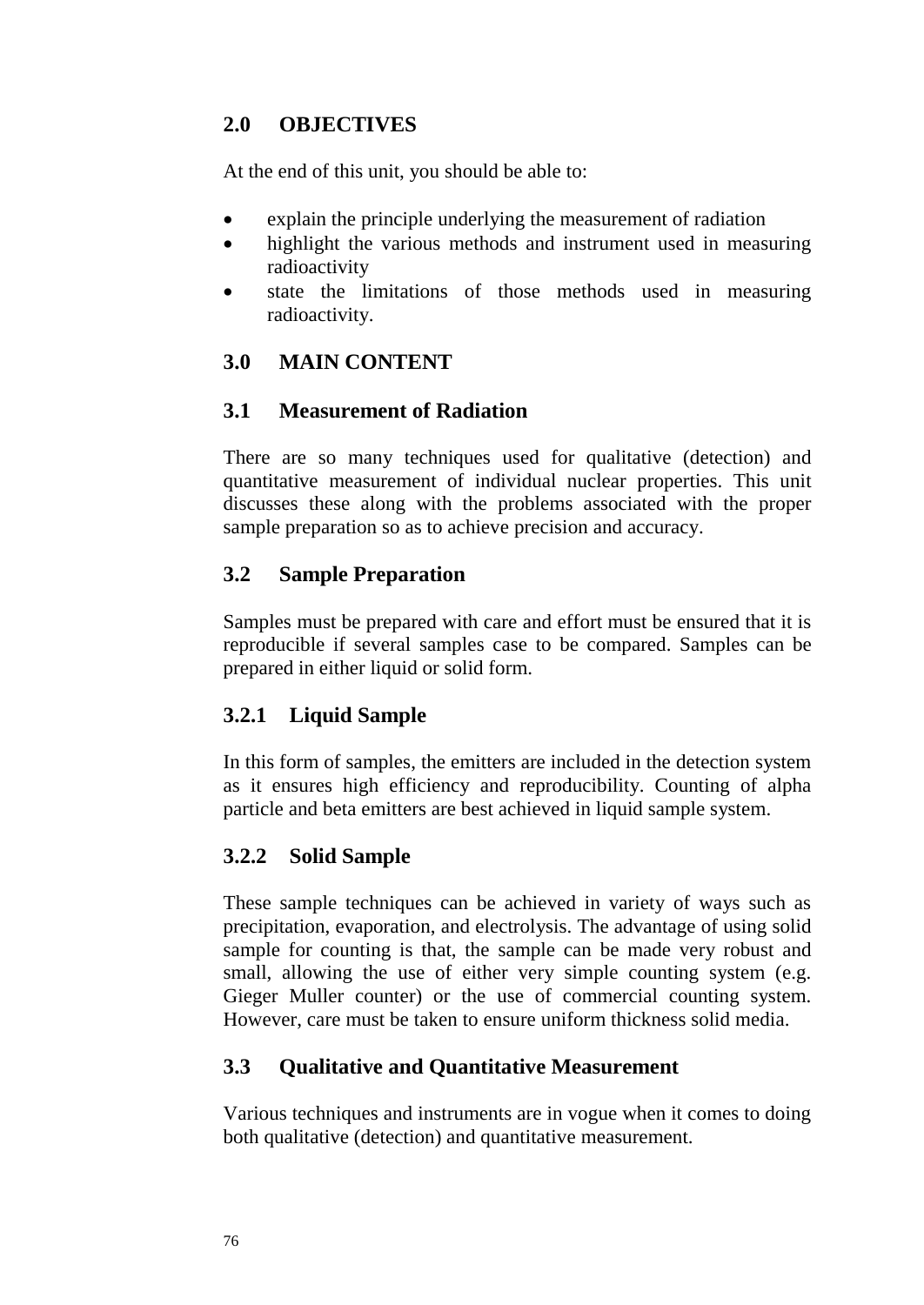The detection and counting device are linked together, hence it is worthy to mention that the qualitative and quantitative measurement go on simultaneously.

# **3.3.1 General Properties of Detector**

When a nuclear particle enters detector, it produces excitation and ionisation, both of which can be used for detection. The excitation, if followed by fluorescent de-excitation leads to emission of light which can be registered by light sensitive devices such as photomultiplier tube (PMT) which transform light into an elective current (*i*).

$$
I = \frac{\Delta Q}{\Delta t} \qquad \frac{Electric \ \ change}{Time}
$$

If the current passes through a resistor R, it will produce a voltage pulse.

$$
\Delta V = R - \frac{\Delta Q}{\Delta t}
$$

The pulse is otherwise called signal which can then be quantified. The following are the techniques and instruments which are commonly used for the measurement of radioactivity.

## **3.4 Track Measurement**

Tracks are formed by nuclear particles in cloud chambers, in solids and in photographic emulsions. The track reveals individual nuclear reactions and radioactive decay processes.

The tracks formed can be directly observed by naked eye in cloud and bubble chambers. However, because of short life span of tracks, it is important to have a permanent record through photography. Tracks measurements are in various forms.

# **3.4.1 Cloud and Bubble Chambers**

This was discovered in 1911. A chamber contains air saturated with vapour. Particles emitted from radioactive substances ionise in air chamber. On cooling to droplet of liquid, these ions condense, leading to production of frog-like tracks which may be photographed.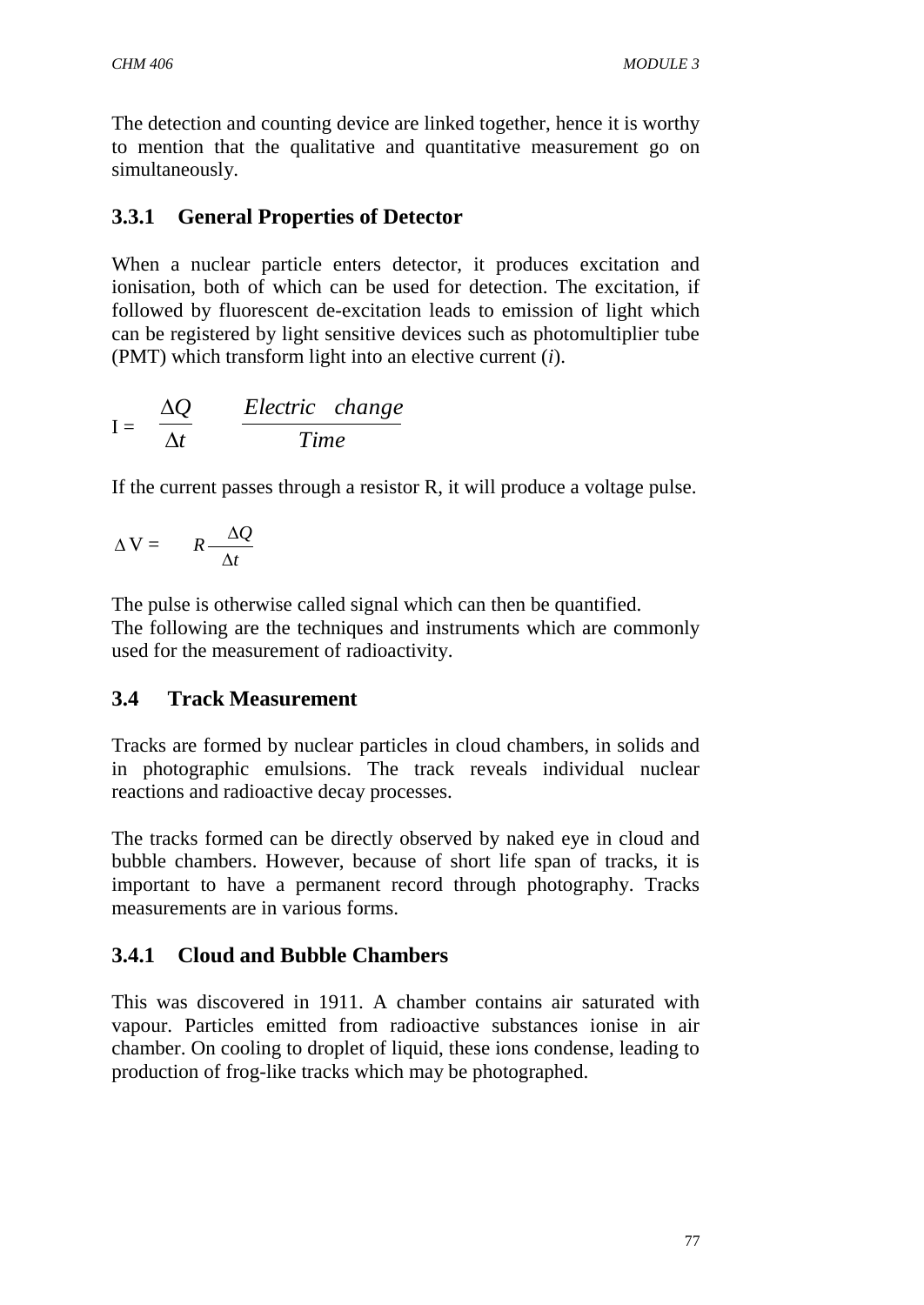## **3.4.2 Solid State Nuclear Track Detector (SSNTD)**

The main types of SSNTD are photographic emulsion, crystals, glasses and plastic. Because of high density, nuclear particle can read all KE in these detectors. Nuclear emulsion is similar to optical photographic emulsion. It is used commonly for  $\alpha$  particle measurement.

## **3.5 Gas Counter**

The principle of all gas filled counters in ion chambers. The ionisation produced in ion chamber by a single particle is too low to be detected except for alpha particles. However the ion formed are multiplied greatly. Common forms of gas ionisation counter include:

## **3.5.1 Geiger – Muller Counter**

Radiation enters the tube through a thin window. Geiger - Muller counter can detect only  $\beta$  and  $\gamma$  radiations. Note that it is not suitable for  $\alpha$  particles because  $\alpha$  particles cannot penetrate the wall of window.

## **3.5.2 Ion Chamber**

The ion chamber is a gas – filled space between two electrodes. The electrodes may be two parallel plates have the in another design, cathode act as hollow cylinder and anode acts as a thin wire in its center. The chamber is designed for recording radiation reaching it from outside. It is used to measure  $\beta$  particle or used to measure radioactive subparticles within it.

# **3.5.3 Proportional Counter**

It is similar to ionisation chamber. The gas multiplication is a function which varies with the applied voltage, and is constant at a given voltage. The detector pulse output is directly proportional to the primary ionisation. Hence, a proportional counter helps to distinguish  $\alpha$  and  $\beta$ particles and between identical particles of different energies, once different form of primary ionisation are produced. This technique is also used to detect neutrons.

# **3.6 Scintillation Detector**

Scintillating counting technique was developed in 1908 by Rutherford and Geiger as a reliable method of counting  $\alpha$  particles by observing visually the flashes of luminescence produced in a thin layer on ZnS by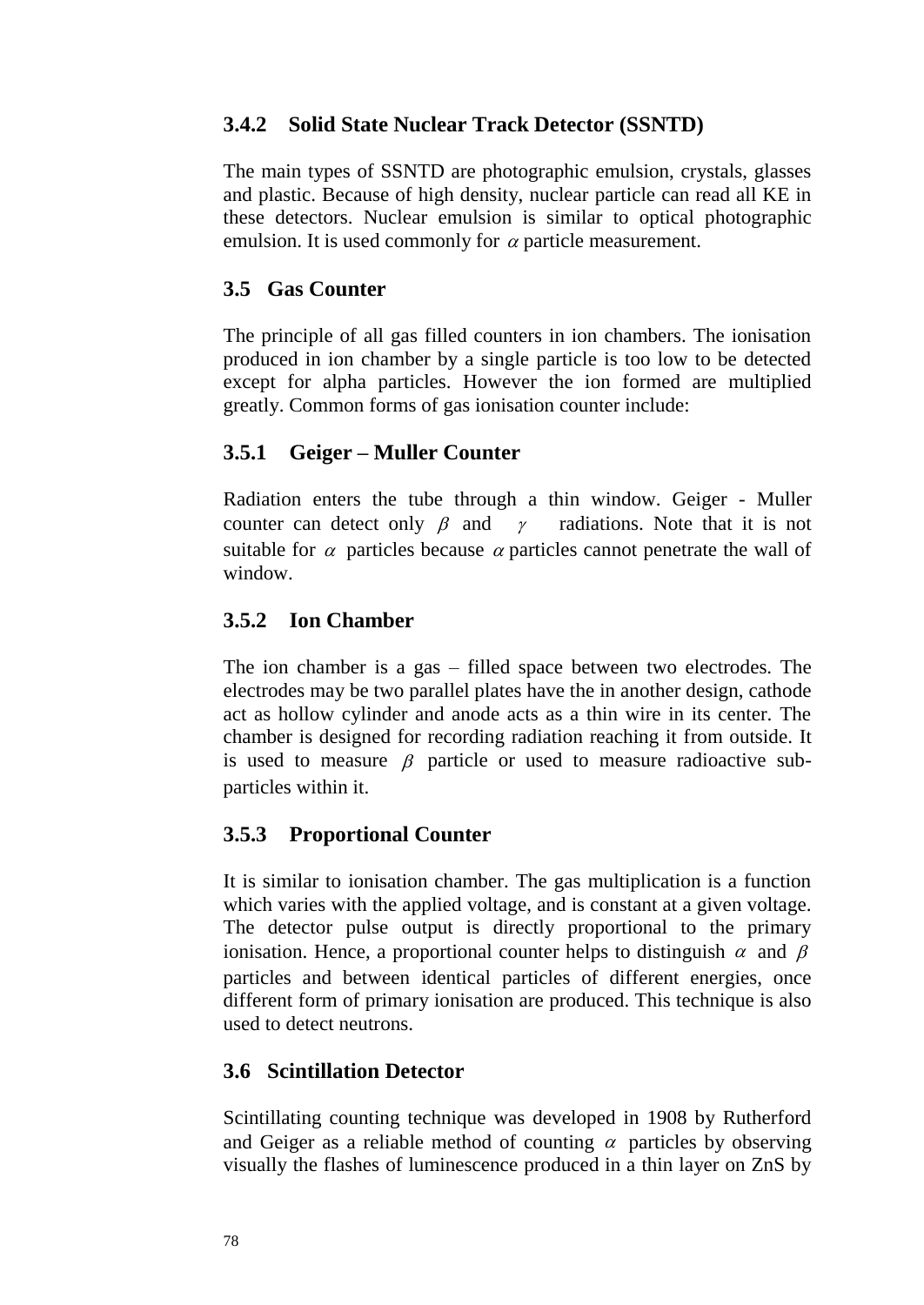the  $\alpha$  particle. Scintillation optical consist of scintillator or phosphor optically coupled to a photomultiplier tube which produces a pulse of electric current when light is transmitted to the tube from the scintillator. Common forms of scintillator include: gas scintillator, liquid scintillator and solid scintillator.

# **3.6.1 Gas Scintillator**

Several high purity gases are useful scintillator notable  $N_2$ , He, Ar, Kr and Xe. Except for  $N_2$ , much of the emitted light is in UV range. Therefore, photomultiplier tube that is sensitive to UV must be used or a wave – length shifting gas like  $N_2$  is added.

# **3.5.2 Liquid Scintillator**

This has a wide use for routine measurement of  $\beta$  emitter and can be used for  $\alpha$  emitters. The sample is dissolved directly in liquid scintillator solution and a light output measured by photomultiplier tubes. Liquid scintillating counting offers several advantages when measuring low energy  $\beta$  emitters compared to other detectors with problems such as attenuation by detector window, self-absorption and backscattering are avoided. However, introduction of sample into scintillator medium often reduces the light output greatly, a phenomenon known as quenching. The technique also measure  $\alpha$  emitter.

# **3.6.3 Solid Scintillator**

Various solid media are used in solid scintillating techniques. Solid scintillator offers a great advantage in measuring virtually, all the emitters. ZnS (Ag) is a traditional phosphor for  $\alpha$  detection, while anthrancene and stilbene can be used for  $\beta$  particles detector. NaI with small amount of Tl (NaI(Ti) is a most common phosphor used in measuring  $\gamma$  rays.

# **4.0 CONCLUSION**

Measuring radiations with accuracy and precision is of high importance. Various known techniques and instruments with condition of use have been highlighted. Techniques are selective in terms of the emitters they detect and quantify.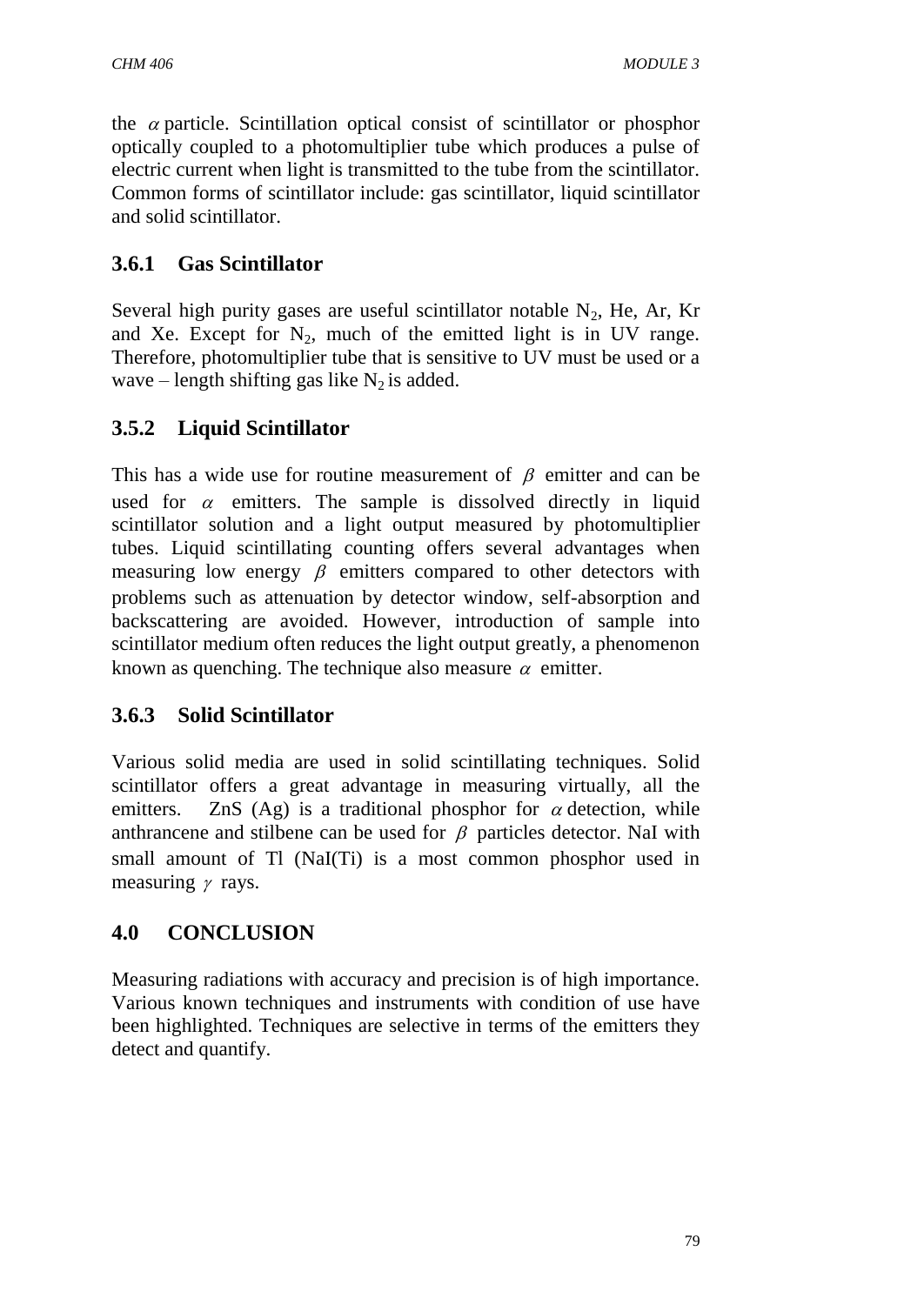# **5.0 SUMMARY**

In this unit, you have learnt:

- about qualitative and quantitative measurement
- about the general properties of detector
- various techniques and instrument used in measuring sub-atomic particles
- principle and condition underlying the use of various counting system employed in measuring radioactivity.

#### **6.0 TUTOR-MARKED ASSIGNMENT**

- i. Explain in detail the general conditions and properties of detector used in measuring radioactivity.
- ii. What is quenching?
- iii. Write short note on scintillating techniques.
- iv. Geiger Muller tube remains a very good instrument technique in serving of radioactivity measurement. Discuss.
- v. Explain what Track Measurement is.

#### **7.0 REFERENCES/FURTHER READING**

- Timberlake, K. & Timberlaka, W. (2008). *Basic Chemistry.* Boston: Pearson Educational Inc. Pp. 524 – 538.
- Choppin, G. R, Liljenzen J. & Rydbers, J. (2002). *Radiochemistry and Nuclear Chemistry*. Woburn: Butterworth- Heinemann. Pp. 1 – 10.
- May, J. (1989). *The Greenpeace Book of Nuclear Age.* London: Victor Golanoz Ltd.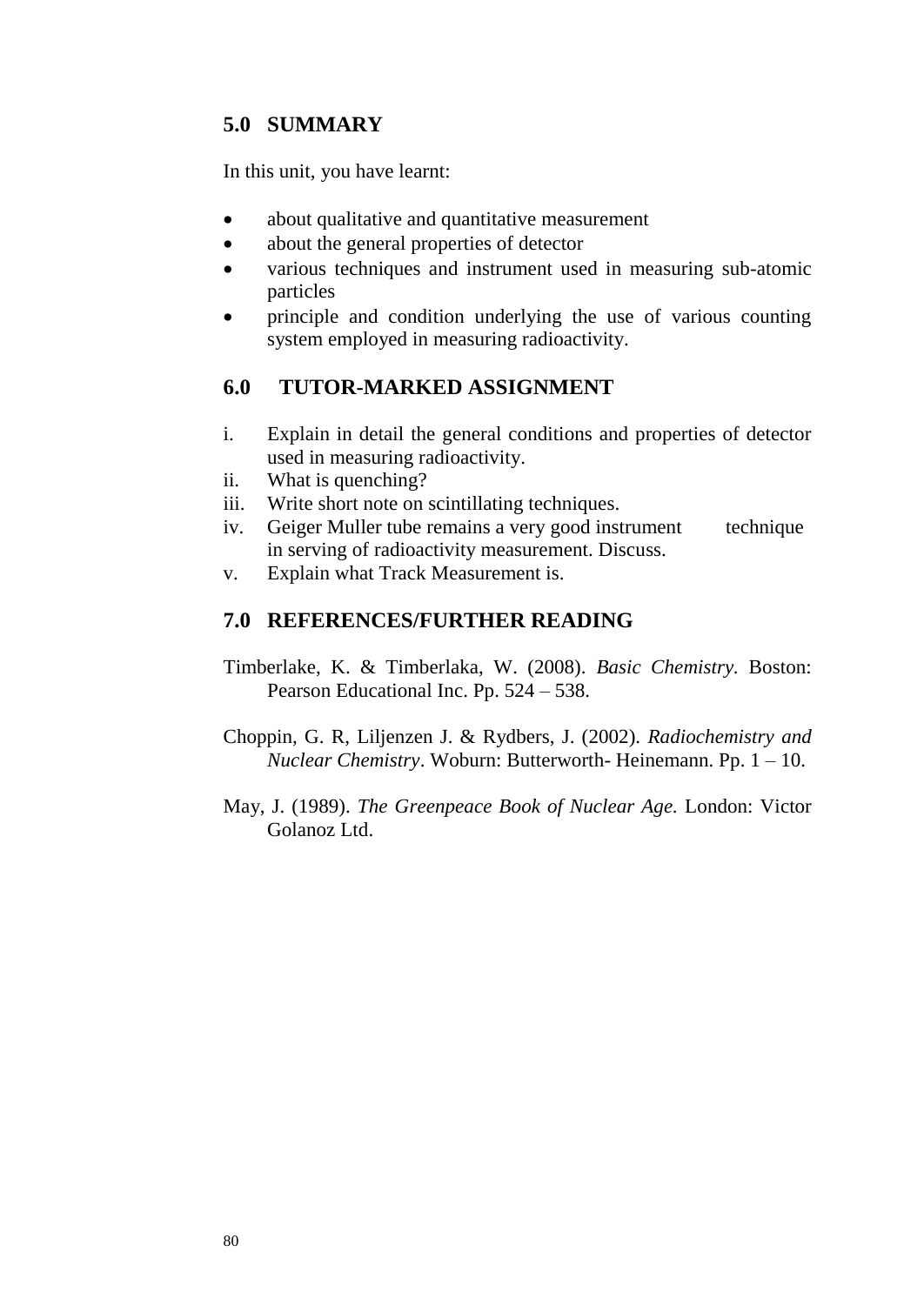# **UNIT 2 APPLICATION OF RADIOACTIVITY**

#### **CONTENTS**

- 1.0 Introduction
- 2.0 Objectives
- 3.0 Main Content
	- 3.1 Use of Radionuclei in Archeology/Environment
	- 3.2 Use of Radionuclei in Agriculture
	- 3.3 Industrial Uses of Radionuclei
	- 3.4 Medical Uses
	- 3.5 Scientific Research
- 4.0 Conclusion
- 5.0 Summary
- 6.0 Tutor-Marked Assignment
- 7.0 References/Further Reading

## **1.0 INTRODUCTION**

The modern world has come to witness application of radiation activity of sub-atomic particles and electromagnetic rays in various spheres of human life. This has contributed immensely to the improvement of quality of life. Radionuclei have found application in archeological research, agricultural practices, diagnosis, treatment of various diseases condition and nuclear power reactor etc.

# **2.0 OBJECTIVES**

At the end of this unit, you should be able to:

- explain the application of radioactivity in archeological studies
- state the importance of radioactivity to(medical) diagnosis and treatment of diseases
- highlight the principle behind using knowledge of radiation to improve the agricultural practices
- explain how application of radiation of sub-atomic particle helps the nuclear power reaction.

# **3.0 MAIN CONTENT**

## **3.1 Use of Radionuclide in Archeology/Environmental Studies**

Radiological dating is a technique by environmentalist, archeologist, geologist and history to determine the age of artifact is it plants or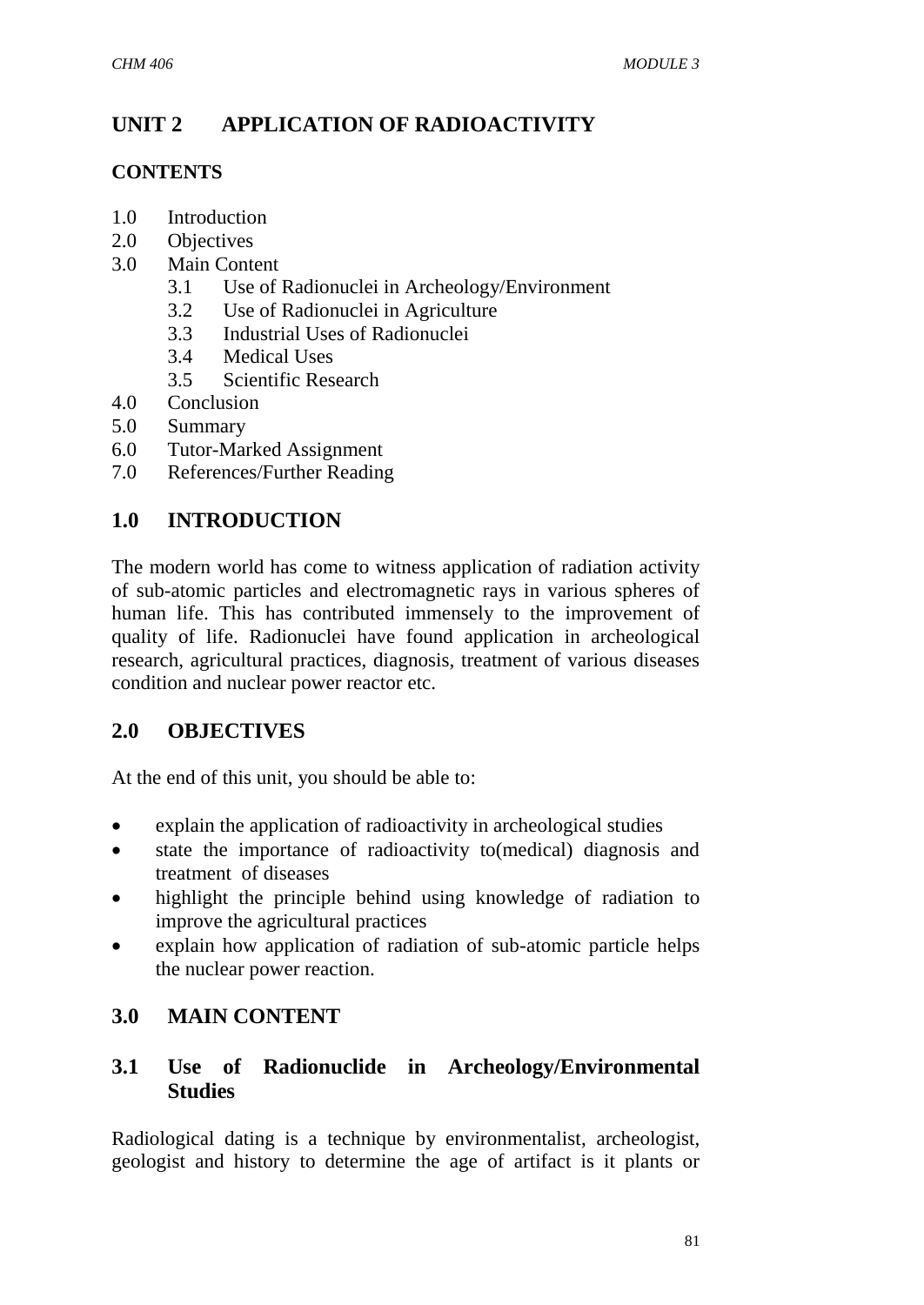animals, such as wood, fibres, natural pigment bone and cotton. This is done by measuring the amount of carbon - 14, a natural occurring radioactive form of carbon.

The radioactive carbon  $-14$  is produced continuously in the upper atmosphere as nitrogen atom captures cosmic ray neutrons.

$$
{}^{14}_{7}N + {}^{1}_{0}n \rightarrow {}^{14}_{6}C + {}^{1}_{1}H
$$

The radioactive carbon dioxide  ${}^{14}_{6}CO_2$  $^{14}_{6}CO_2$  is produced from the reaction of  $^{14}_{6}C$  $^{14}_{6}$ C with oxygen.

After death, plant uptake of  ${}^{14}_{6}CO_2$  $^{14}_{6}CO_2$  stops.

Carbon-14 undergoes beta decay, the amount of radioactive carbon in the plant material decrease steadily:

$$
{}^{14}_{6}C \quad \rightarrow \quad {}^{14}_{7}N \quad + \quad {}^{0}_{1}e
$$

Researchers use half-life of carbon  $-14$  (5,730 years) to calculate the length of time, an event (like death of plant take) place. The carbon – 14 techniques is useful only for dating objects less than 50,000 years old. Older object can be analysed studied using  $K - Ar$  and  $U - Pb$  methods, which are capable of analysing older object since  $K - 40$ , Ar – 40 has half-life of 1.3 billion years. Through radiological dating, the age of rocks brought back from the moon by the Apollo mission was found to be about  $4 \times 10^a$  year calculate approximately the age calculates for earth.

#### **Example**

A piece of wood taken from a cave in New Mexico is found to have a carbon-14 activity (per gram of carbon) only 0.636 times that of wood cut today. What is the age of the wood? The half life of carbon-14 is 5730 years.

Solution from  $1<sup>st</sup>$  order rate constant for  $<sup>14</sup>C$ </sup>

$$
T\prime_2 = \frac{0.693}{K}
$$
  
K =  $\frac{0.693}{t^{d/2}}$  -  $\frac{0.693}{5730}$  = 1.21 x 10<sup>-4</sup> years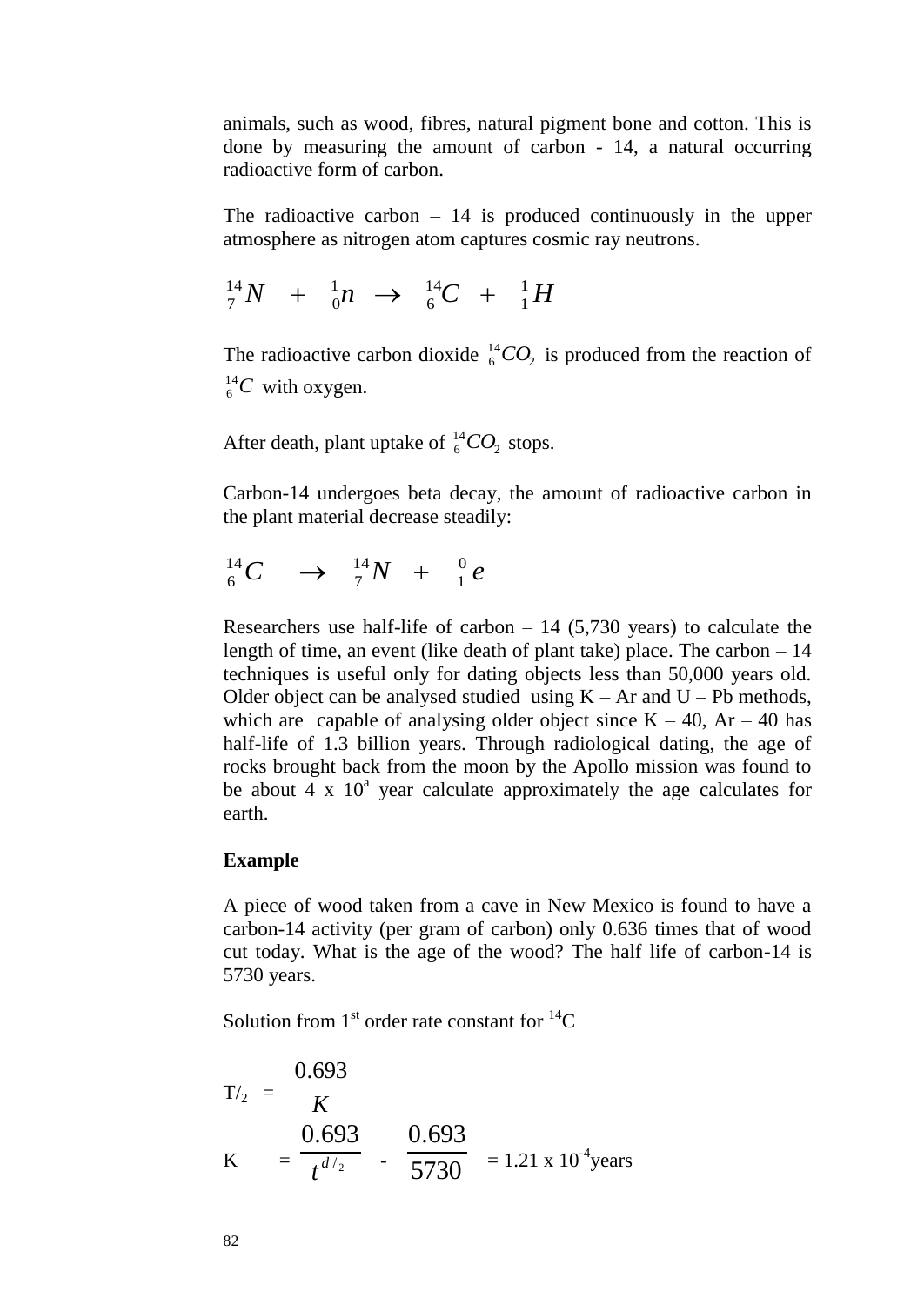The present  ${}^{4}c$  active N, is 0.636 time to original activity  $N= 0.630N_0$ 

We substitute into first\* order decay equation

Ln 
$$
\left(\frac{No}{Nt}\right)
$$
 = Kt  
\nLn  $\left(\frac{No}{0.630No}\right)$  = (1.21 x 10<sup>-4</sup>)t  
\nCancel No and solve it  
\nLn  $\left(\frac{1}{0.636}\right)$  = (1.21 x 10<sup>-4</sup> x t  
\nT = 3.74 x 10<sup>3</sup>

## **3.2 Uses of Radioactivity in Agricultural Activities**

The use of radiation of sub atomic particles to improve agricultural practices is a major landmark in human endeavour. Absorption of gamma rays helps in eliminating dangerous strain of *Ecoherichia coli* bacteria particularly in red meat. The use of pesticide DDT has been confirmed toxic, to human and animal that is repeatedly exposed to it. This has been effectively replaced by a radiological technique. This is used indirectly to sterilise the males' larva producing no offspring. The food item treated does not carry radioactive rays.

## **3.3 Industrial Uses**

There are many application of radioactivity in industry and engineering. It helps in industries when precision is of importance and required. The flow of liquid or gas through a pipeline can be monitored by injection of a sample containing a radioactive substance. Leaks in pipes can also be detected easily, thereby preserving life.

## **3.4 Medical Uses**

The use of nuclides as radioactive tracers in medicine has been globally acknowledged. A radiation detector can be used to follow the path of the element throughout the body system. Cobalt radiation treatment for cancerous tumor is well known. Solution of Na is injected into bloodstream to follow the flow of blood and locate obstruction to circulatory system.

Thallium  $-201$  to technetium -99 have been used to survey damage from heart disease. Iodine – 123 concentrate in the thyroid gland, liver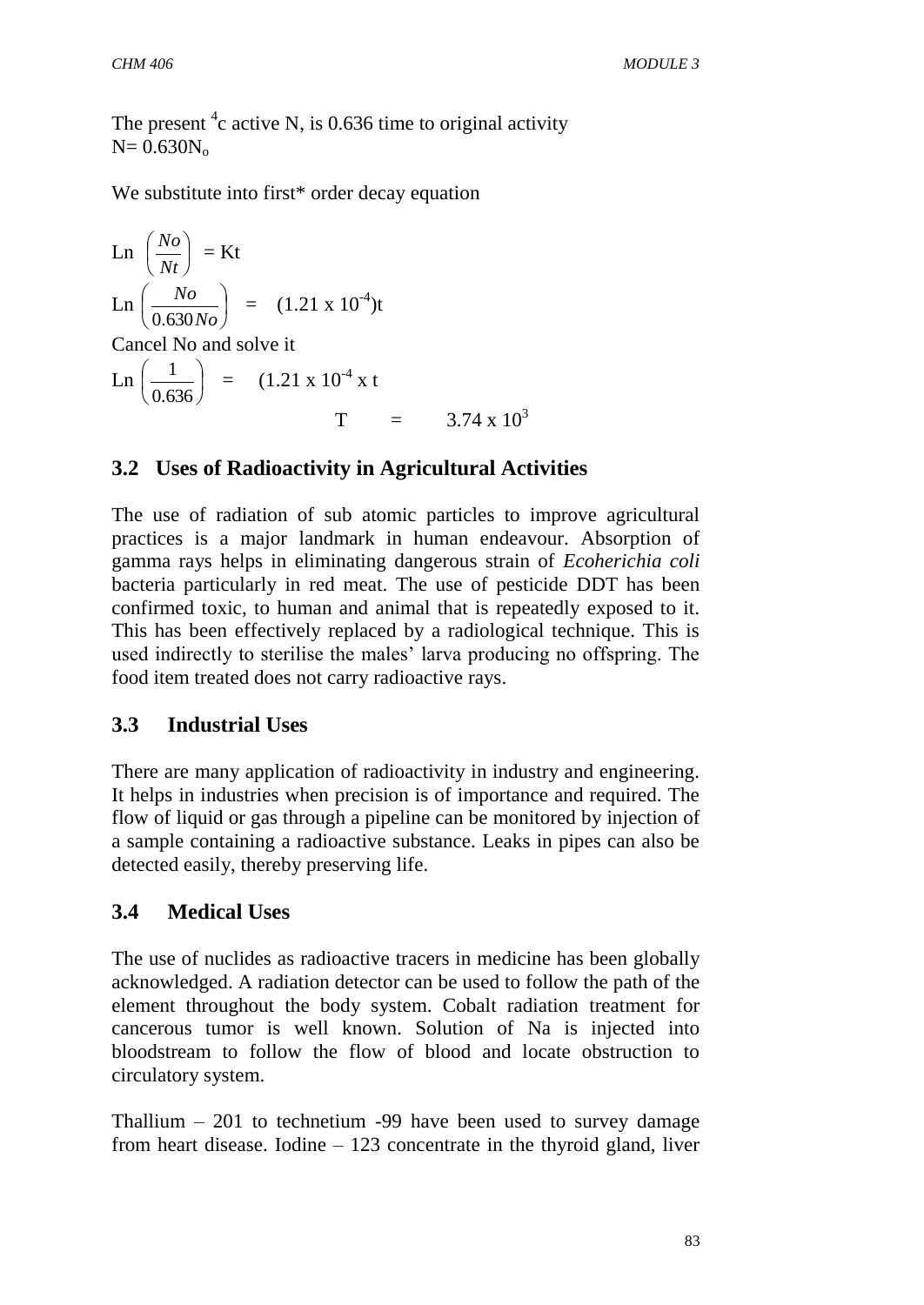and certain part of the brain. This radioactive type is used to monitor goiter and often thyroid problems.

#### **3.5 Scientific Research**

The pathway of clinical drug can be investigated using radioactive tracers.

Using labelled radioactive compound like  ${}^{14}CO_2$  helps identify intermediate molecules. Example is photosynthetic process. Labelled  $^{14}CO<sub>2</sub>$  helps tracing intermediate molecule.

Uranium - 235 is used in binding nuclear power plant includes nuclear research as well as generating energy to drive industries.

#### **SELF-ASSESSMENT EXERCISE**

- (i) What is meant by radioactive tracers?
- (ii) Mention any hazard associated with the use of radioactivity in treatment of agricultural products.
- (iii) What are the uses of radionuclide in medical diagnosis?

#### **4.0 CONCLUSION**

Radioactivity indeed has come to many important roles in improving the quality of life. It also helps in projecting quality future of well as uncovering the possible medical breakthrough through of good research.

#### **5.0 SUMMARY**

In this unit, you have learnt:

- the general application of radioactive
- how to use radiation of isotope preserve agricultural product
- how the knowledge of radioactivity helps in medical diagnosis and treatment
- how to use radioactivity in industry
- the use of radioactivity in scientific research
- how age of artifact is determined by the use of radioisotopes.

#### **6.0 TUTOR-MARKED ASSIGNMENT**

i. If the amount of radioactive phosphorus in a sample decreases from 1.5mg to 0.25mg in 28 days. What is the half-life of phosphorus – 32?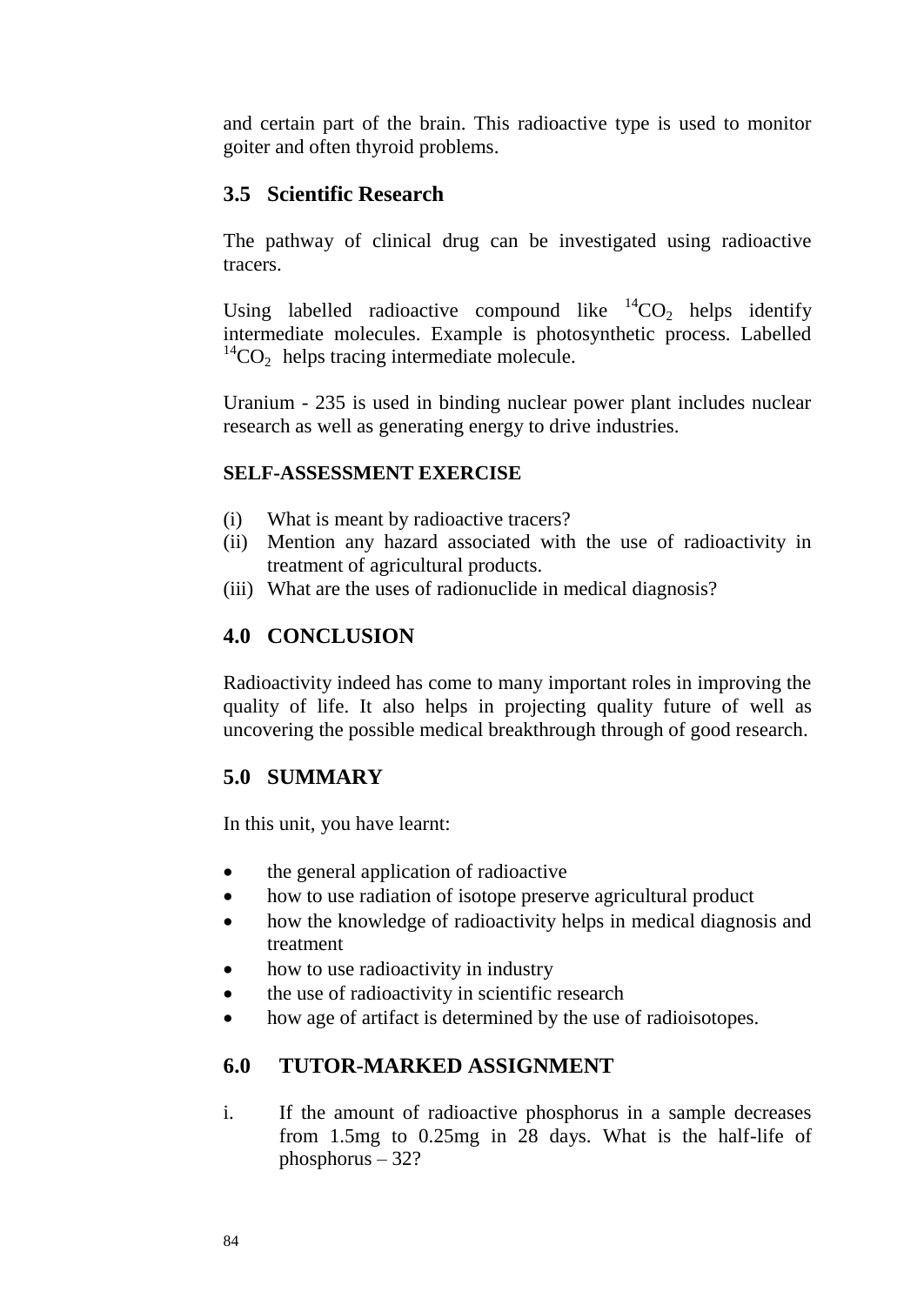- (a) The half-life of radioactive decay of calcium -47 is 4.5 days. If a sample has an activity of  $1.0 \mu$  after 27 days, what is the initial activity of the sample?
- (iii) Explain various application of radioactivity in the following:
	- (a) Medical practices
	- (b) Dating of artifact
	- (c) Scientific research
	- (d) Industries
	- (e) Agricultural practice.

#### **7.0 REFERENCES/FURTHER READING**

- Timberlake, K. & Timberlaka, W. (2008). *Basic Chemistry.* Boston: Pearson Educational Inc. Pp. 524 – 538.
- Choppin, G. R, Liljenzen J. & Rydbers, J. (2002). *Radiochemistry and Nuclear Chemistry*. Woburn: Butterworth- Heinemann. Pp. 1 – 10.
- May, J. (1989). *The Greenpeace Book of Nuclear Age.* London: Victor Golanoz Ltd.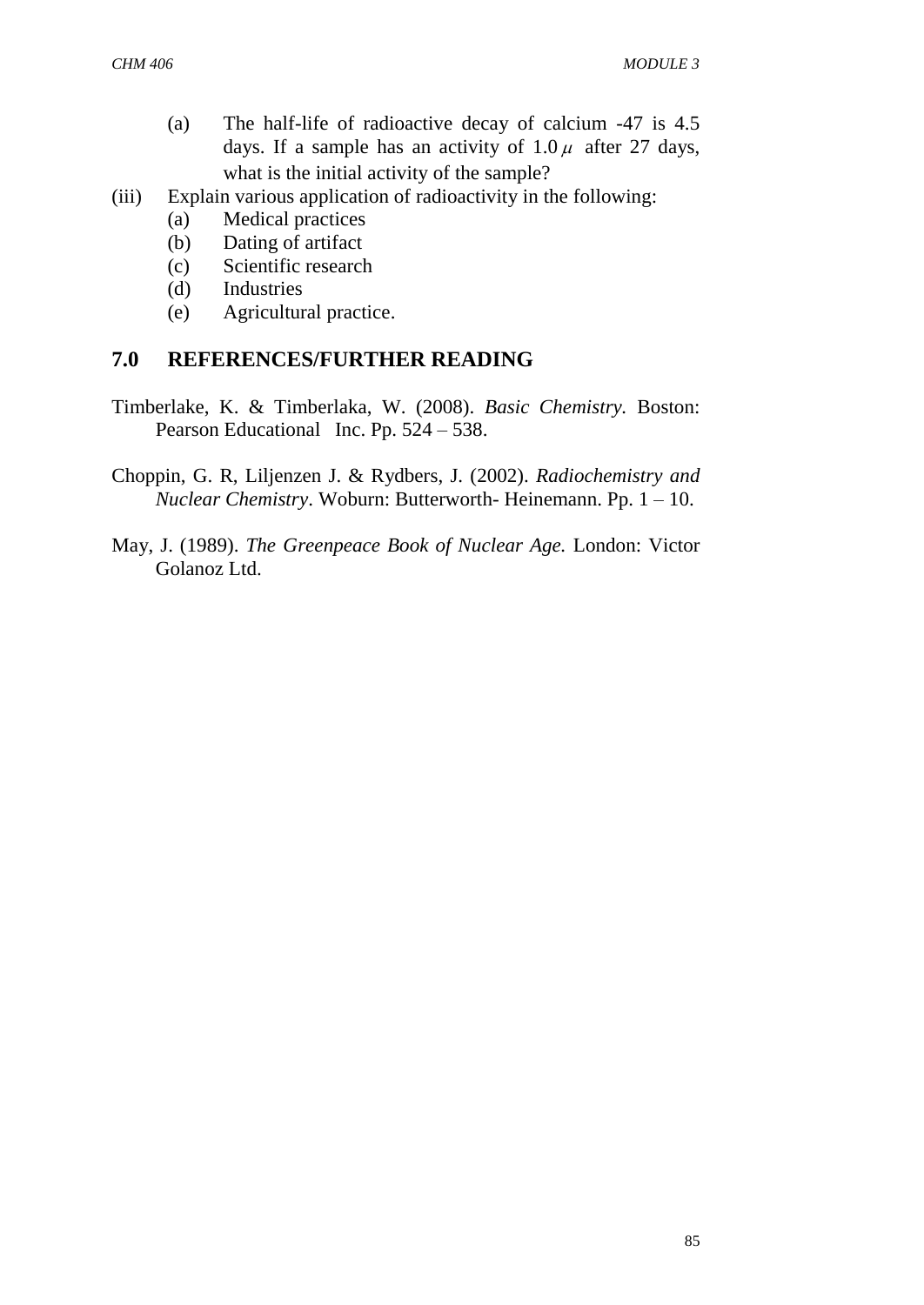## **UNIT 3 RADIATION HAZARDS**

#### **CONTENTS**

- 1.0 Introduction
- 2.0 Objectives
- 3.0 Main Content
	- 3.1 Exposure to Radiation
	- 3.2 Radiation and Health Disorders
	- 3.3 Management of Radioactive Waste
	- 3.4 Protection Measure from Radiation Laboratory Work
	- 3.5 Control of Radiation Protection Measure
- 4.0 Conclusion
- 5.0 Summary
- 6.0 Tutor-Marked Assignment
- 7.0 References/Further Reading

## **1.0 INTRODUCTION**

Various application of radioactivity is indeed leading to quality improvement in life, as discussed in Unit 2. However, this phenomenon has potential of destroying the same life, it tends to protect. Hazards associated with radiation are discussed in this unit.

## **2.0 OBJECTIVES**

At the end of this unit, you should be able to:

- describe about various sources of radiation exposure
- discuss about the relationship between radiation and health condition
- discuss the management of hazardous nuclear waste
- highlight the ways of protection from radiation exposure.

## **3.0 MAIN CONTENT**

## **3.1 Exposure to Radiation**

Human beings are in constant contact with at least low levels of radiation from natural occurring radioactive isotopes in our homes, office, food, water and air we breathe.

For instance, potassium 40 is present in all potassium containing food  $^{14}$ <sub>1</sub> C, radion-222, strontium-90 and iodine-181 are in various food and air around man.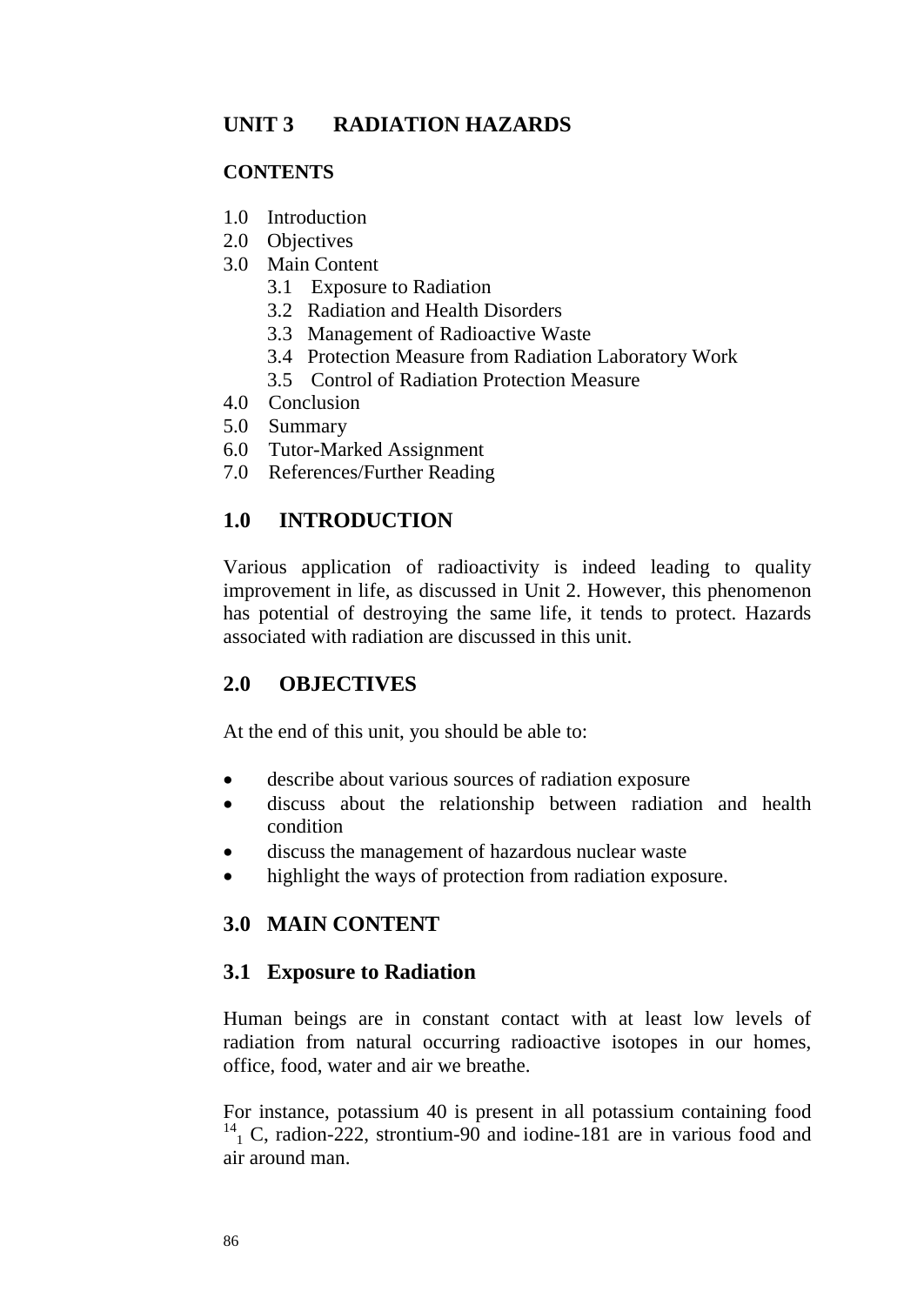Cosmic rays is another source of background radiation, people that travel often in air stands the chance of receiving greater amount of cosmic radiation because there are fewer molecules in atmosphere to absorb he radiation.

Medical source of radiation are additional source of radiation exposures. These include dental, X-ray, hip, spine and mammogram. Contact with radiation during research also constitutes another major source. By 1992, approximate 100 radiologists had died of a result of biological radiation damage. Table 6.0 shows average annual radiation receive in U.S.A

|               | Source                          | Dose (mrem) |
|---------------|---------------------------------|-------------|
|               |                                 |             |
| Natural       | The ground                      | 20          |
|               | Air, water, food                | 30          |
| Medical       | Cosmic rays                     | 40          |
|               | Wood, concrete, break           | 50          |
|               | $Check - ray$                   | 20          |
|               | Dental- x ray                   | 20          |
|               | Mammogram                       | 40          |
|               | $\text{Hip} \times -\text{ray}$ | 60          |
|               | Lumbar some x-ray               | 70          |
|               | Upper gastrointestinal X-ray    | 200         |
| Others        | Television                      | 20          |
|               | Air travel                      | 10          |
|               | Radon                           | 200m        |
| Varies wisely |                                 |             |

**Table 6.0: Average Annual Radiation receives by a Person in U.S.A**

Mrem = milli radiation equivalent in man

# **3.2 Radiation and Health disorders**

The biological effect of very large whole body doses leads to radiation sickness and early death while large organ doses leads to local cell destruction, and possibly organ death. Exposure to radiation greater than 100 rem (rem is the measure of radiation), the person may suffer the symptoms of radiation sickness: nausea, vomiting, fatigue and reduction in white blood cell count. At dosage greater that 300 rem all white blood cells get destroyed, the victim suffers diarrhea, hair loss and other infection while at 500 rem, half of the population dies; hence it is called  $LD_{50}$  (Lethal dose for one half the population). Table 7.0 shows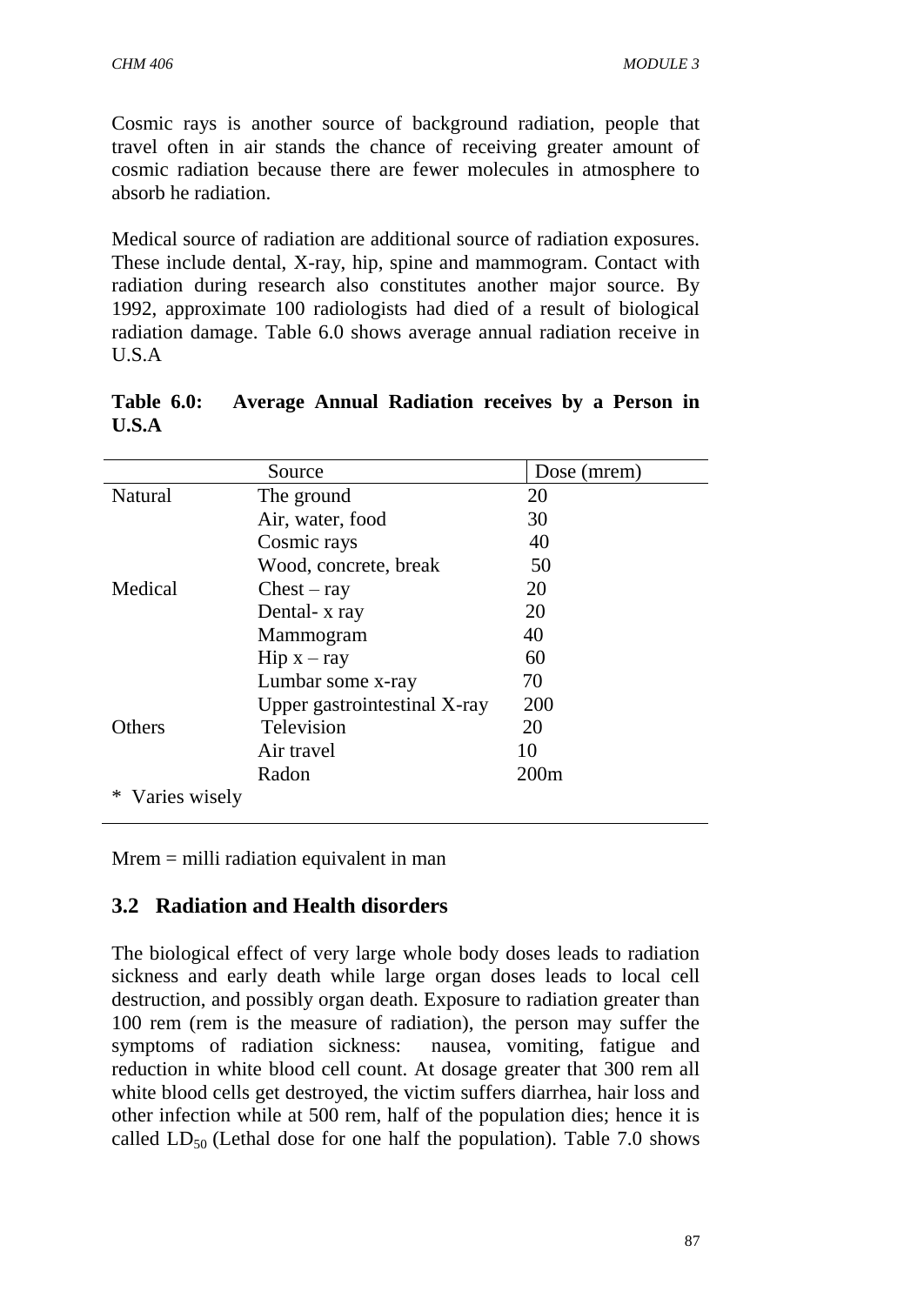function  $LD_{50}$  for various life forms. Dosage above 600 leaves all humans fatal within a week.

| Life             | formD <sub>50</sub> (rem) |  |
|------------------|---------------------------|--|
| <b>Insect</b>    | 100,000                   |  |
| <b>Bacterium</b> | 50,000                    |  |
| Rat              | 800                       |  |
| <b>Human</b>     | 500                       |  |
| Dog              | 300                       |  |

**Table 7.0: Lethal Dose (LD50) for different Life Form**

\* Radiation equivalent in human

The earth we live is drenched in radiation from cosmic sources and mineral exploration from the ground. Therefore, the effects of the natural radiation background has become an important health issue particularly radon levels in houses. Also related closely to this is the effect of man-made sources of similar low levels, such as nuclear waste. Basically, when it comes to the effect of radiation on human cell, two types of cells come into mind: those that directly involve in functioning of the organ (e.g. bone marrow, liver, or the nervous system) and those which are associated with reproductions. Radiation damages in the former give rise to somatic effect such as cancer induction and to later, a genetic effect.

Exposure to large dose radiation can occur by:

**Accidental exposure e.g. Japan, Chernobyl:** This exposure is said to be stochastic because the harm caused is statistically distributed over the exposed population. The frequency of tumor induction is observed to increase linearly with the dose.

**Deliberate exposures:** these are deterministic because the damage is caused intentionally to a certain organ or population. Such irradiations are considered to have a threshold value, below which no effects occur.

#### **3.3 Management of Radioactive Waste**

Handling of radiation waste is a major source of radiation in the community. Nuclear power system remains the cheapest, source of power to drive industries and electricity, however, the hazard it generates if the waste is not properly disposed is overwhelming. Countries that involve in nuclear power generation dispose the nuclear power waste through large water bodies such as ocean and seas.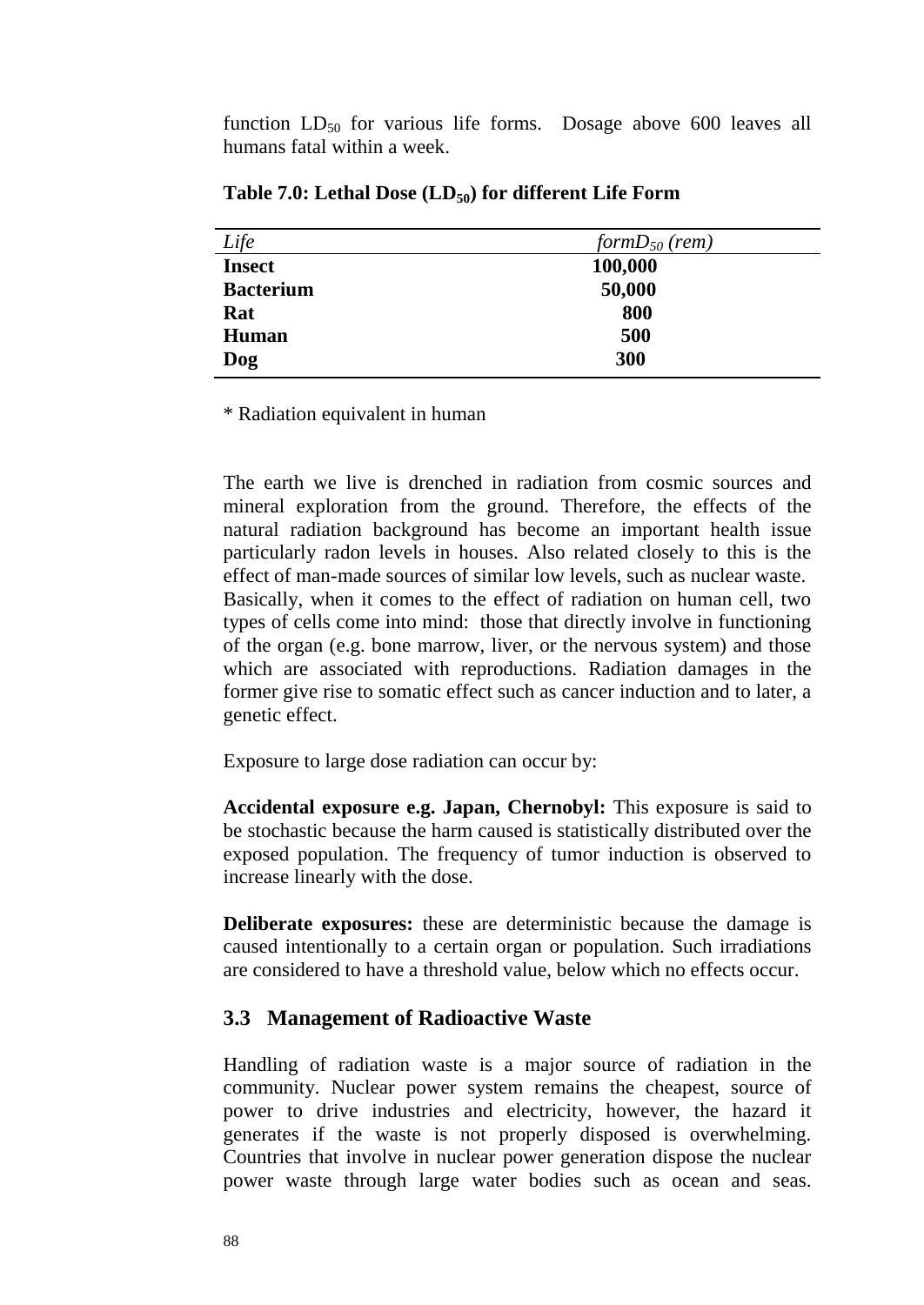However, the hazardous effect from those waste only come back to man with time, as shown in the Figure 1.3.



**Fig. 1.3: Fate of Hazardous Contaminants in an Ecosystem** 

Early 1990, the Environmental Pollution Agency gave its approval for the storage of radioactive hazardous waste in chambers 2150 ft underground. That was implemented in 1999 when waste isolation pilot plant (WIPP) marked repository site in New Mexico to receive plutonium waste from former U. S. Bomb factories.

However, despite the U.S authority assured the populace the safety of such scheme, the mean of transporting such waste to site has been another (problem) source of radiation, should the nuclear waste be transported through the rail or by highway truck?

Another safer method of handling hazardous nuclear waste as proposed in the wake of various criticism over dumping nuclear waste in either deep sea or buried deep underground, include casting the nuclear waste into ceramics to eliminate the possibility of waste dissolving in ground water.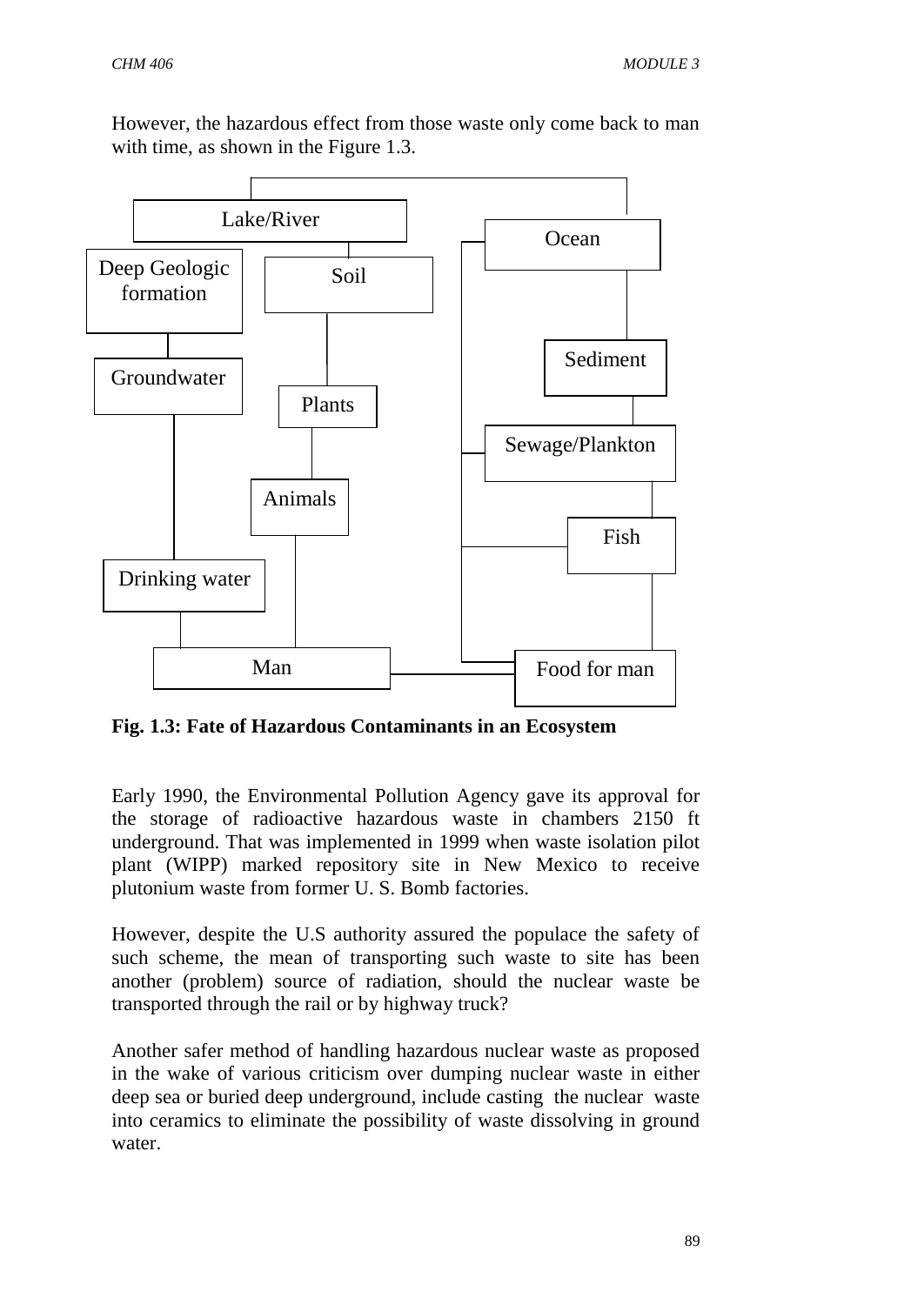The encapsulated waste could then be deposited in underground salt drone. Salt drones are located in geographically stable areas that has held petroleum and compressed natural gas trapped for millions of years. Another method involves storing long-lived radionuclide from spent fuel underground in a heavy, shock – resistant container until they have decayed to the point they are no longer biologically harmful. Example include strontium - 90 (half-life  $=$  28years) and plutonium  $-$  298 (halflife  $= 24000$  years) must be stored for 280 years and 240,000 years respectively before they lose 99.9% activities. However the problem of corrosion of container is another point the critics argued for picking holes in the method.

## **3.4 Protective Measure from Radiation Laboratory Work**

Three basic principles are recommended for keeping radiations exposure to a minimum level; these are:

- (i) Shielding
- (ii) Control
- (iii) Distance.

If a radiochemical laboratory is designed properly and the work is performed in such a manner that the general background contamination is sufficiently low so as to avoid low level tracer, then the health aspect of radiation control are satisfied. The general principles are:

- 1. special room/location is used for radioactive work
- 2. the airborne contamination must be prevented in the laboratory
- 3. the air velocity in the hood should never be below  $0.5 \text{m}^{s-1}$
- 4. limitation of radioactive work to a minimum area
- 5. the room should be equipped with alarm system to monitor hazards such as interrupted water system
- 6. entering and leaving the f laboratory should be through air locked and hand as well as feet must be sensored for radioactivity
- 7. shielded cells are used which helps to keep the pressure low than that for the working pressure.

# **3.5 Control of Radiation Protection Measure**

In larger organisations, protection of radiation measure three stages:

- (i) **Prevention** This includes the use of devices such as fume hoods,  $\alpha$  boxes, radiation shielding, tongs etc.
- (ii) **Supervision** stage involves the use of radiation instrument to monitor radiation level. For instance, small TLD, film or pocket pen dosimeter is used for individual monitoring. For spills and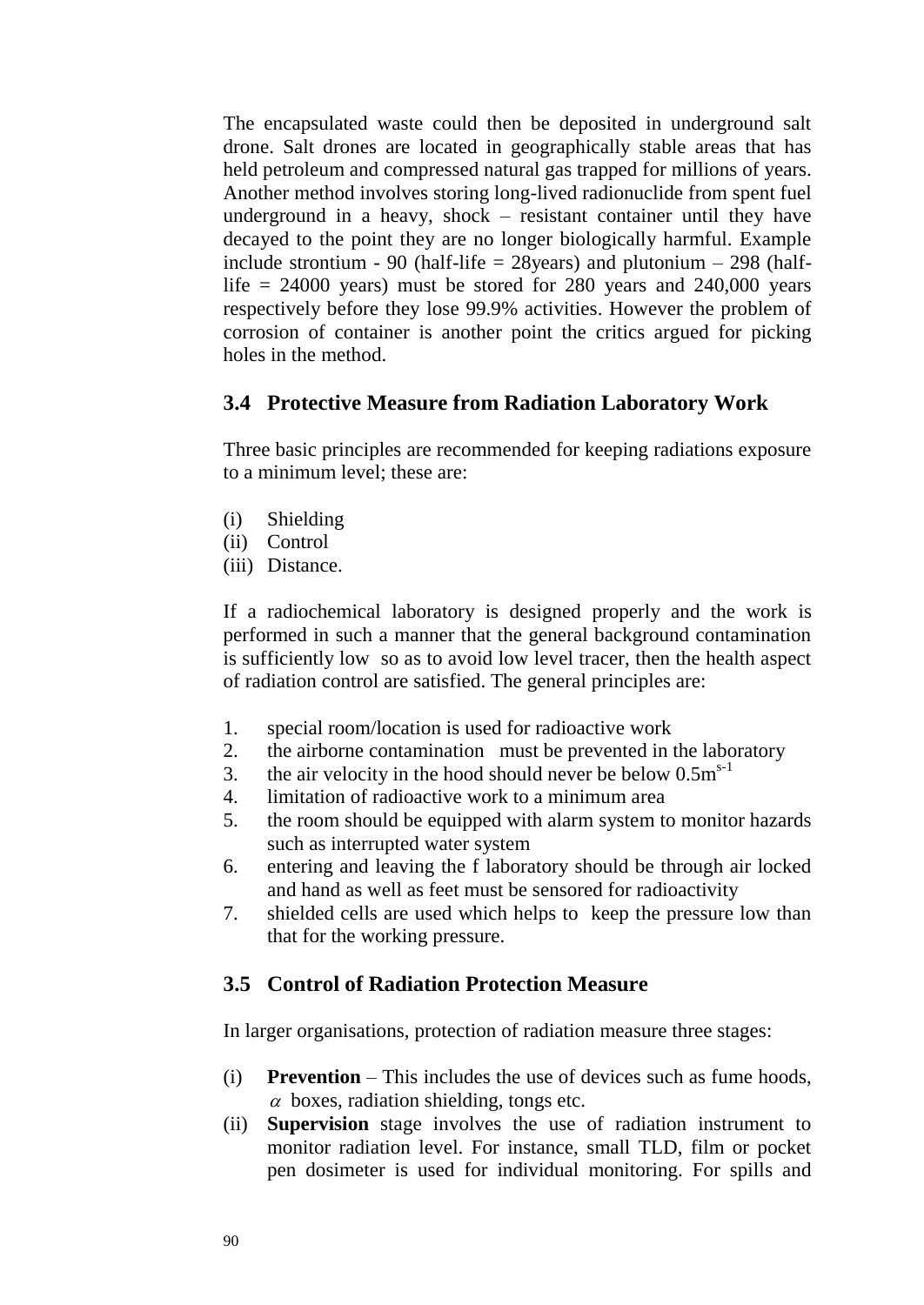contamination of hand and shoes, special contamination instrument (counters) are used which are more sensitive than the monitoring dose instrument.

The **after control** usually consists of checking personal dosimeter and a medical examination. This may be depending on the type, and level of work executed. The dosimeter may be checked, twice a week or a month, while examination may be once or several times a year.

#### **SELF-ASSESSMENT EXERCISE**

- i. Discuss briefly what is meant by accidental exposure and deliberate exposure to radiation.
- ii. What is  $LD_{50}$ ?

## **4.0 CONCLUSION**

The use of radioactive isotope can indeed have negative consequences if adequate steps are not taken into cognizance. The methods of nuclear waste disposal remain a great source of radiation. However, shielding oneself will go a long way in curbing individual exposure to the radiation.

# **5.0 SUMMARY**

In this unit, you have learnt about:

- various ways through which man can be exposed to radiation
- various health disorders that exposure of hazard radiation can cause
- types of exposure
- how nuclear waste are being handled
- methods of protecting radiation exposure.

## **6.0 TUTOR-MARKED ASSIGNMENT**

- i. Briefly discuss the method involved in management of radioactive waste.
- ii. Explain what is involved in protecting man and environment from radiation exposure.
- iii. Certain diseases are direct or indirect consequences of radiation exposure. Explain.
- iv. At radiation dosages beyond  $LD_{50}$ , man stands the risk of extinction. Discuss.
	- a. What is radiation protective measure all about?